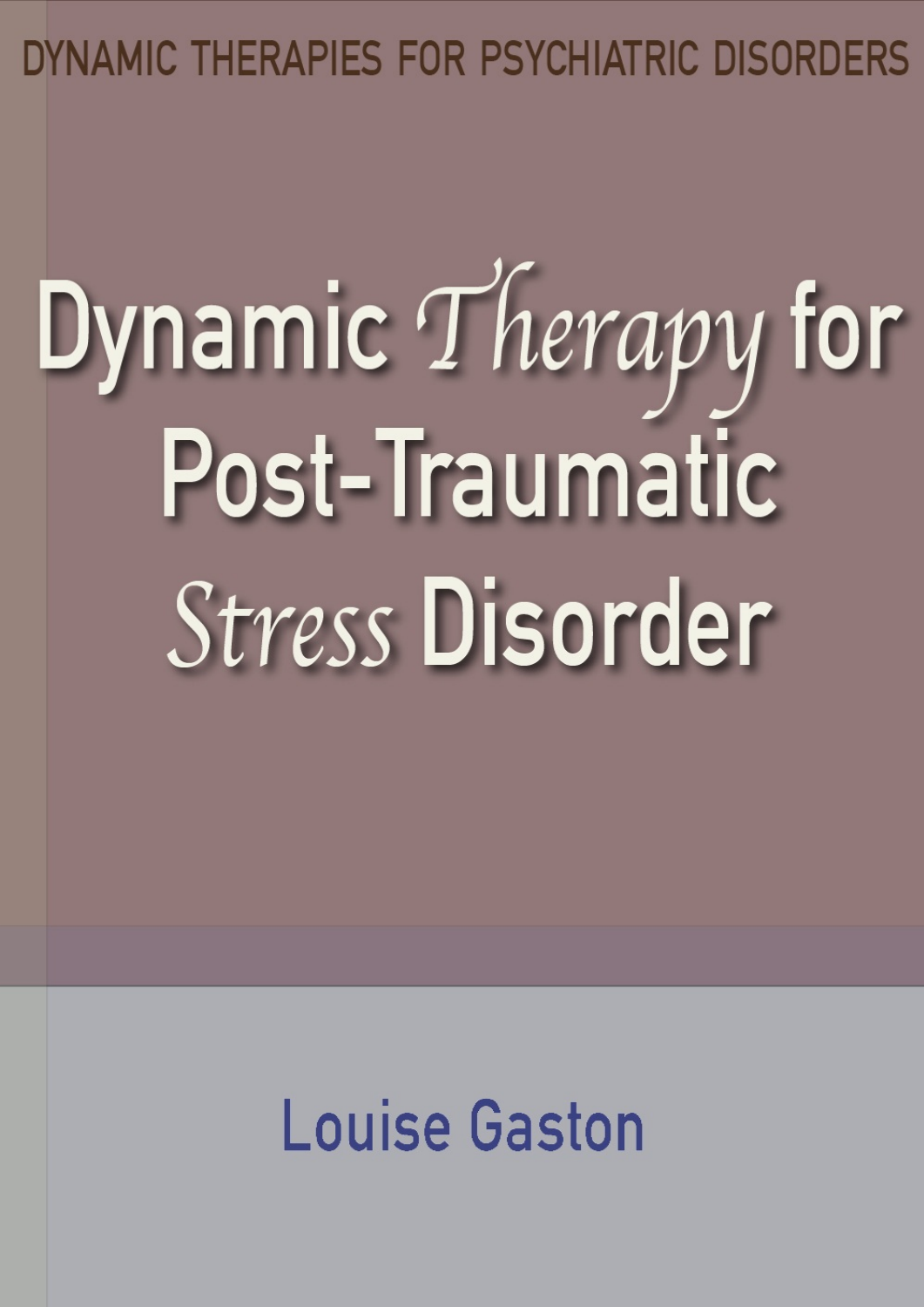## **Dynamic Therapy for Post-Traumatic Stress Disorder**

**Louise Gaston**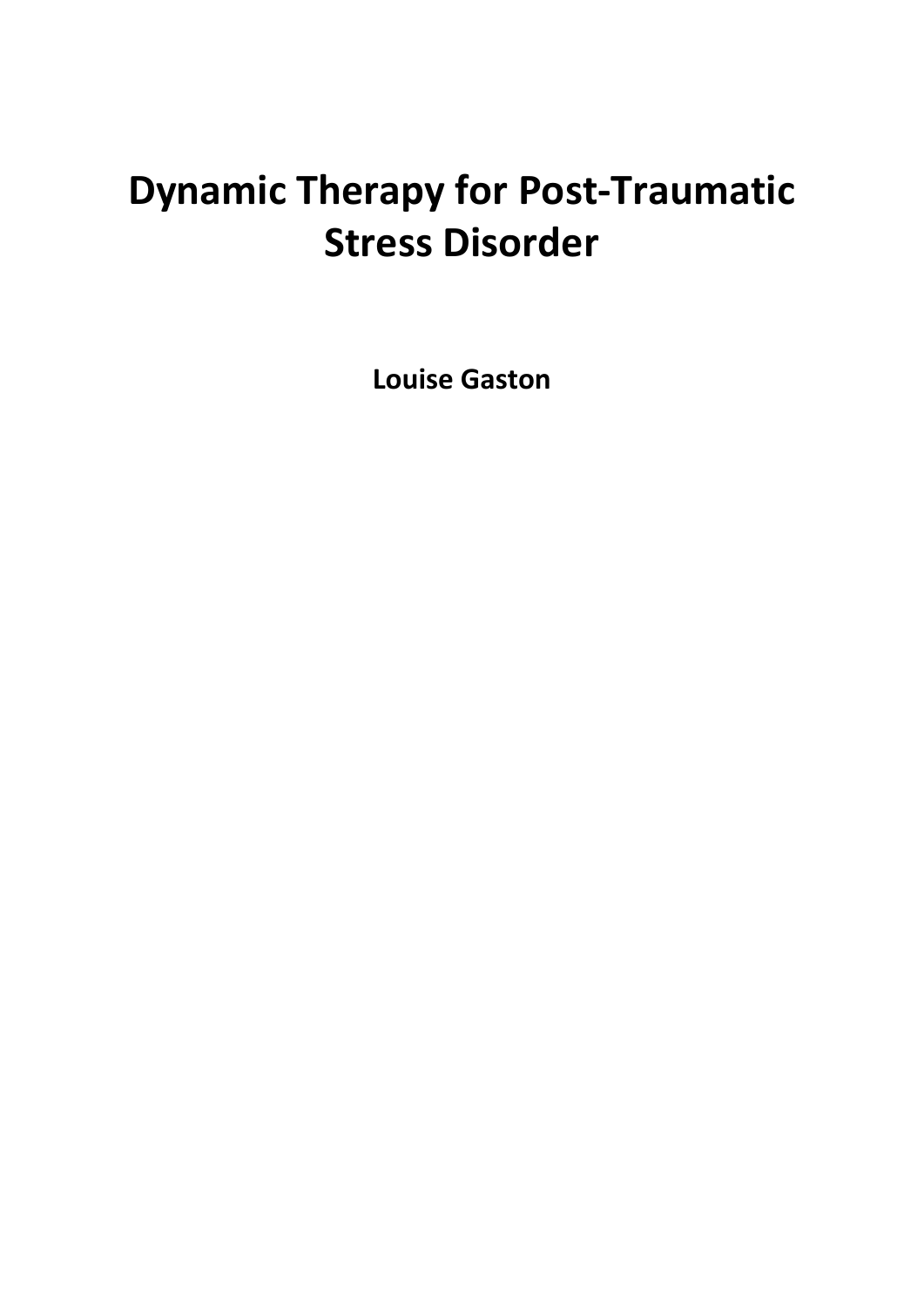#### e-Book 2015 International Psychotherapy Institute

From *Dynamic Therapies for Psychiatric Disorders (Axis I)* edited by Jacques P. Barber & Paul Crits-Christoph

Copyright © 1995 by Basic Books

All Rights Reserved

Created in the United States of America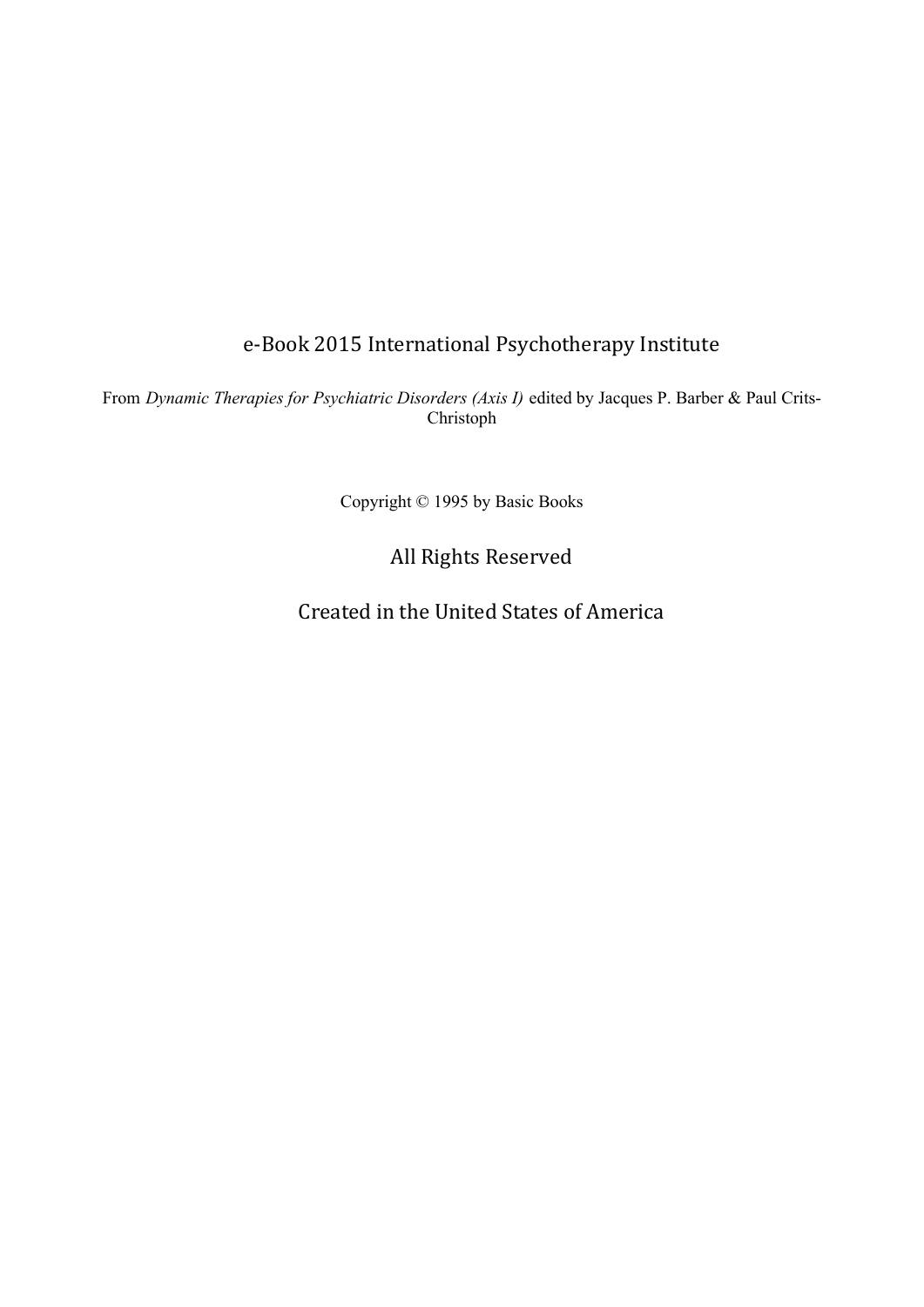#### **Table of Contents**

**Dynamic Therapy for Post-Traumatic Stress Disorder** 

**HISTORY AND DEVELOPMENT** 

**INCLUSION/EXCLUSION CRITERIA** 

DYNAMIC ISSUES IN PTSD

**TREATMENT GOALS** 

**THEORY OF CHANGE** 

**TECHNIQUES** 

**CASE EXAMPLE** 

**TRAINING** 

**EMPIRICAL EVIDENCE FOR THE APPROACH** 

**REFERENCES**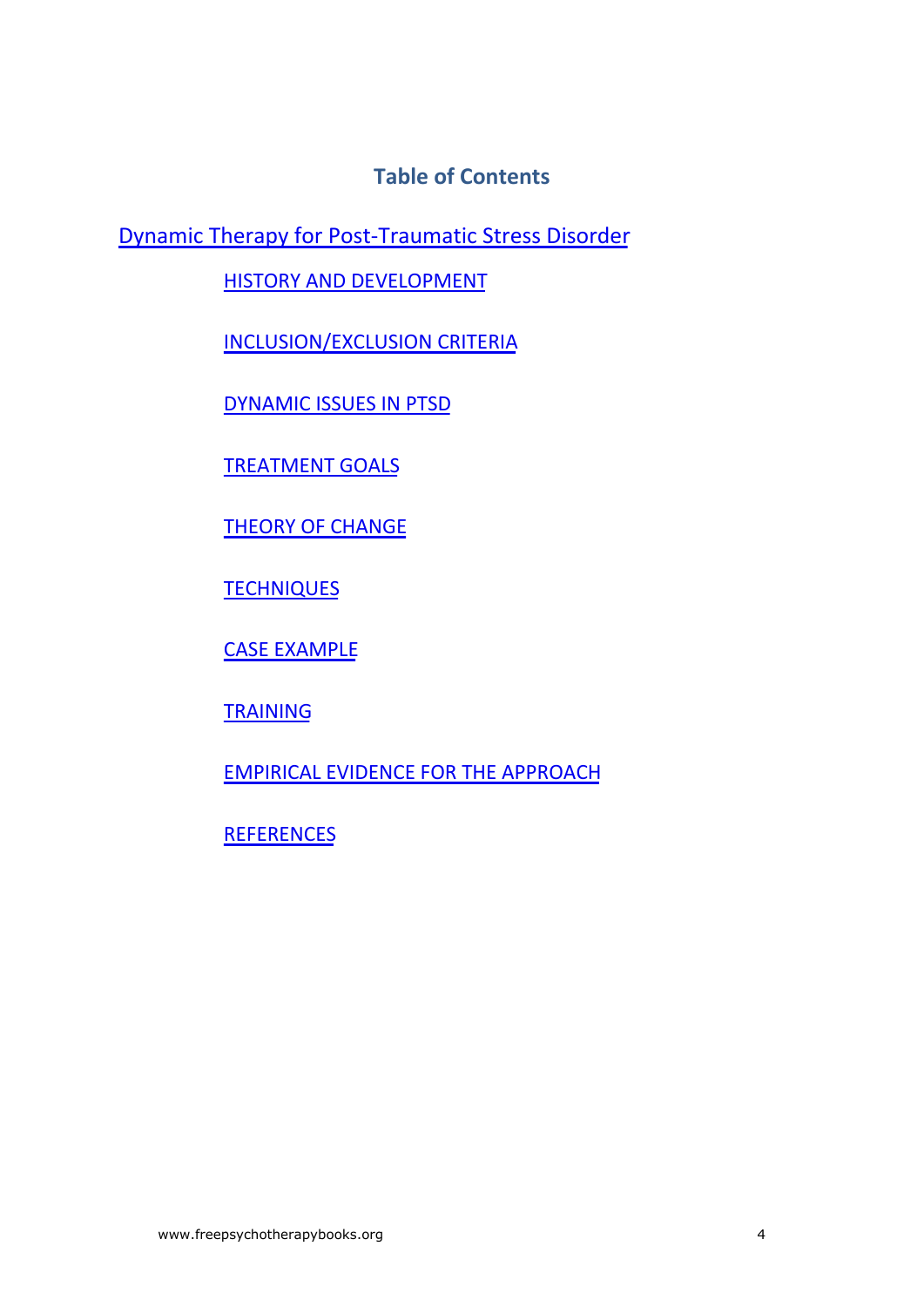### **Dynamic Therapy for Post-Traumatic Stress Disorder**

#### **Louise Gaston**

#### **HISTORY AND DEVELOPMENT**

In the field of psychoanalysis, the infantile conflict was historically viewed, for the most part, as the principal pathogenic factor in psychic trauma (Fenichel,  $1945$ ; Freud,  $1939/1953$ ,  $1962$ ). The ego of the victim had to reestablish homeostasis by "discharging," "binding," or "abreacting" (Freud, 1962). In reaction against this classic model of symptom formation, Kardiner and Spiegel (1947) postulated that the factors related to the event are decisive in traumatogenesis. More contemporary authors (Hendin & Hass, 1984; Horowitz, 1986; Krystal, 1985) have reconciled the two extreme positions on the etiology of trauma by emphasizing the role played by the meanings attached by the inpidual to the traumatic event (Brett, 1993). Horowitz (1974, 1986) further introduced the concept of information, as borrowed from information theory. Information can have inner and outer origins, it applies to both ideas and affects, and if salient information is not assimilated within the existing system, the system must accommodate itself to integrate the incongruent information.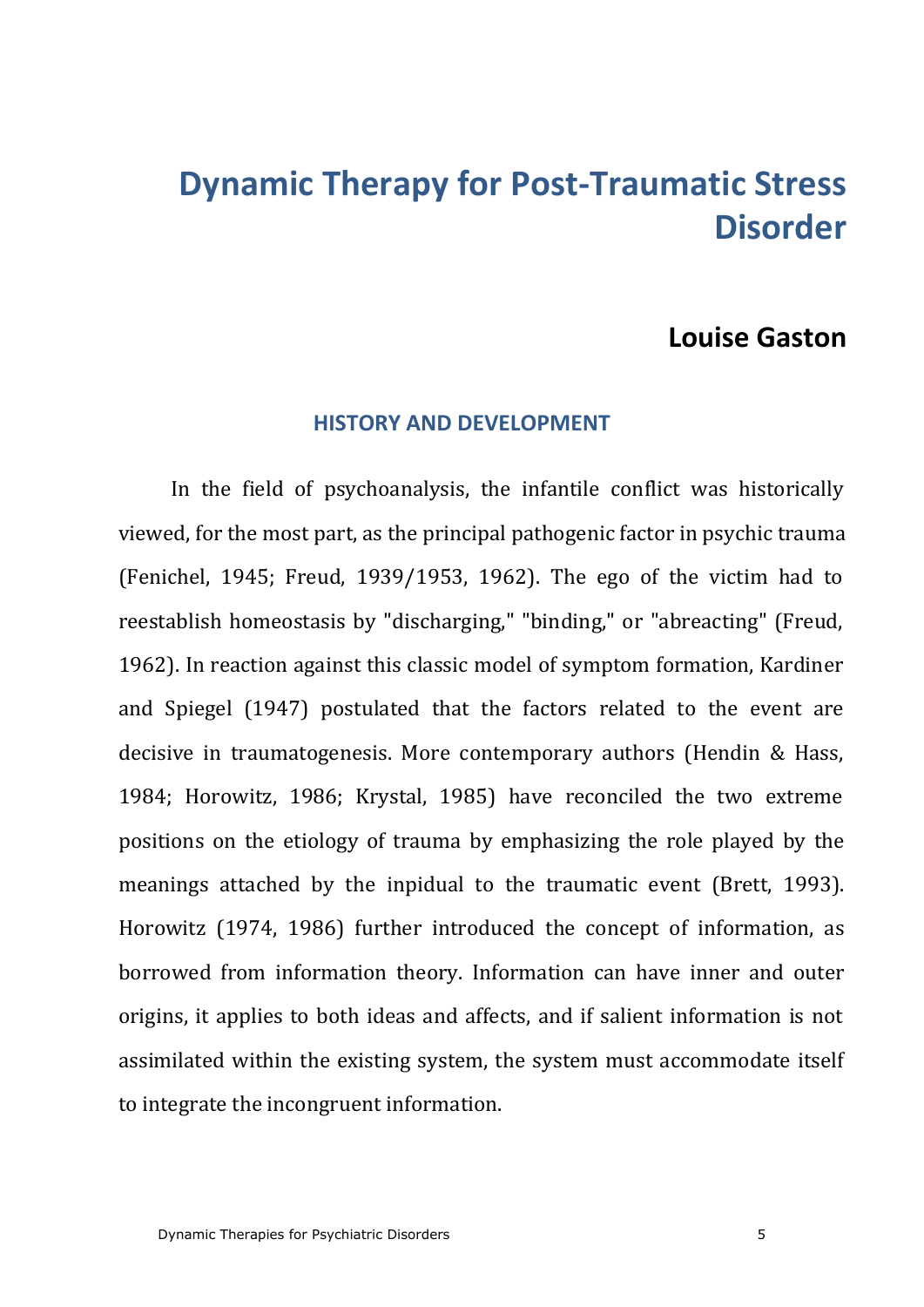In this chapter, I describe a comprehensive dynamic approach for treating post-traumatic stress disorder (PTSD) that is mostly based on Horowitz's model (1974, 1986). The approach I use is brief in its orientation; it is focused on trauma, its associated conflicts, and their resolution. It encompasses various techniques, including hypnosis. Its duration depends on the severity of the trauma, its chronicity, and the patient's ego structure and motivation for therapy. If trauma is severe and renders the patient dysfunctional, therapy sessions are held twice a week to both support the patient's ego in dealing with the traumatic aftermaths and counter the avoidance tendencies associated with PTSD.

Basic dynamic concepts are employed to guide patients toward resolving the trauma. Nonetheless, each therapy is tailored to the needs and capacities of the inpidual. Therefore, all dimensions involved in a traumatic response are considered. A patient's unbalanced neuronal activity, behavioral patterns, coping skills, cognitive schemas, and self-concepts, as well as the influences of familial and social systems, can also contribute to the etiology and maintenance of a traumatic response. My approach recognizes their impact and attempts to manage them adequately. Consequently, therapeutic adjuncts, such as medication, functional analysis, skill acquisition techniques, encouragement toward interpersonal proximity and assertion, anxiety or anger control techniques, hierarchical exposure to stimuli, and cognitive restructuring, can be added.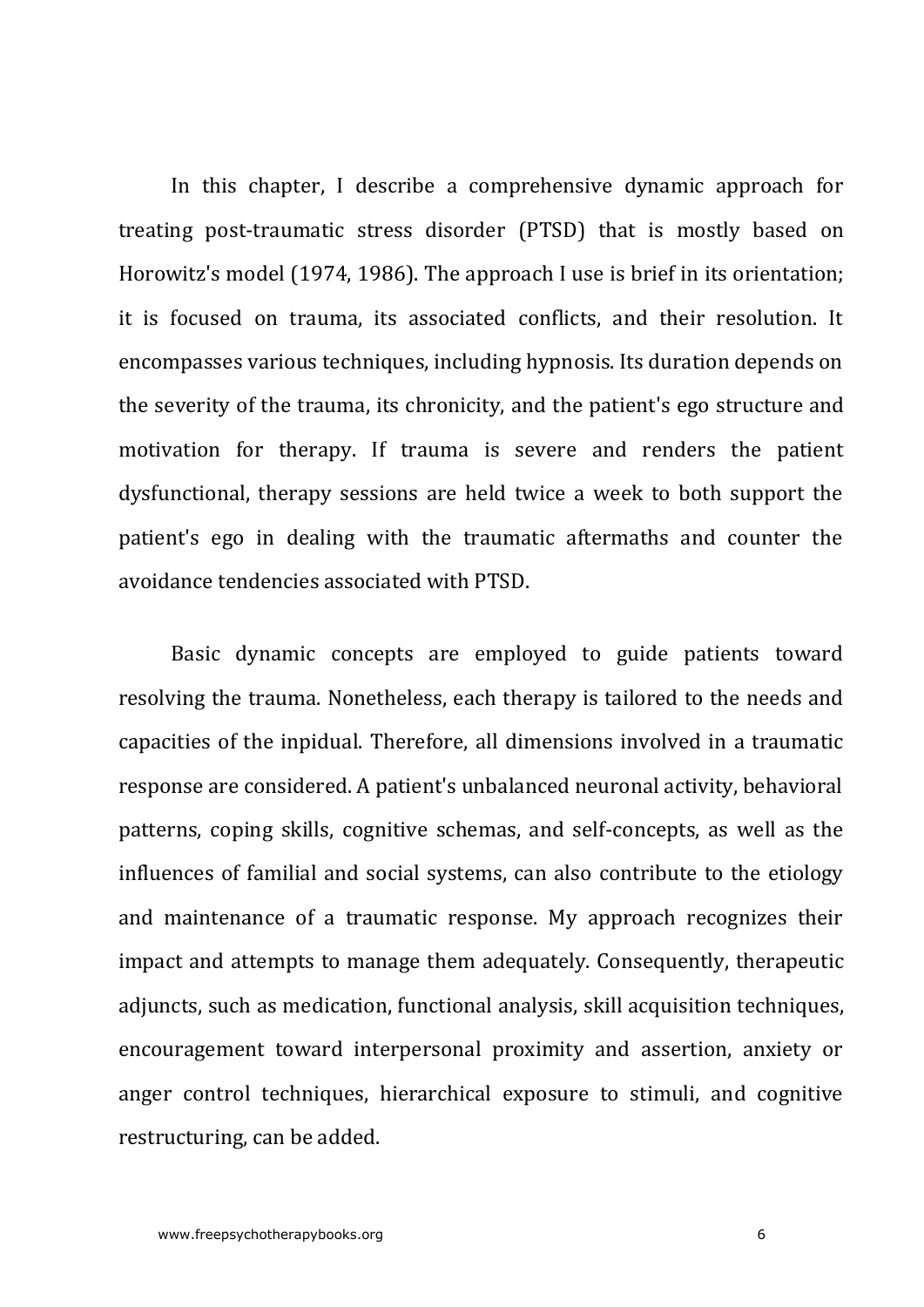Furthermore. I realized that exploration of trauma can only be intellectual rather than experiential or involving emotional components. In a normal state of consciousness, information that could contribute to complete understanding of a traumatic response is often missing. Information can be best retrieved in the same emotional state of consciousness in which it was encoded. Therefore, I specifically include hypnosis as a tool for revising the traumatic experience because it enforces the emotional re-experience of trauma and the full review of the event.

#### **INCLUSION/EXCLUSION CRITERIA**

Patients who present with a PTSD (APA, 1994) and are susceptible to benefit from this approach are late adolescents or adults with a relatively good premorbid functioning on the psychological, interpersonal, and vocational levels. Those who are most likely to benefit are psychologically minded, respond minimally to interpretations, have some tolerance for pain. and utilize repression only among other strategies to contain painful affects.

Intense anxiety symptoms, however, can mask those capacities in a patient at intake. The most useful criterion is therefore the patient's history of interpersonal relationships, including the presence of an adequate parental figure (even if physical or sexual abuse has occurred) and no history of psychiatric problems. Suicidal patients are not excluded.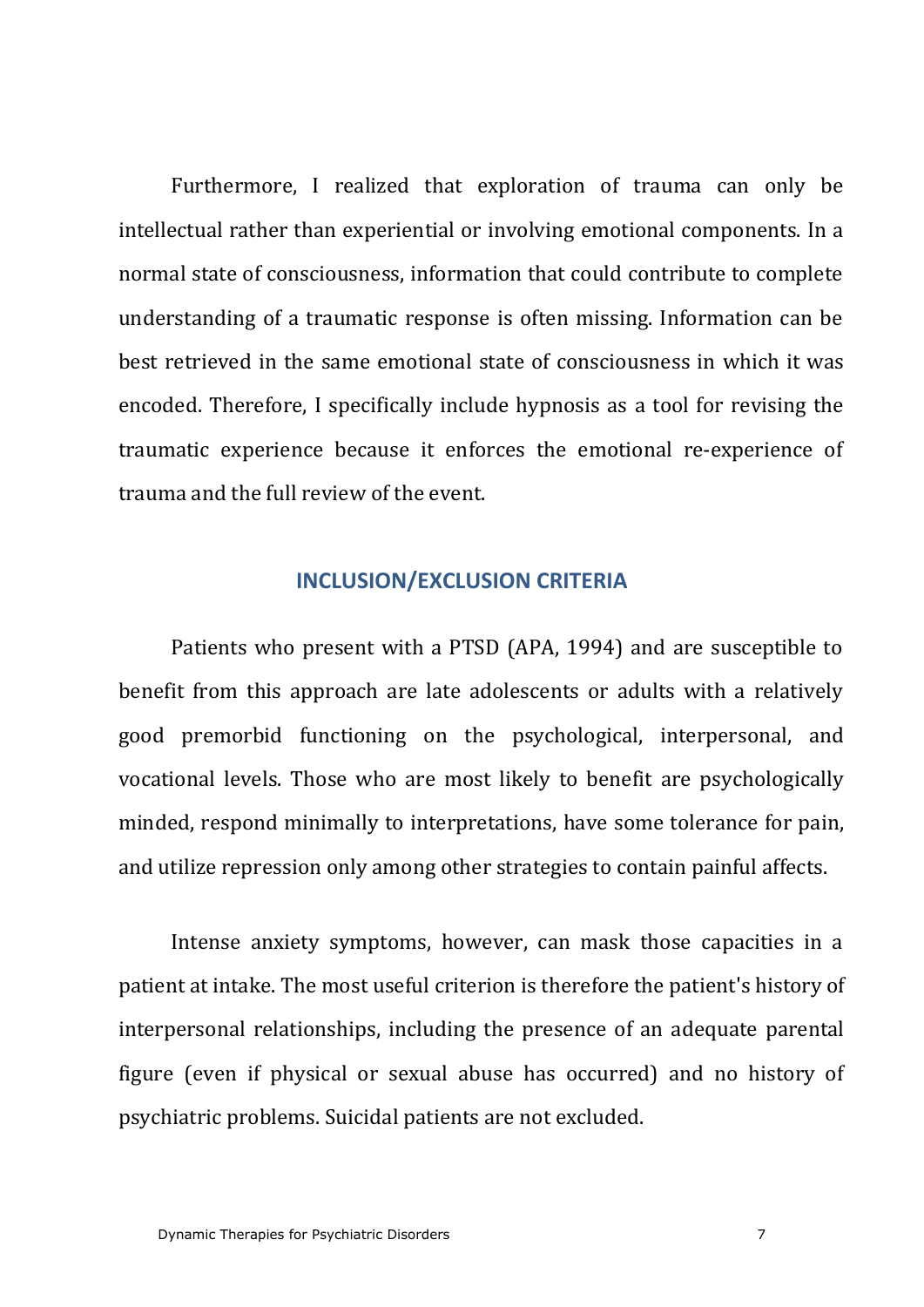Some patients, however, are not predisposed to change in dynamic therapy. These patients usually display a substance abuse disorder, psychotic features, a history of antisocial behavior, a severe personality disorder, or less than average intelligence. Furthermore, dynamic therapy cannot be instigated until a victim is out of danger. Until the threat is eliminated, only supportive therapy should be provided.

#### **DYNAMIC ISSUES IN PTSD**

#### **Etiology**

Historically, psychotherapists have tended to focus on one of two possibilities in regard to the etiology of trauma symptoms (Brett, 1993). The first position views the factors related to the inpidual as decisive in the traumatogenesis. There are three fundamental conceptualizations of this etiology of trauma (Brett, 1993). The first is Fenichel's (1945) model of symptom formation: Symptoms form when current frustrations revive infantile conflicts, and come to reflect ways of feeling and defending that were operative in childhood. The second etiological model was Freud's  $(1939/1953)$ : Traumatic events lead to excessive incursion of stimuli by exceeding the "stimuli barrier" or "protective shield" of the inpidual. Consequently, the organism is flooded with impulses, and its functioning is disrupted. The third formulation is Freud's addition of the repetition model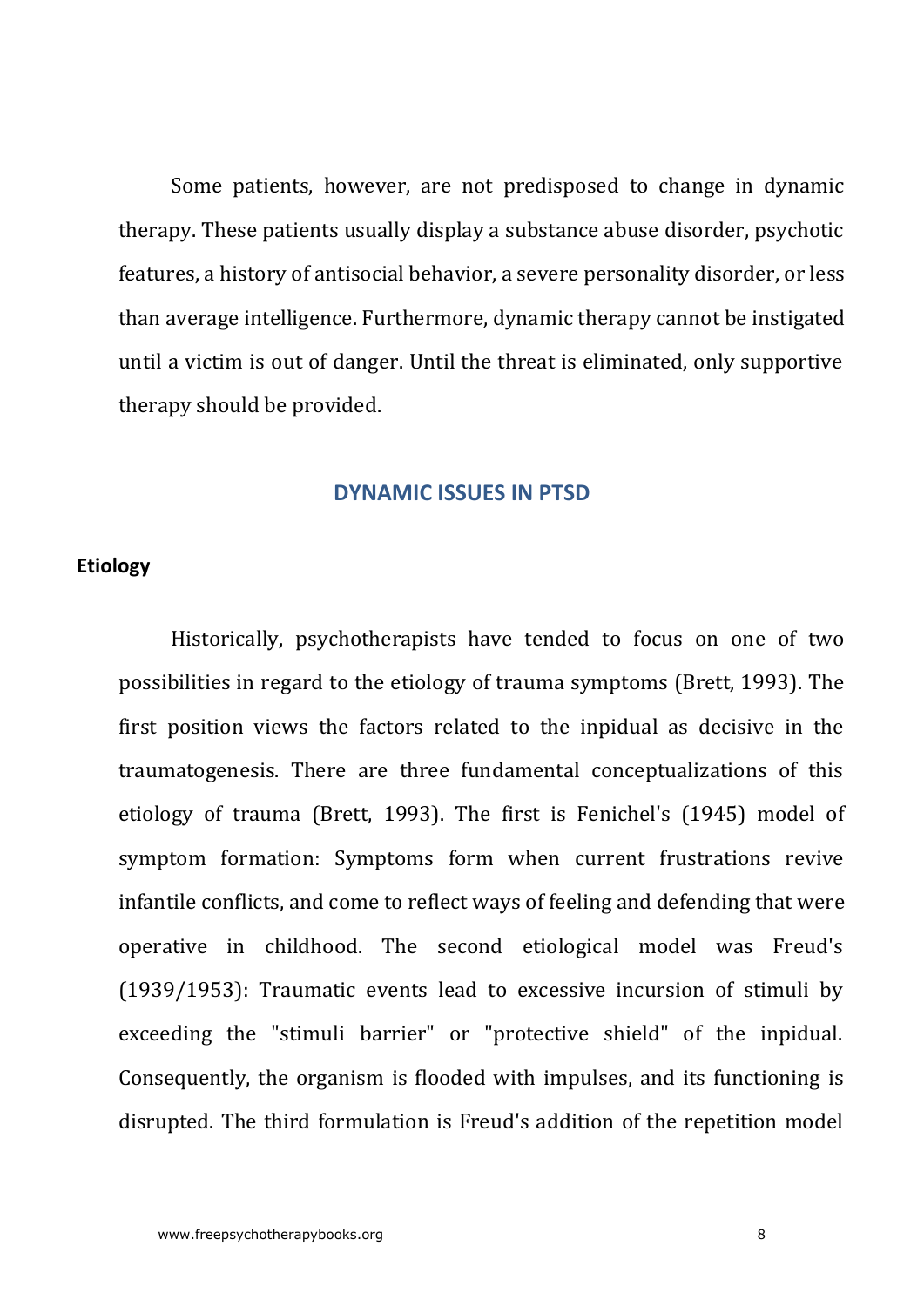$(1939/1953)$ : Following the overwhelming assault on the stimulus barrier, a regression occurs, leading to the use of a primitive defense, repetition compulsion, to repeat the event in an effort to master it.

In reaction against these classic models of symptom formation, the second position postulates that the factors related to the event are decisive in the traumatogenesis (Kardiner & Spiegel, 1947). This position sometimes concedes that a preexisting conflict may be symbolically revived by a traumatic event, but the conflict occurs as an independent accompaniment to the trauma, not as a cause of the event being traumatic. It is only when the inpidual tries to defend against the damage done to his functioning by the event that meanings symbolic of old conflicts are attached to it.

More contemporary authors have compromised between these models (Hendin & Hass, 1984; Horowitz, 1986; Krystal, 1985). Their positions reconcile the two extreme positions on the etiology of trauma. In these models, the subjective meaning of the event determines whether it becomes traumatic or not, and the meaning is defined through the inpidual's earlier experiences as they relate to the traumatic event's characteristics. In these interactional models, the primary pathogenic force is nevertheless viewed as coming from the traumatic event itself. There are empirical results supporting this position. It has been shown that, as the intensity of violent events increases, the number of traumatized inpiduals increases (Green,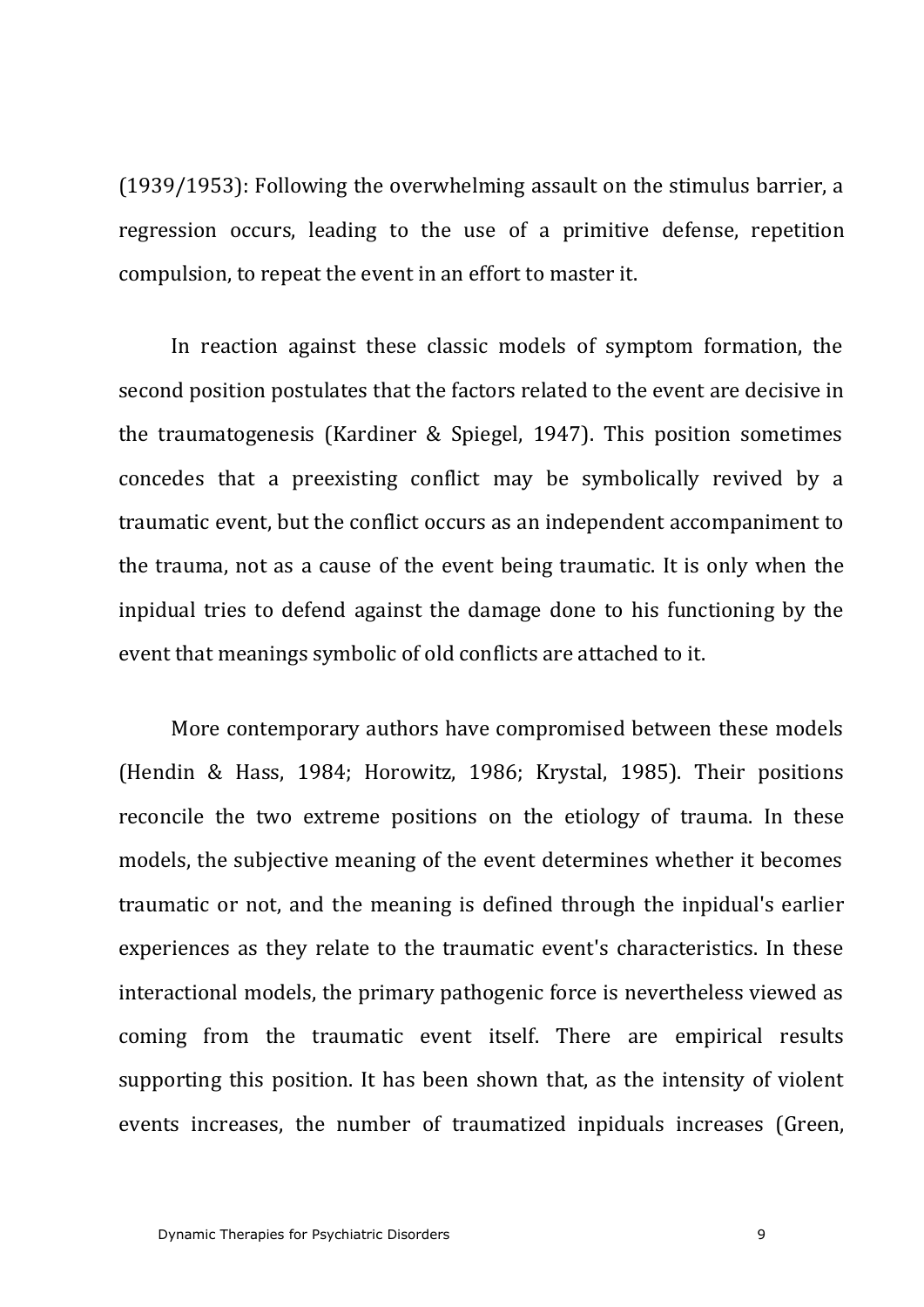Lindy, & Grace, 1985). Furthermore, particular types of events are more likely to create trauma in victims than others (Breslau, Davis, Andreski, & Peterson, 1991). This view has been adopted by the *DSM-IV* committee on PTSD, which softened its previous position by stating that, to be traumatic, an event has to provoke intense fear, horror, or helplessness in the inpidual, rather than being traumatic for most people as it was defined in the *DSM-III-R* (APA, 1985,1994).

#### **Factors at Play**

The phenomenologic description of psychic trauma in the *DSM-IV* (APA, 1994) is consistent with most dynamic principles about psychic trauma. The two basic processes involved in psychic trauma are the repetitive and intrusive re-experiencing of trauma and the avoidance of this re-experiencing. A third cluster of symptoms arises from over-activation of the autonomic nervous system, observed through sleep difficulties, irritability and concentration problems, hypervigilance, and startle reactions, which can be viewed as a consequence of the former two clusters of symptoms.

Horowitz's model (1986) proposes a sequence of phases that, before the installment of those symptoms, may lead to psychic trauma, depending on the inpidual's reactions. The immediate response to a traumatic event is usually an outcry phase. This alarm reaction is often accompanied by strong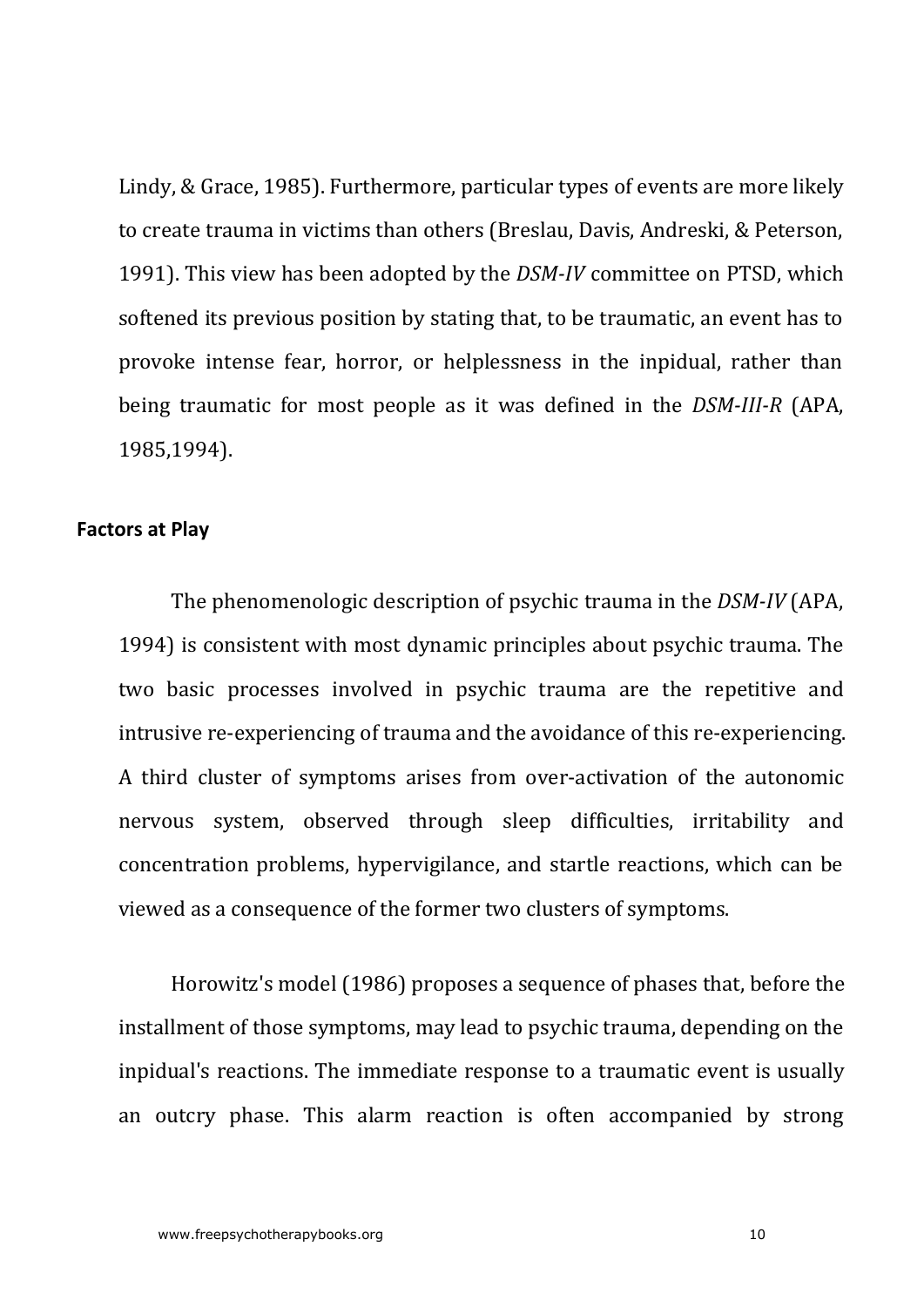emotions, usually fear and anger. The inpidual is likely to postpone any other activity. Internally, the inpidual may say, "I'm going to die," or, "It can't be happening," the latter providing an indication as to what will happen in the denial phase. When the situation no longer calls for an immediate response or an extensive implementation of coping mechanisms, the inpidual usually begins to relax and to lower defenses. Intrusion and denial phases ensue.

The intrusion phase is characterized by unbidden ideas about the traumatic event, suddenly feeling and acting as if the event were happening again, and psychological distress and/or physiological arousal at the presentation of stimuli associated with the event. During the intrusion phase, the autonomic arousal is usually at its peak. The inpidual may perceive reality through its inner sensations and therefore distort it. Some images may have a pseudo-hallucinatory or illusory quality. A traumatized inpidual may also ruminate about the event during these intrusion periods; reenactments of the events can take place involving fantasied responses in which the inpidual symbolically masters the event, indicating a denial of the reality of the failed enactment. The intrusion phase may manifest itself through distressing nightmares, from which the inpidual may wake up sweating in fear. The inpidual may have the impression that these intrusive and repetitive affects and ideas are meaningless and overwhelming and may interpret them as a sign of losing control over his or her internal world.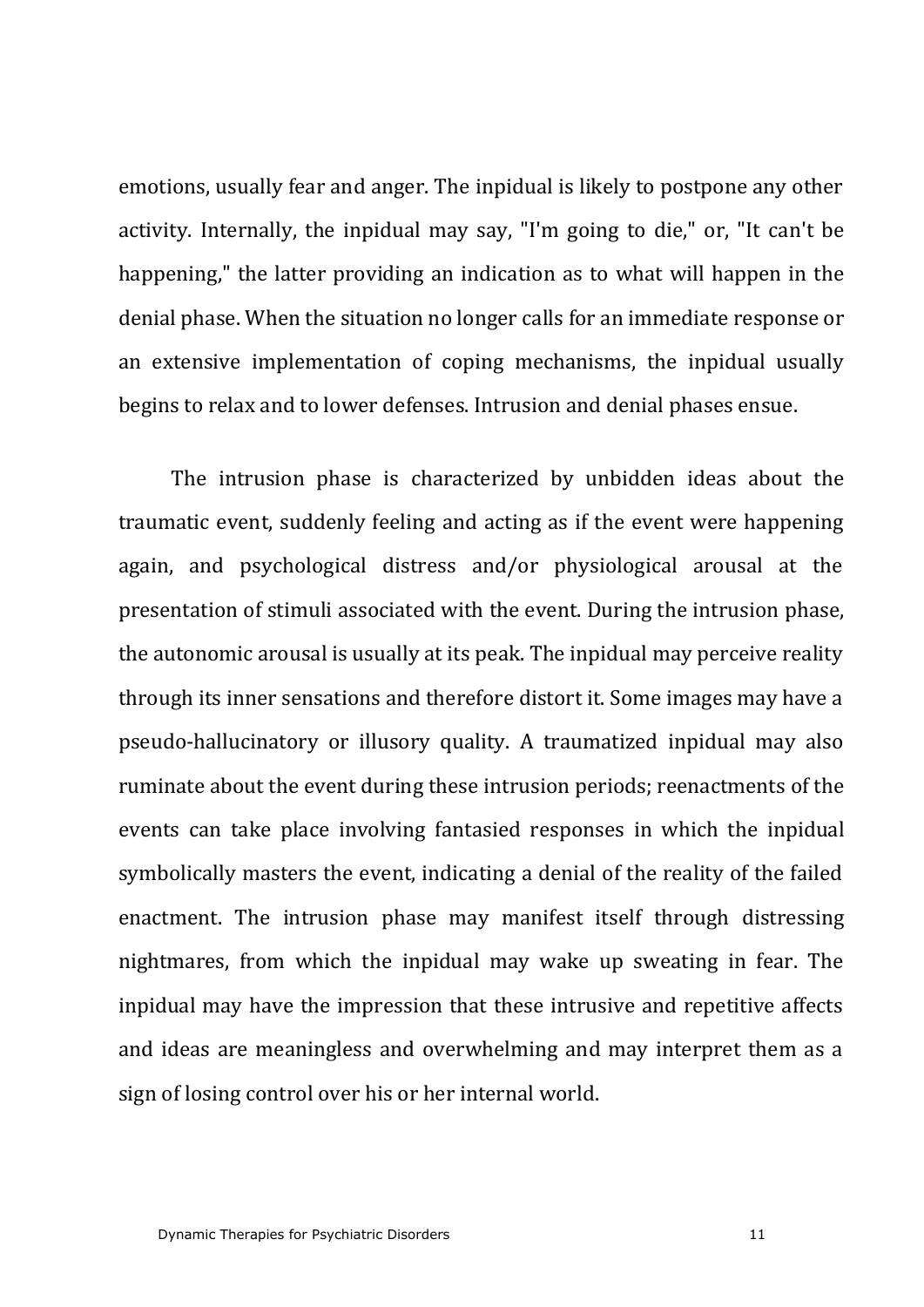In an attempt to regain control, the inpidual enters a denial phase. Repression and avoidance are put in place to reduce the anxiety associated with re-experiencing the event. Actions are taken to avoid talking about the event or being in situations and places that resemble the event. Sometimes parts of the event cannot be remembered, usually the most significant ones, due to a peri-dissociation at the time it occurred. Denial also serves the purpose of pushing away from consciousness unwanted emotions and their associated meanings. The energy required to install repression mechanisms depletes the inner resources of the inpidual, leaving little to invest in hobbies and daily activities. Often this lack of other interests also indicates the inpidual's perception of the event: "If such events are part of life, it may not be worth living." Emotional numbing may set in, taking the form of detachment from others, estrangement, and attempts to stop feeling any emotion—at first joy, then anger and sadness. A sense of a foreshortened future follows.

Although the intrusion and denial phases can become pathological, a normal reaction to a traumatic event also involves these phases, which do not necessarily imply the development of a psychic trauma. Re-experiencing and avoidance should be viewed as pathological only if they are enduring and interfere with the inpidual's functioning. Re-experiencing allows the mind to revise the events in all its facets, and avoidance permits resting periods from this intense psychic work.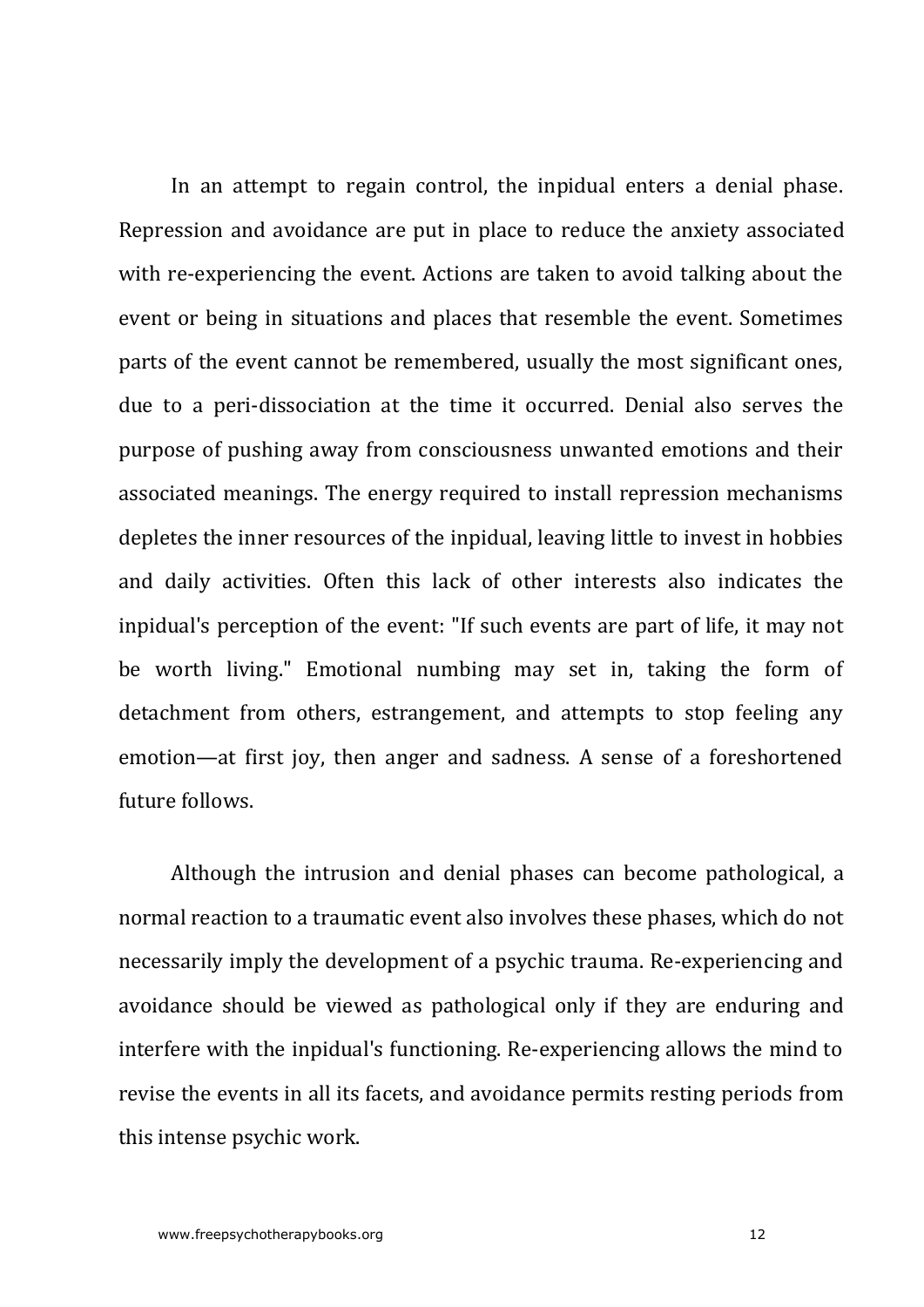Trauma occurs when the intrusion and denial phases are out of the control of the inpidual, when the oscillation between Re-experiencing and avoidance is involuntary. In this case, the inpidual's defense mechanisms and coping strategies are likely to interfere with the processing of the information attached to the event.

Beyond traumatogenic factors, numerous maintenance factors are at play in psychic trauma. The losses associated with the event may contribute to the maintenance of symptoms; for instance, an inpidual may have lost a limb after the event, or his job, because symptomatology interfered too much with his performance at work. Chronic pain may also fuel the repeated reviviscence of the trauma and act in a positive feedback loop with the traumatic memories to augment PTSD symptoms. Responses from others are also important in determining whether a psychic trauma will be easily resolved or not, particularly the responses of those providing immediate help, close ones, and the judicial and medical systems. The more chronic a psychic trauma is, the more difficult is its resolution, and the more likely it is to create permanent sequelae. In addition, trauma often becomes complicated by comorbidity, rendering the picture more complex and depleting the inpidual's resources.

The constellation of predisposing, precipitating, and maintaining factors potentially at play in a psychic trauma highlights the presence of inpidual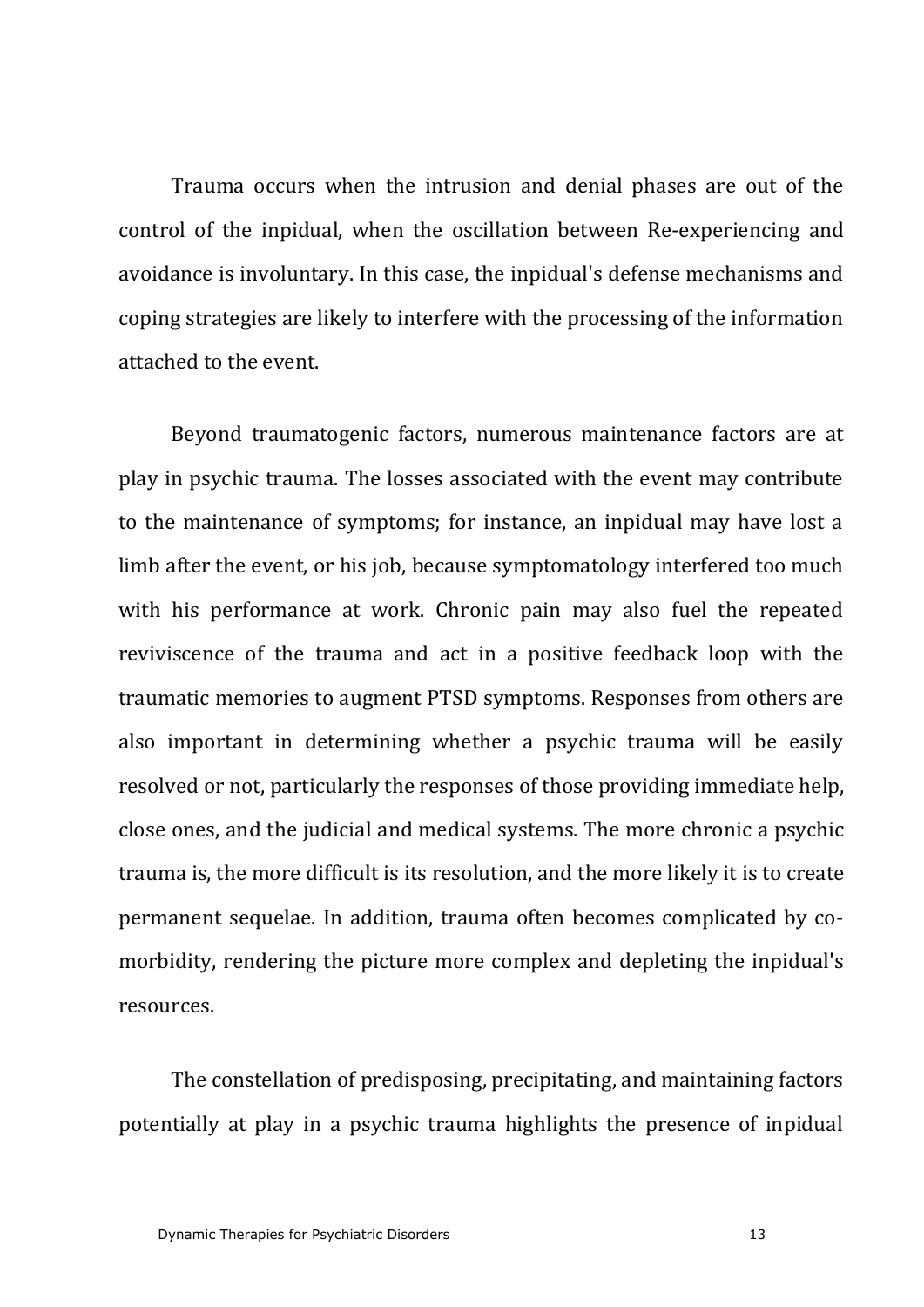differences among victims. Consequently, dynamic therapy ought to be tailored to the specific needs and capacities of each inpidual.

#### **Developmental History**

The impact of a traumatic event differs according to the developmental stage of an inpidual. Preschool children who are abused are limited in their capacity to verbally represent the trauma. With increasing maturity, these experiences may not become readily assimilated into verbal representations (Pynoos & Nader, 1993). Inversely, if no harm has been caused to them or others, preschool children may not be cognitively developed enough to understand the realistic implications of a traumatic event but rather may interpret abusive actions as simple play.

During early adolescence, trauma exposure can interfere with the ongoing tasks of separating from parents, developing moral judgment, developing identity, and so forth. In later adolescence, repetitive trauma can result in severe personality disorders, as seen in young combat veterans (Marmar, 1991).

Models of traumatization have less adequately addressed the impact of adult development on trauma. The meaning of an event may depend on the situation experienced by the adult at a certain time period. For example, witnessing a child being hit by a car is likely to be differently traumatic to a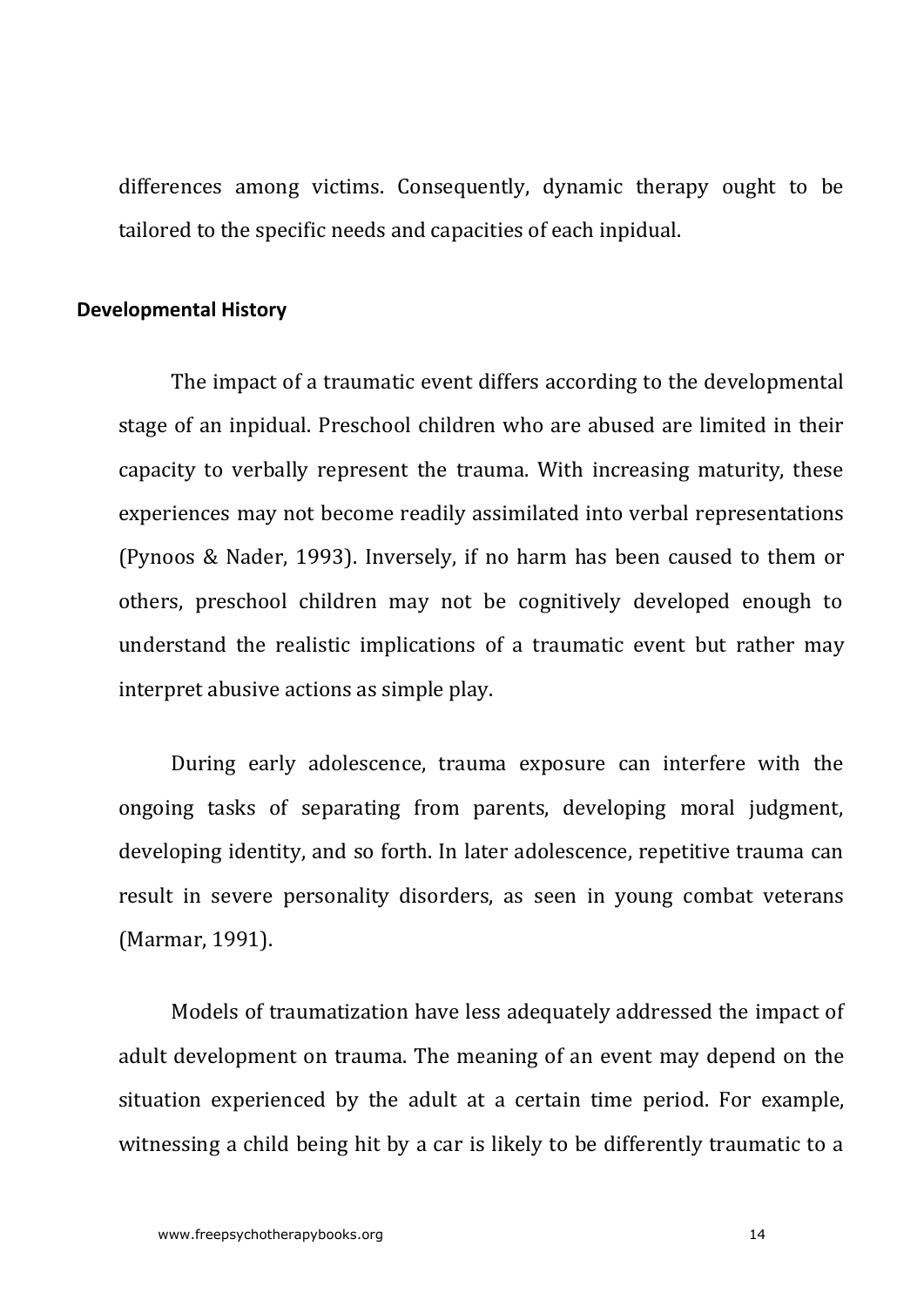parent than to a childless adult.

In late adulthood, a traumatic event may occur when the inpidual is going through a decline in social status, loss of loved ones, and diminishing mental and physical capacities. Older adults' perception of self-efficacy in coping with a traumatic event may be low, and they are often left to themselves (Marmar, Foy, Kagan, & Pynoos, 1993).

#### **Major Conflicts**

Preexisting neurotic conflicts can be impediments to processing a traumatic event, but only when they are associatively similar to the information attached to the traumatic event. Other more general conflicts may arise when basic illusions that provide a sense of security in the world have been shattered by the traumatic event, revealing anxiety-provoking realities about oneself and the world.

Most of us entertain, consciously or unconsciously, three basic illusions. Humans tend to view the world as benign, controllable, and predictable, and conversely, they view themselves as immortal, invulnerable, and omnipotent (Epstein, 1991). Trauma experientially enforces on us the notions of helplessness and death, to which we usually react with overwhelming anxiety. A rejection of this reality activates a series of defense mechanisms.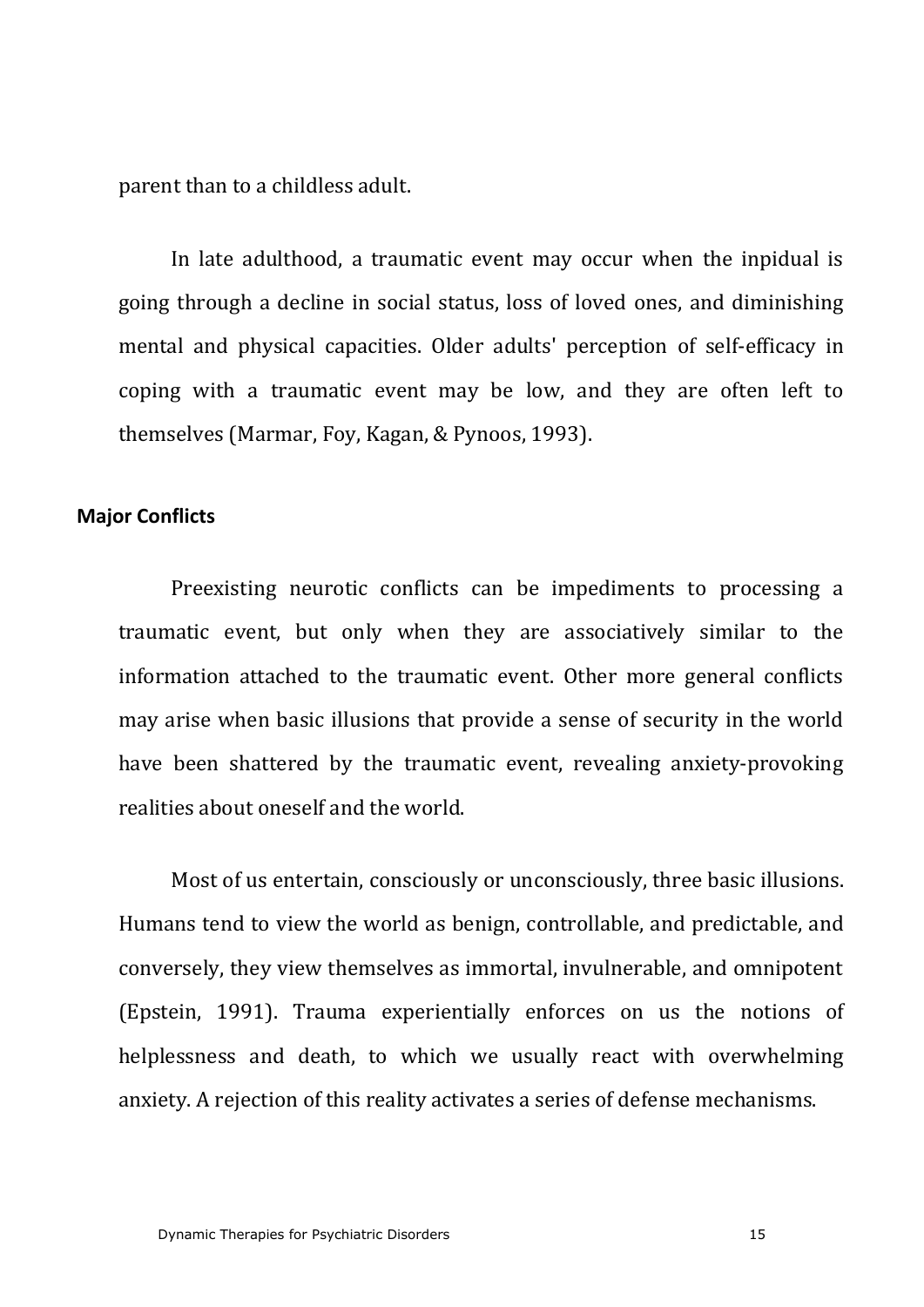Another dimension of an inpidual's reality can compensate for those painful realizations and bring a sense of relative security in the world, namely, feeling attached to competent and caring inpiduals (Bowlby, 1988). The saliency of the need for secure attachments has been empirically demonstrated in traumatized inpiduals (Epstein, 1991). However, a traumatic event can also shatter an inpidual's representations of being safe in relation to others. A traumatic event can be either natural/accidental or provoked by another human being. If the event is natural/accidental and involves the real or imagined loss of a loved one, we can be abruptly confronted with the painful realization that love objects are not eternal. One defense employed against this painful realization is seeking isolation from others, either physically or affectively, in an attempt to lower the pain associated with future losses. If a traumatic event is provoked by a human being, such as in criminal acts, the inpidual is brutally confronted with the evilness of others. Through generalization, the victim's relation to others can become severed, or at least questioned, in an attempt at self-protection. The inpidual comes to fear others, viewing their physical and verbal actions as hostile, especially if the immediate assistance after the event has been neglectful, minimizing, or aggressive. Another defense against this realization of evil is imagining that pain was deserved because one has been bad.

Surprisingly, traumatized inpiduals rarely feel anger at the aggressor at the beginning of therapy. Anger is displaced or diffused. Traumatized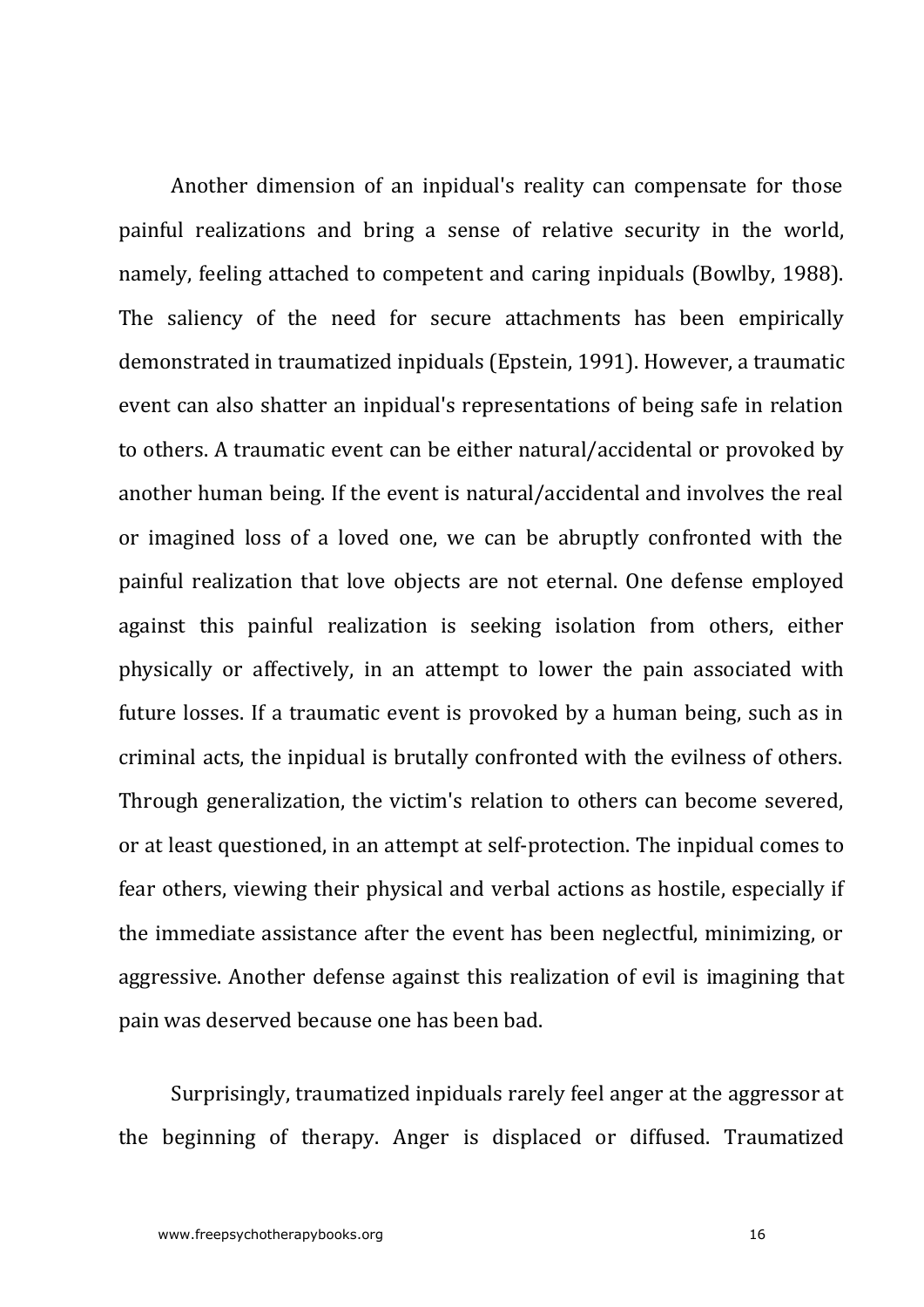inpiduals are often conflicted about the tremendous anger they experience following a traumatic event. If they feel anger or rage, they may conclude that they are bad, and they may fear losing control over their anger. The self is viewed as dangerous and others as helpless (Catherall, 1991).

Victims can also be conflicted about pain, rejecting the unavoidability of its existence. They become angry at life and end up rejecting it, viewing it as not worth experiencing. Such angry reactions are more forceful as more painful elements are attached to the traumatic event. Such anger is usually associated with a wish for others to repair the damage, especially, if available, the person responsible for the traumatic event, or to simply recognize it fully.

#### **Defenses and Identifications**

Any defense mechanism can be observed in traumatized inpiduals. Because the ego of traumatized inpiduals is overwhelmed, it resorts to less mature defense mechanisms. Ideally, patients preserve part of their most advanced defense mechanisms, such as humor and distancing, but they sometimes use somatization and projection to express isolated affects. Some patients can even temporarily utilize such immature defenses as splitting and hallucinations. Defenses are usually organized against fear, anger, or helplessness.

While the primary damage is done to the inpidual's ego, a secondary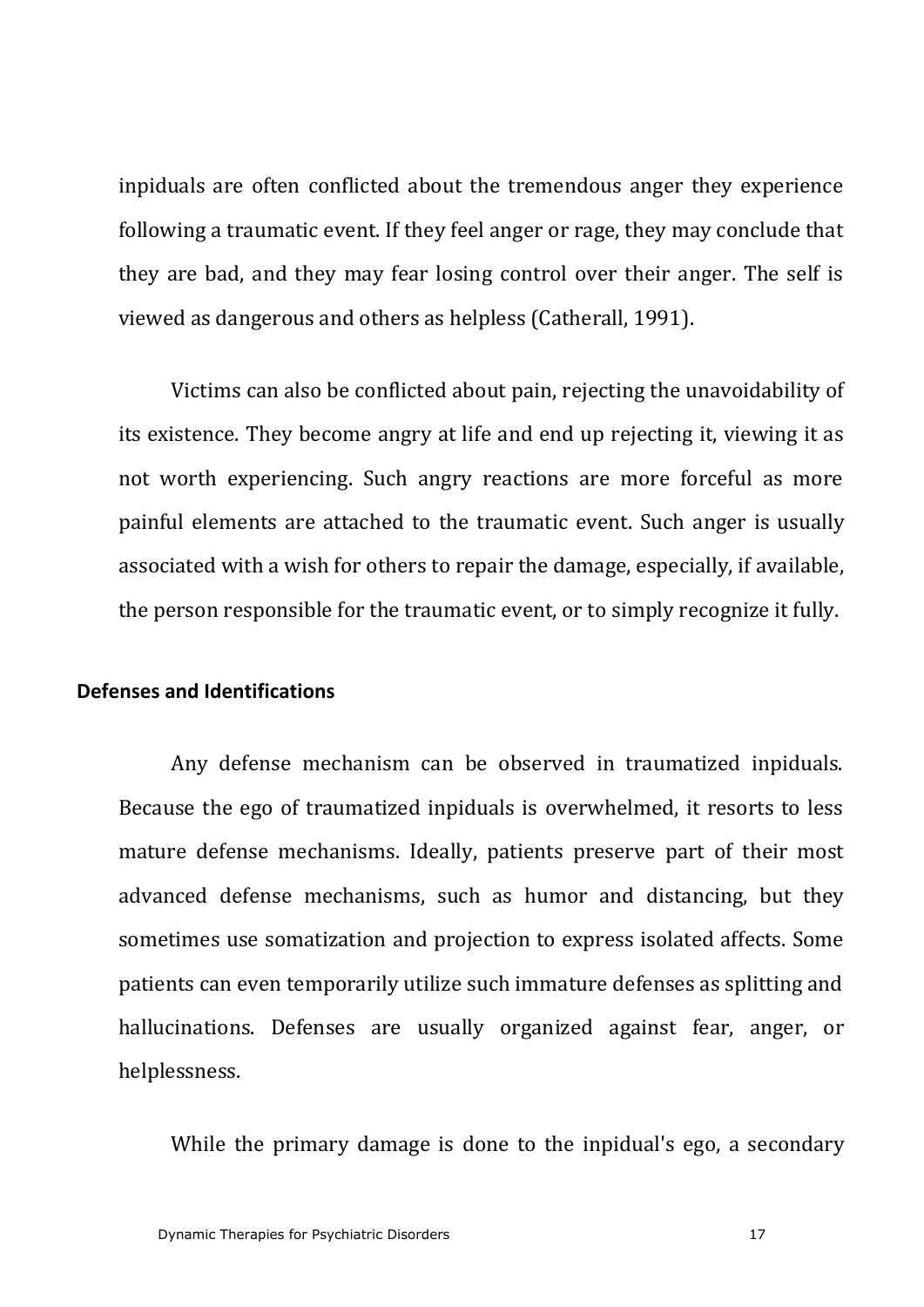damage occurs to the inpidual's relation to internal objects (Catherall, 1991). The latter effect can be clinically operationalized as a loss of trust. The inpidual has been confronted with the reality that others cannot be trusted to control their aggressive impulses.

Against fear, many victims employ minimization of both the event and the associated psychic damage. They may even resort to extreme repression or denial at times, leaving the psychological distress unattended and operating in isolation. To somehow regain a sense of control and security, the inpidual may generalize the dangerous features associated with the event to other aspects of reality, thus preparing for any new danger. The inpidual may also deny the existence of danger, using a counterphobic mechanism, which leads to potentially dangerous actions such as walking alone at night in violent neighborhoods.

The discovery that others cannot be trusted to control their aggressive impulses can be more or less devastating. In general, traumatized inpiduals become enraged at the injustice of being a victim and disown aspects of the self, including their own aggression impulses and capacity to victimize. Some inpiduals already rely on splitting and projection to deal with unacceptable parts of the self; when they are victimized, these inpiduals may defend through an identification with the aggressor. When this defense mechanism is adopted and well established, it often leads to the characterological use of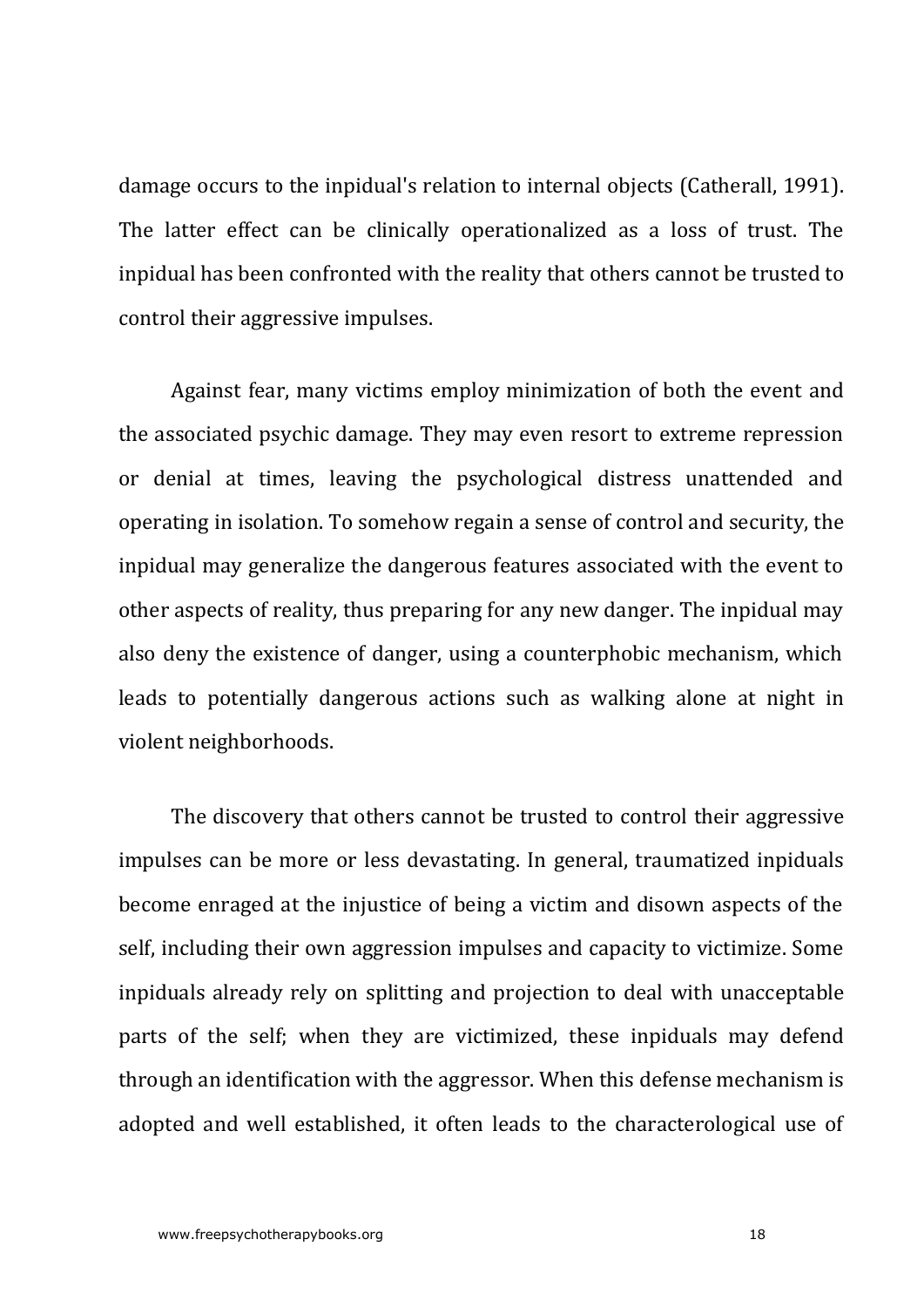violence as a means of interacting with others. Most victims, however, do not resort to an identification with the aggressor, violence being ego dystonic or against their moral values. They usually displace anger toward close ones and project it into strangers. Projecting anger often leads to hypervigilance. Only when some victims can calmly acknowledge that they wish to hurt or kill someone are they capable of walking at ease on the streets. In therapy, a direct viewing of these disowned aspects of the self in the therapist is often accomplished through the mechanism of protective identification. As for children, identifying with the object's capacity to cope with the projected material is part of acquiring a more mature internal structure (Catherall, 1991).

Anger may itself serve as a defense, usually against panic or disintegration (Catherall, 1991). Anger may also function as an attempt to restore one's narcissism through the wish to regain control over the aggressor, as usually observed in male victims. Or anger may be aimed at restoring the feeling of being in relation with others, through the wish to make the aggressor recognize that pain was inflicted on the victim and it should not happen again, as usually seen in female victims.

Victims can feel exaggerated guilt as a defense against anger. But most traumatized inpiduals also feel guilt as a defense against helplessness. A traumatized inpidual is likely to be better able to tolerate guilt than to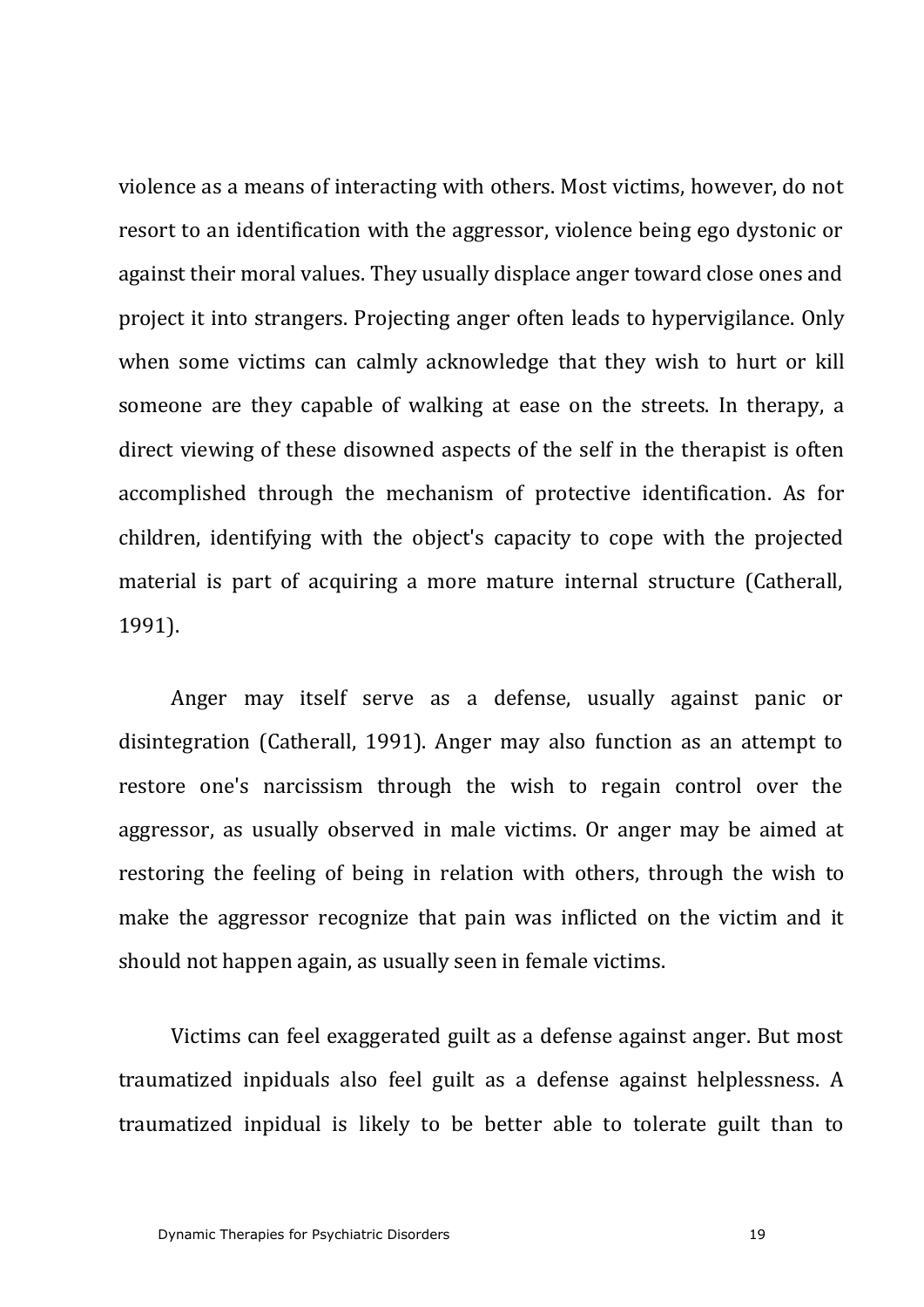acknowledge the reality that sometimes we cannot prevent a terrible accident or interfere with another's malicious plans. Rather than recognize their sense of helplessness, traumatized inpiduals feel guilty over their failed enactment and develop endless scenarios to ultimately master the event (Lipton, 1993).

Finally, dissociation is an extreme attempt to protect oneself or others. It is characterized by a marked loss of control over one's mental state and is often accompanied by intense panic states. According to Spiegel (1988), trauma can be understood as the experience of being made into an object, and dissociation can be conceptualized as a reflection of the profound loss of physical control experienced during the traumatic event. Trauma seems to foster the use of dissociation, especially when severe physical harm occurs in early childhood (Putnam, 1985). Whenever an inpidual uses dissociation to protect himself or herself against pain, the information associated with the traumatic event cannot be processed. In therapy, it is most often consciously concealed by the inpidual. To relinquish its pathological use, the consequences of dissociation have to be identified and reappraised, and more mature strategies need to be implemented.

#### **TREATMENT GOALS**

There is an overlap between therapist and patient goals in dynamic therapy for psychic trauma. They both aim at restoring the patient's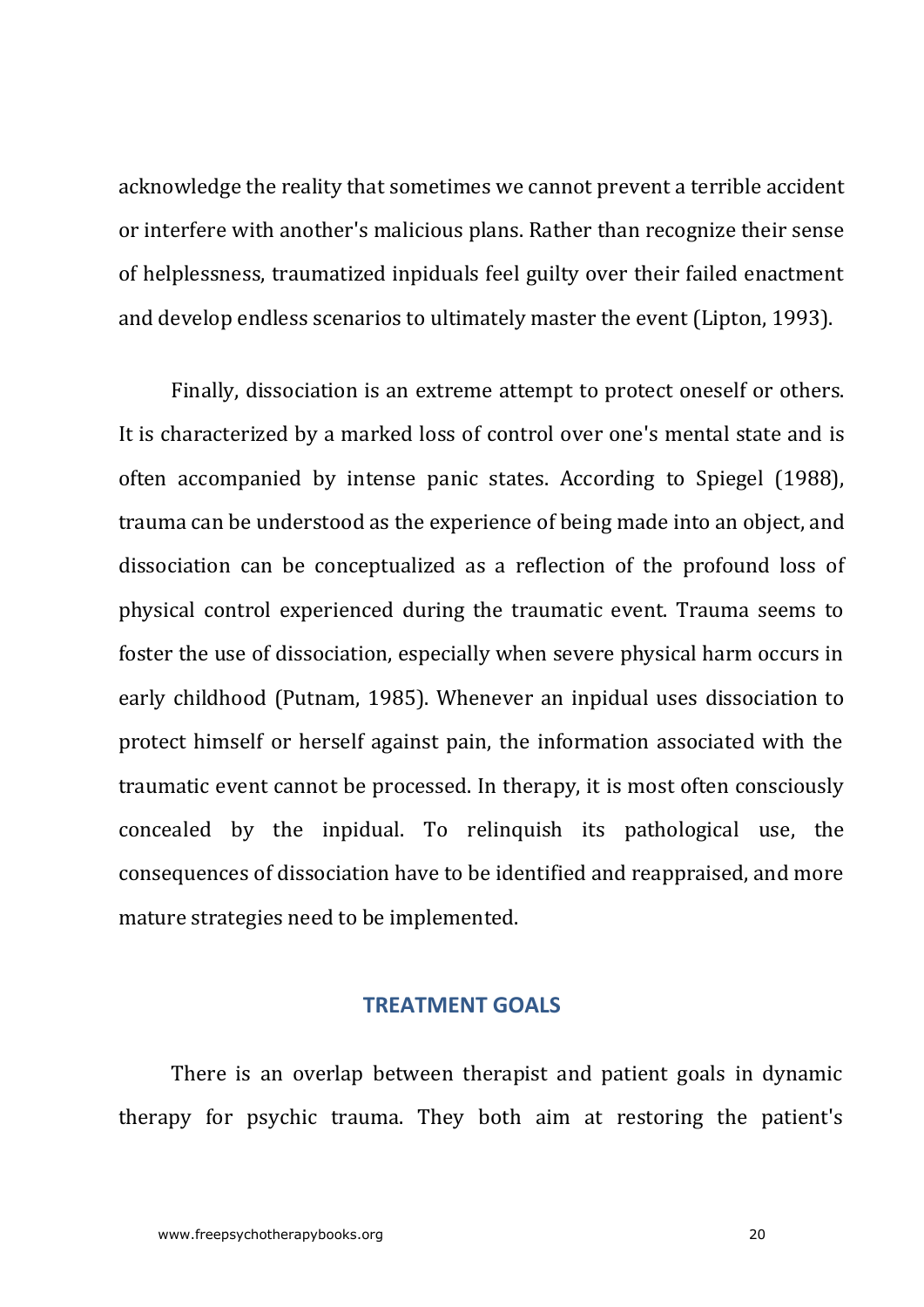premorbid functioning and eliminating the PTSD symptoms. To accomplish these tasks, the therapist develops process goals in accordance with dynamic theory. The goals of brief dynamic therapy for psychic trauma are limited to ideational and emotional working-through of the stress response syndrome to a point of relative mastery, a state in which both denial and repetitive Reexperiencing are reduced or absent (Horowitz & Kaltreider, 1979). It is possible to expand on these goals.

#### **Therapist Goals**

#### Acknowledging and Accepting the Traumatized Self

Many traumatized patients come into therapy seeking relief from their loss of control over themselves and their lives, though they deny that they have been wounded psychologically. The first goal of the therapist is to assist the patient in acknowledging the traumatized self, usually by recognizing his or her psychological distress. The ensuing goal is to help the patient accept the traumatized self by viewing psychological distress as non-infantile. These goals are usually achieved through a parallel process of restoring the patient's damaged narcissism.

#### *Regaining Mastery*

The second goal is to help the patient regain or develop a sense of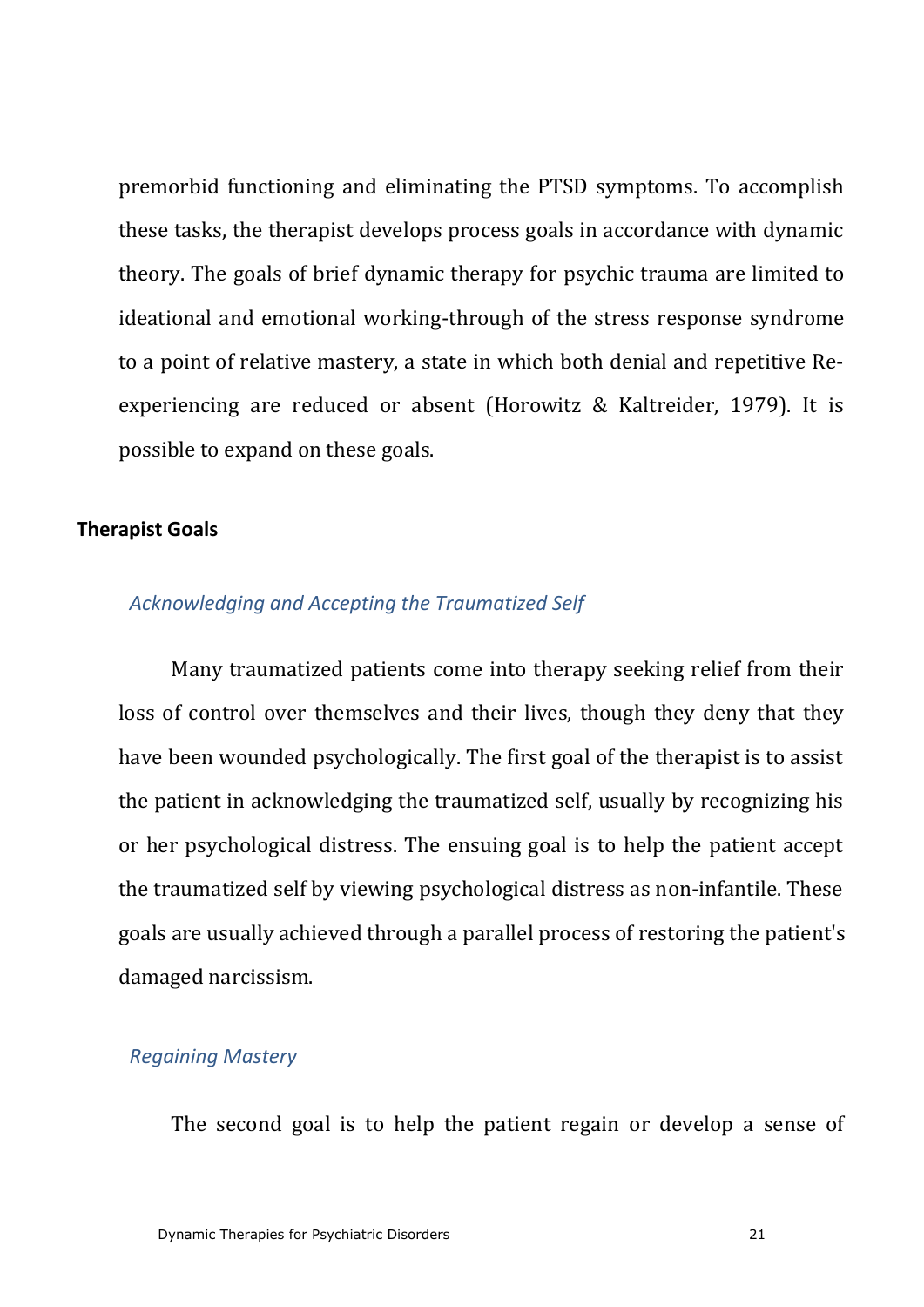mastery over both external and internal worlds, within realistic limits. For example a patient can be assisted in making decisions about his or her participation to the justice system, actively seeking support, and limiting external demands as much as possible. The therapist can help a patient to lower baseline anxiety or depression levels and regain control over transitions between intrusion and avoidance states. Achieving these goals usually counters helplessness and enhances self-esteem; when they are attained, the therapist can work on freeing the patient from PTSD symptoms.

#### *Integrating the Traumatic Information*

The third goal is to make the patient's psychological structure accommodate itself to the new traumatic information, to ultimately transcend the traumatized self. To achieve this goal, the patient must revise his or her self-concept to that of someone able to respond, either internally or externally, whenever it is feasible. This goal also involves developing new concepts of others and the world—mainly, becoming able to perceive the outer world as unpredictable but only within certain limits, uncontrollable but only within certain limits, and hostile but only within certain limits (Epstein, 1991). The attainment of this goal usually ensures the remission of PTSD symptomatology and prevents relapse.

If such a goal cannot be achieved, the therapist can lower the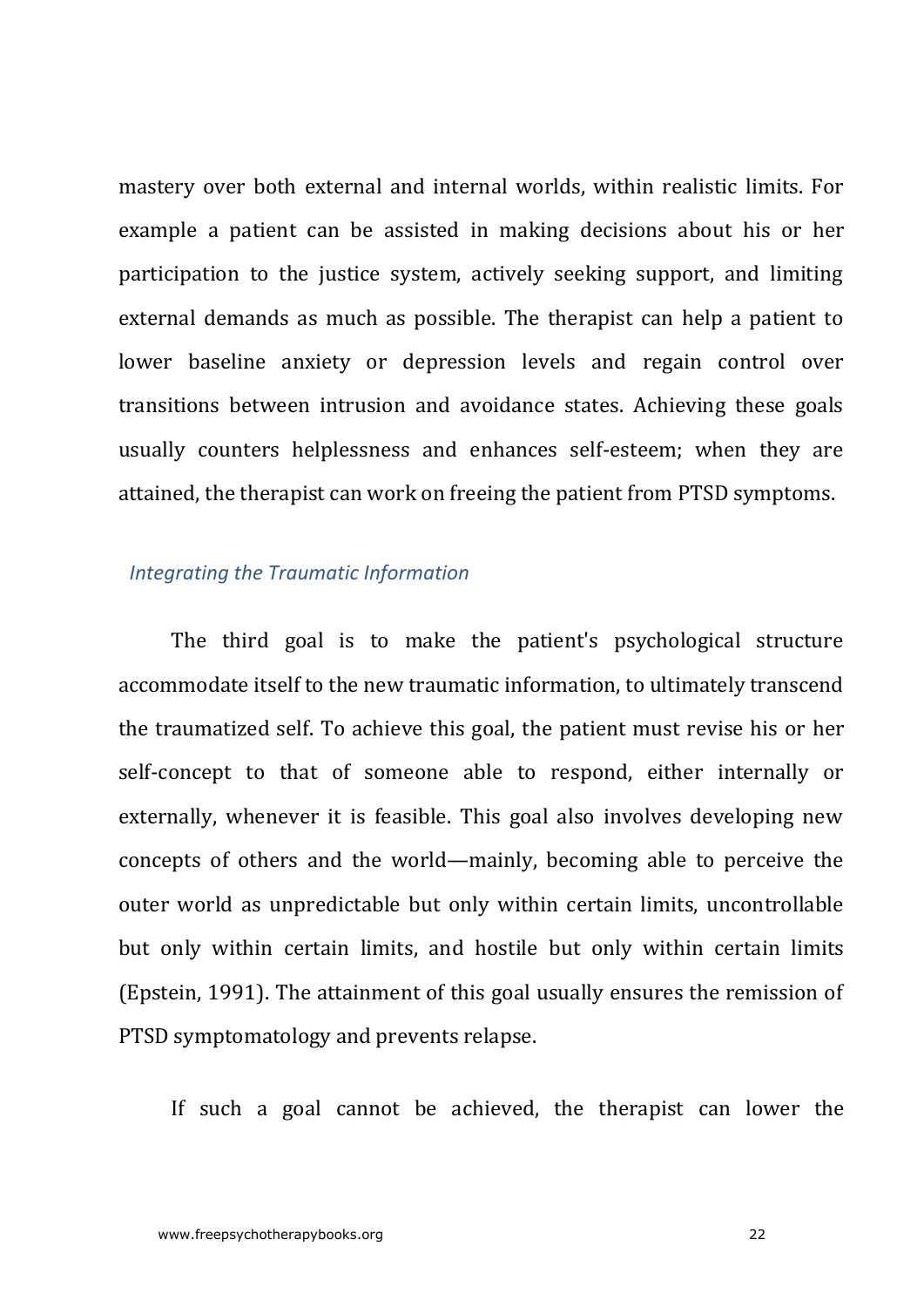therapeutic objective to a partial assimilation of the new information by the patient's psychological structure, through aiding the patient's ego in developing new skills to counter the impact of the traumatic event so as to ultimately constrain the traumatized self within certain limits.

#### *Viewing Trauma as Challenge*

Fourth, the therapist assists the patient in learning to view traumatic events as opportunities for growth. This goal aims at reducing the inpidual's predisposition to become traumatized. Patients come to perceive potentially traumatic events as challenges rather than threats. The achievement of this goal, however, depends on the patient achieving the three previous ones. Ideally, the therapist should also address issues of life and death, which involve the patient harnessing his or her will to fully experience life and recognize its finality.

These four goals can be attained in sequence. However, depending on the inpidual's capacity to tolerate intense affects or structural deficits, regaining mastery over the inner and outer worlds may need to be achieved before proceeding to a full acknowledgment of the traumatized self. More often, the patient achieves these two goals in parallel, alternatively working on both, since acknowledgment of vulnerability is often more tolerable when the inpidual has somehow regained a sense of competency.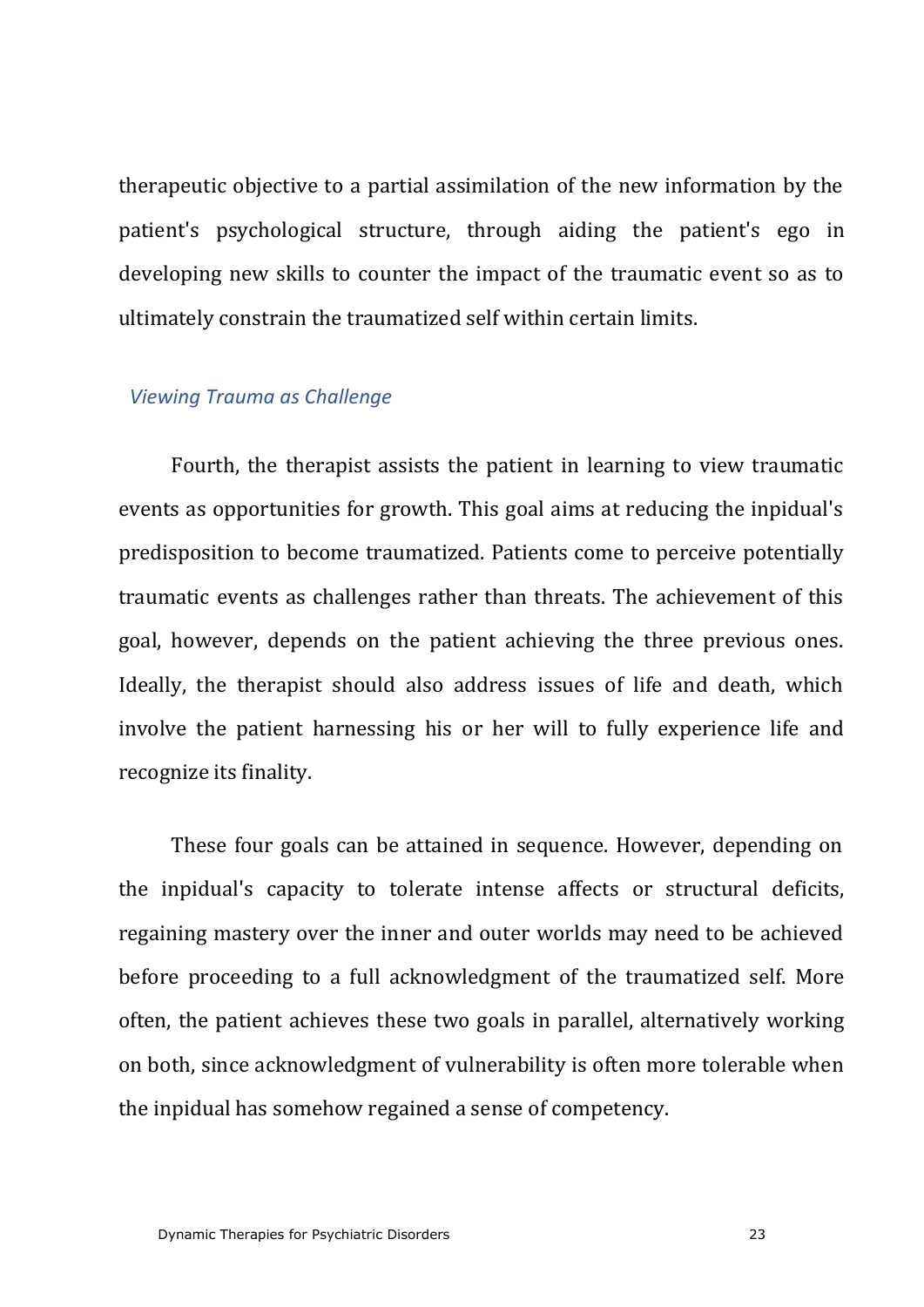Patients have similar but more limited goals. Patients wish to regain control over themselves and their lives by getting rid of their symptoms. They want to go on with life as usual by resuming their past psychosocial functioning. Sometimes patients also wish to discover new aspects of themselves and life, but this goal develops only over the course of therapy.

#### **THEORY OF CHANGE**

#### **Changes to Take Place**

To resolve a traumatic response, it is essential that the inpidual process the new information attached to the traumatic event, information that is incongruent with preexisting inner representations. The mind continues to process the new information until reality and inner models are brought into accord, in what Horowitz (1974, 1986) calls a "completion tendency." Until memories of a traumatic event are integrated with preexisting mental representations, they are stored in an active form of coding. When each repeated representation of the event causes the inpidual to process the information attached to the traumatic event, he or she may ultimately revise inner representations. As new structures are established, they may allow the information attached to the event to be integrated into the whole. The traumatic information then becomes part of long-term memory, and codifications in active memory decay (Horowitz, 1974, 1986). After the event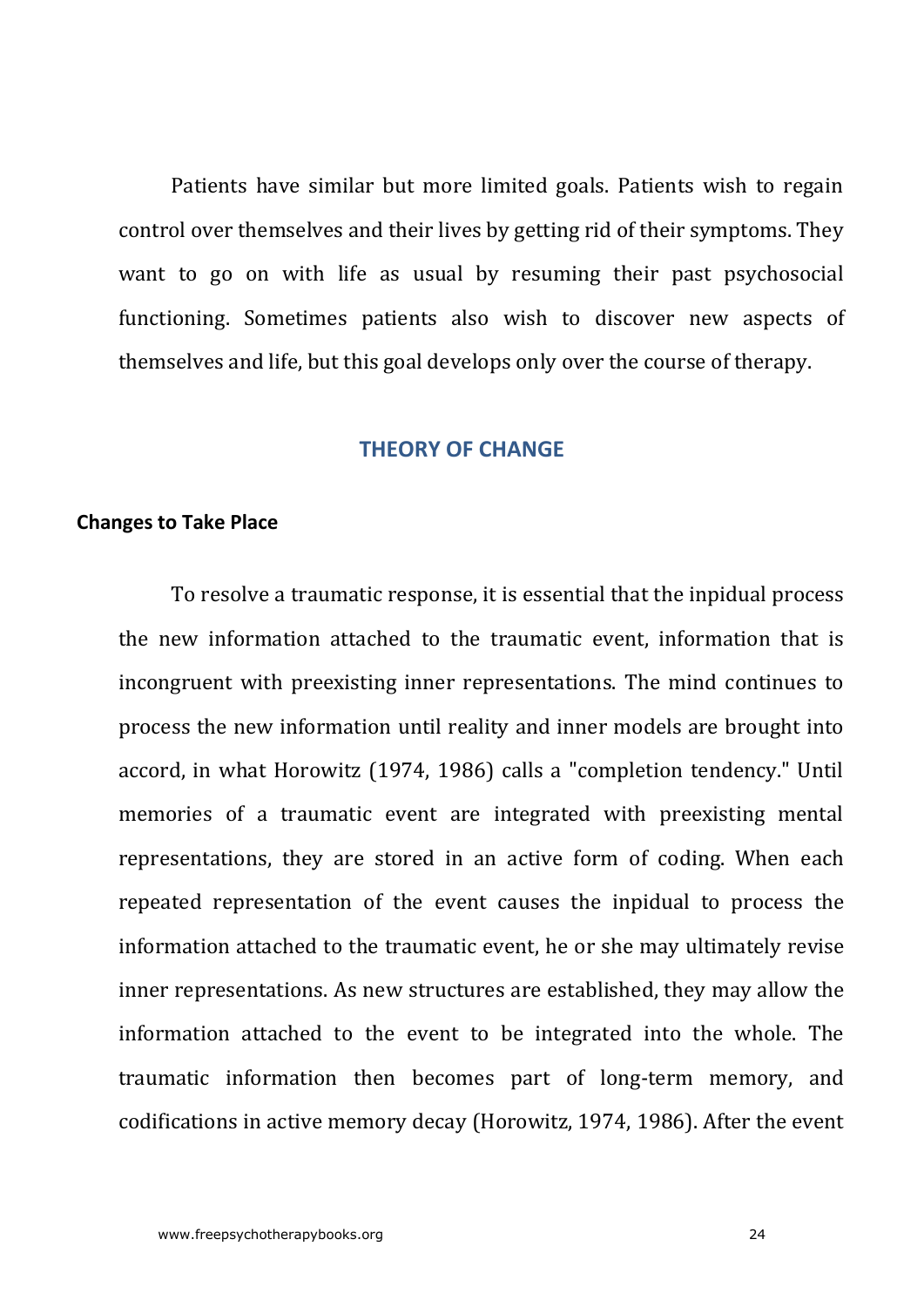is fully reappraised, the inpidual can adopt new behaviors and attitudes, thus reinforcing the inner changes.

As in Piaget's (1954) theory of child intellectual development, there are two options for integrating new information attached to a traumatic event: assimilation of the information by the preexisting structure, or accommodation of that structure to include the incongruent information. By definition, traumatic information cannot be assimilated into preexisting mental representations. Trauma is viewed as overloading the system because no preexisting schemas are available to assimilate this information without creating overwhelming anxiety. Integration thus needs to occur through the accommodation of the preexisting structure by considering the new information associated with the trauma. New concepts of self and the world have to be elaborated, taking into consideration previous ones and the ones associated with the traumatic event. The information associated with the traumatic event can then become part of the inpidual's inner representations (Horowitz, 1986).

At the same time, factors such as the inpidual's neuronal activity and the reactions of his or her familial and social systems may also need to be altered if trauma is to be resolved. If the inpidual's neuronal activity is augmented to such a degree as to create panic states, this dimension needs to be managed before initiating the process of reviewing the traumatic information. When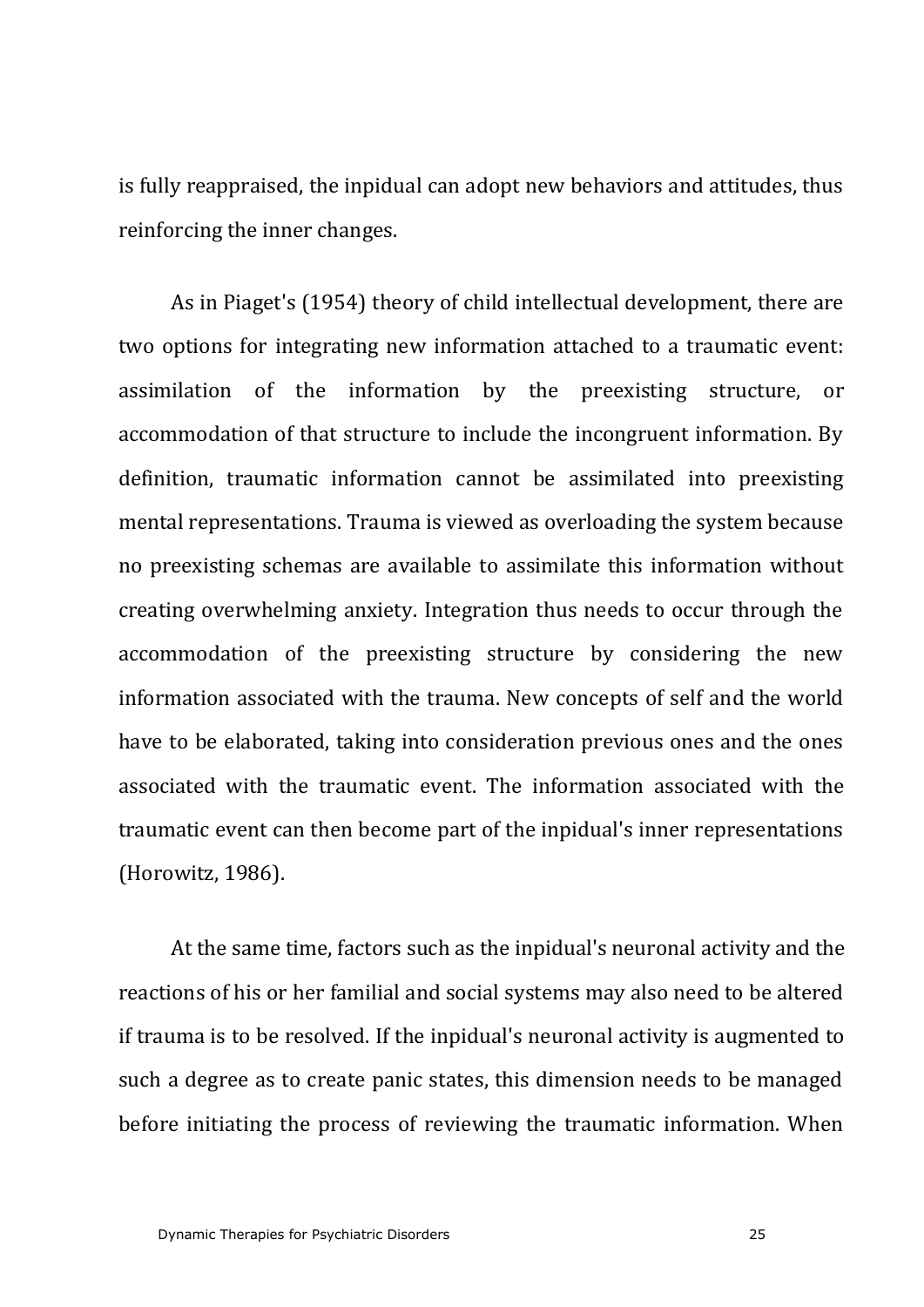high anxiety is associated with PTSD, it should be reduced to a tolerable level. Furthermore, the presence of adequate social support has been shown to be associated with the intensity of PTSD (Solomon, 1986) and is likely to assist the inpidual in counterbalancing the "bad" news associated with the traumatic event by providing "good" news about others. Therefore, obtaining support from others is also part of the recovery process.

#### **Clinical Factors Responsible for Change**

An early intervention has distinct advantages. It has been shown to be shorter and more effective than a therapy instigated only after trauma has become chronic (Friedman, Framer, & Shearer, 1988). With early intervention, chronic responses may be prevented and pathological responses to the traumatized self may not become crystallized. Whenever trauma is chronic, however, therapy needs first to focus on undoing the associated pathological responses, mainly defense mechanisms and interpersonal patterns, before it can revise the information attached to the traumatic event.

The therapist's attitude and theories are crucial determinants of success in helping traumatized inpiduals. Traditional analytic theory has been weak in dealing with trauma, leaving most clinicians unequipped to handle it. Traditional dynamic therapists are used to dealing most often with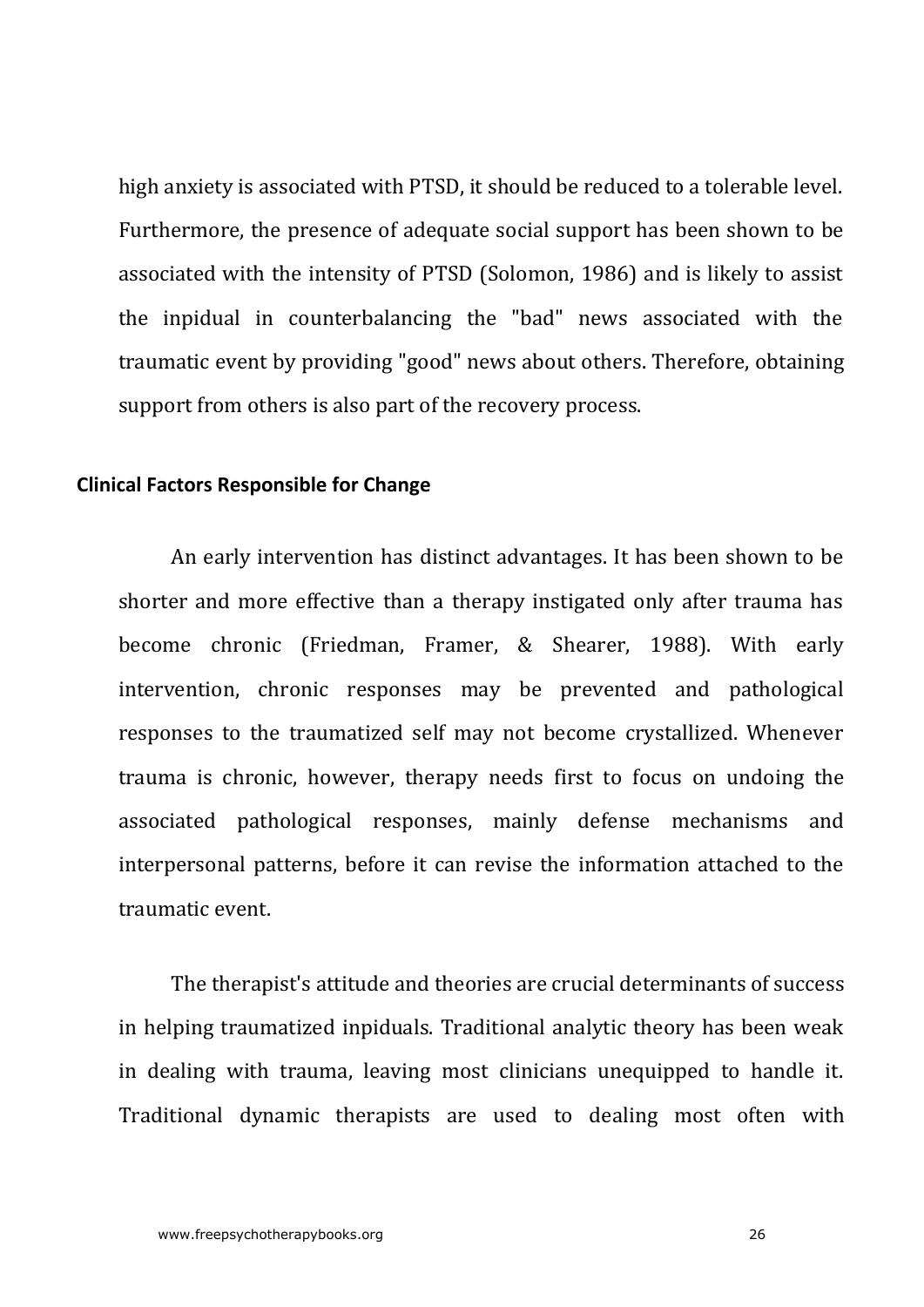unconscious, developmentally based conflicts, an orientation that requires the patient to assume complete responsibility for those conflicts. Most traumatized patients find such an approach demeaning and humiliating, since it relegates to the periphery the importance of the trauma they experienced (Spiegel, 1988). A dynamic therapist should therefore adapt his or her traditional approach by adding to it more contemporary models that recognize the etiological contribution of the traumatic event.

Dynamic therapists also need to keep in mind that an active stance is required on their part. Waiting for the material to emerge usually involves waiting a long time because avoidance mechanisms are in place. Furthermore, the therapist's attitude of restraint is likely to leave the patient alone and disoriented with overloading affects. A dynamic therapist needs to constantly remember that traumatized inpiduals actively and forcefully employ denial mechanisms and avoidance coping skills, and that the usual attitude of restraint is not productive with such patients. The therapist must repeatedly question the patient to gather as much detailed and concrete information as possible, while always keeping in mind the patient's sensitivity and not becoming overly inquisitive.

It is imperative that the therapist intervene in a manner that gives control to the inpidual. Such a strategy counters the helplessness that the inpidual experienced at the time of the event and that has usually been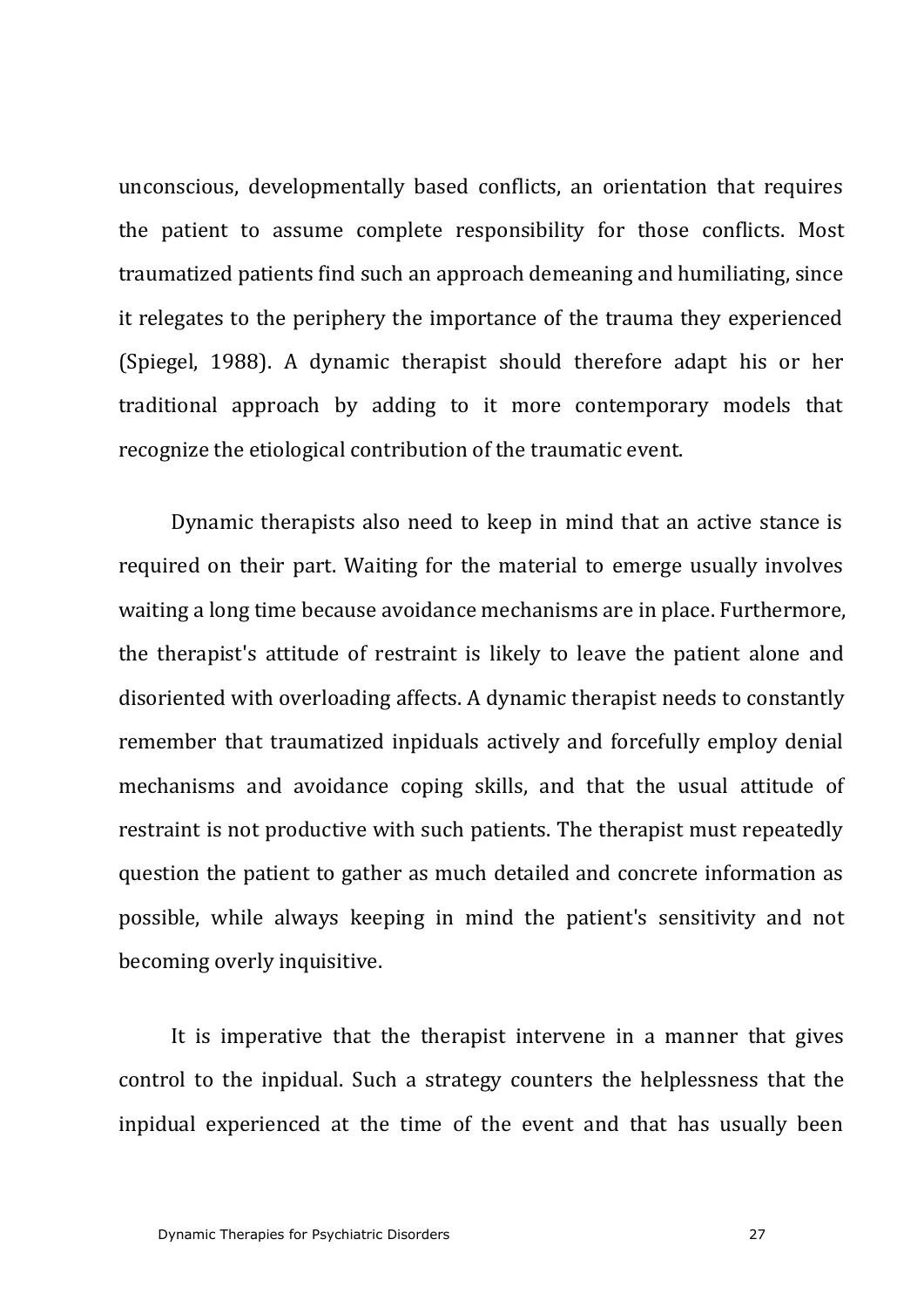generalized to many other aspects of his or her life. Giving control to the inpidual also prevents a regression into dependency, which is often observed in traumatized inpiduals, although some patients come into therapy presenting themselves as counter-dependent. Giving control to the patient requires, however, a delicate balance, because traumatized inpiduals avoid dealing with the traumatic information; the therapist needs to firmly guide them into acknowledging their traumatized self and revising the event.

The therapist must also pay constant attention to preserving and restoring the patient's narcissism. Traumatized inpiduals have usually felt humiliation, even if they were not overtly humiliated. The therapist needs to be aware of the damaged self-esteem and should attempt to repair it whenever possible. While empathic recognition of pain and harm is first required, it is also imperative that therapists treat patients as adults capable of making adequate decisions whenever full information is provided, as well as allies in the recovery process. Although the patient is suffering and temporarily damaged, his or her inner resources can be recognized by the therapist. Important and healthy psychological functions can still be accessed in the patient and employed to work with the therapist on salient issues, thus preparing the patient for future self-efficacy.

The therapeutic work should be conducted at tolerable dosages. The revision of the traumatic representations and affects should always be kept in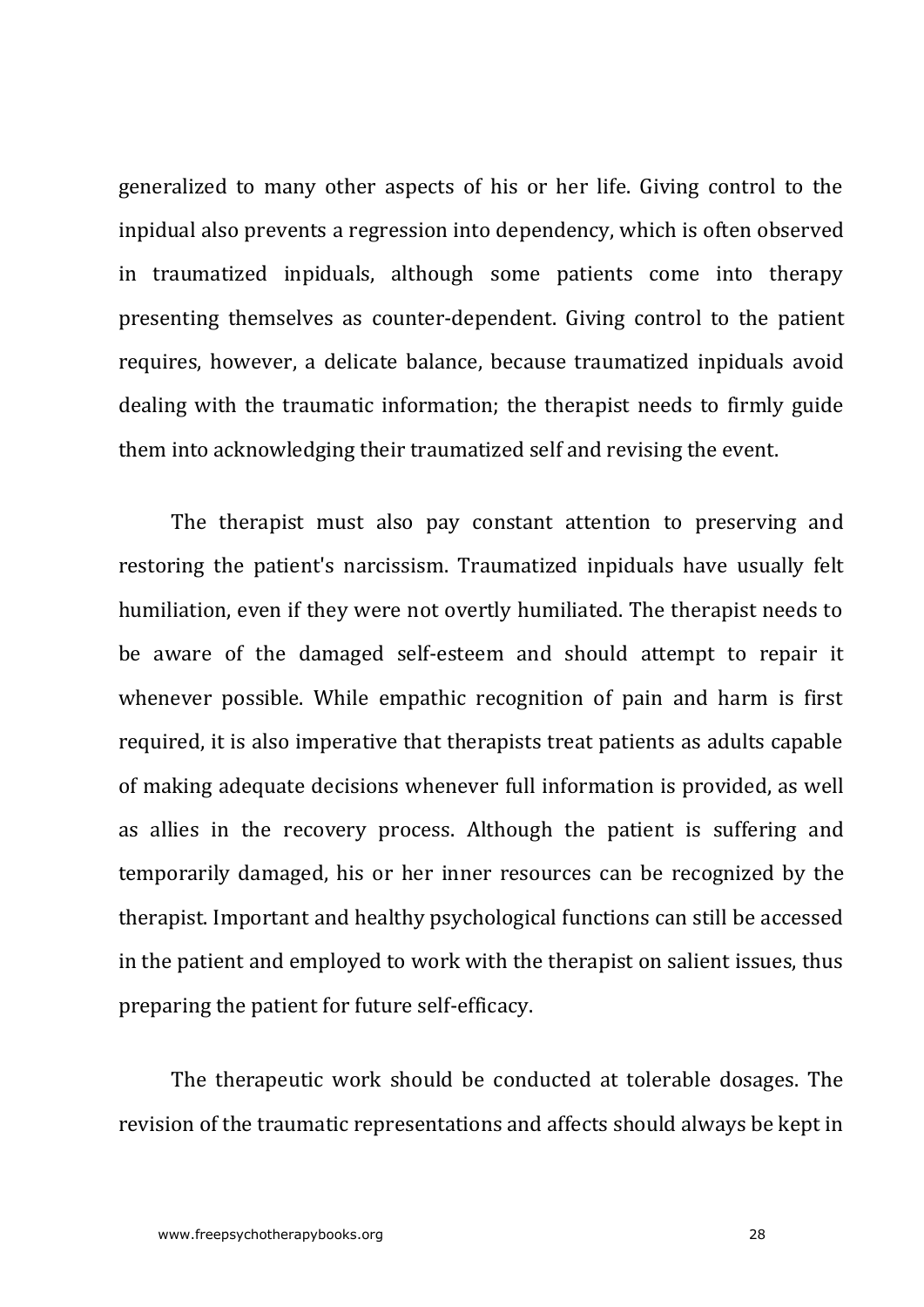check by the patient's potential for panic. The unconscious material surfacing should not become overwhelming for the self. When a generalized state of high anxiety or panic is observed, it is imperative to reduce the baseline level of anxiety. A low dosage of benzodiazepines is useful, as is reducing caffeine intake or unnecessary exposure to anxiety-provoking stimuli.

These maneuvers provide conditions to help an alliance develop. To establish a safe relationship with the patient, it is essential that the therapist demonstrate involvement and nonjudgmental acceptance, as well as an expert understanding of trauma. By experiencing these qualities in a caring and competent therapist, the patient can come to feel supported. As a consequence, the patient can dare to explore the traumatic event, with its anxiety-provoking features, while returning regularly to experience the safe relation with the therapist (Bowlby, 1988).

When these conditions are in place, it is essential to foster an experiential revision of the traumatic event. Intense distress and emotions are usually associated with trauma, and they need to be recognized as such. To accept his or her potential for vulnerability and helplessness, an inpidual needs to experience these feelings as they happened, while firmly attaching their experience to the context of the traumatic event, thus avoiding generalization to actual situations. A similar reasoning can be applied to other emotions.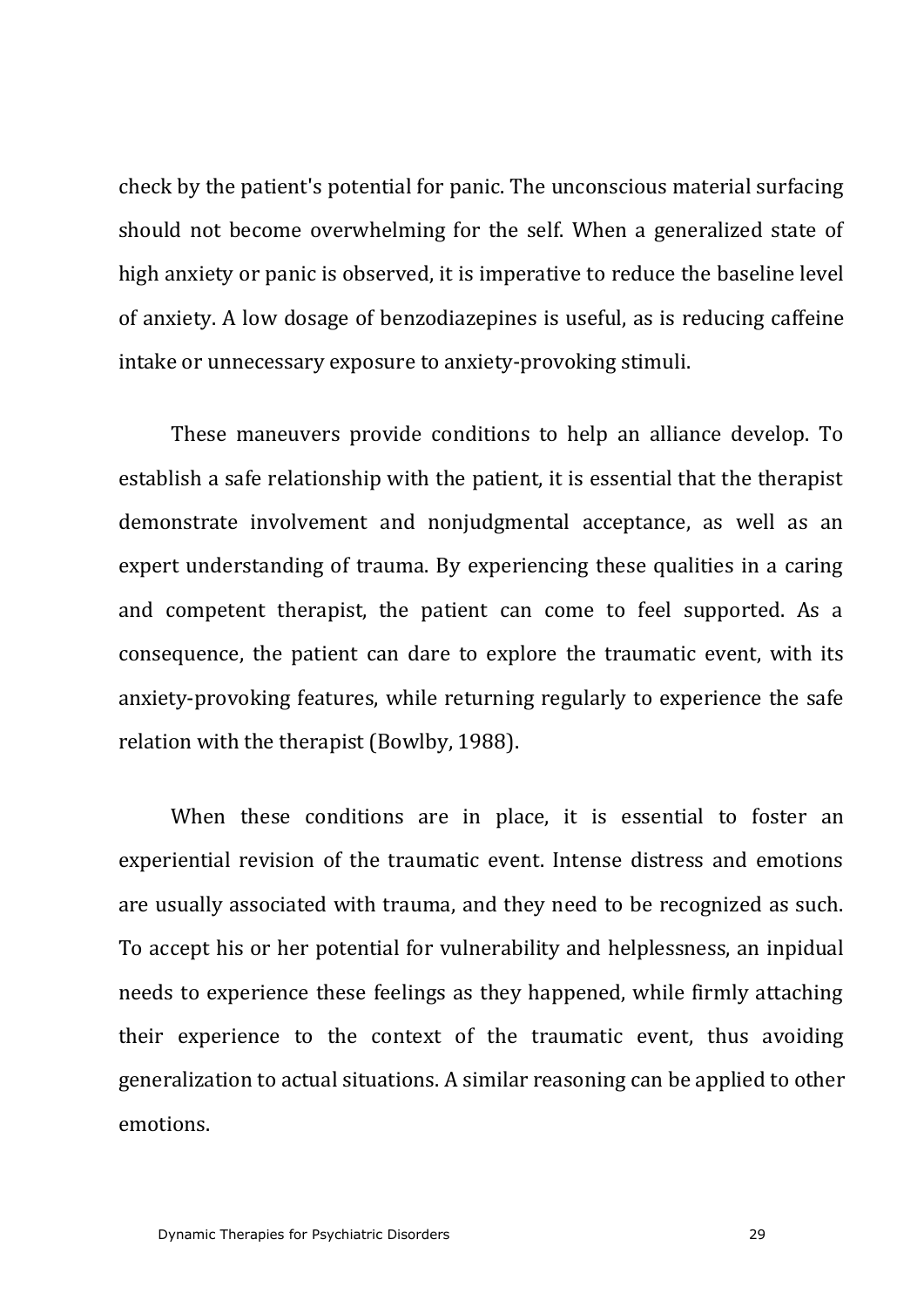#### **Uniqueness of Approach**

The approach presented here may be unique in that it incorporates perse models of traumatization and applies them differentially to each patient depending on the factors at play. Nevertheless, it is mostly based on Horowitz's model (1974, 1986), which already encompasses concepts borrowed from different fields, explaining both normal and pathological responses to traumatic events.

In its application, this approach approximates the technical recommendations of Horowitz (1974, 1986). While the main technique resides in differentiating reality from fantasies, it not only includes interpreting a patient's problematic reactions but emphasizes validating his or her experience of reality in accordance with the characteristics of this reality. Furthermore, hypnosis is added as a specific tool for experientially reviewing the traumatic event.

#### **TECHNIQUES**

#### **Phases**

This approach is phase-oriented, like the dynamic therapy outlined by Horowitz (1974, 1986). Three major phases are presented below, along with the therapeutic goals to be achieved. In general, these phases are of equal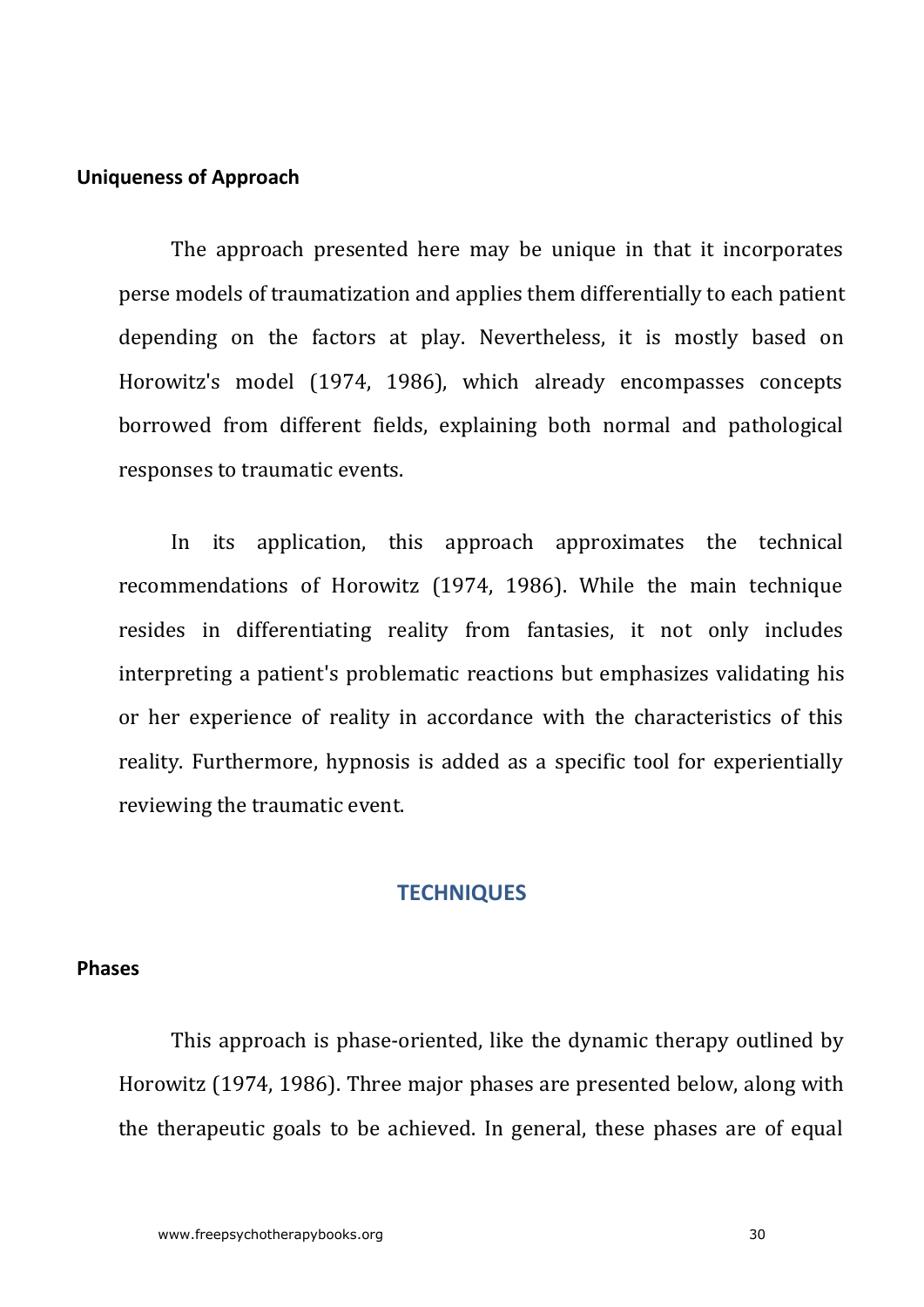duration.

The first phase consists of establishing the conditions for an alliance to develop; gathering information about the traumatic event, the ensuing psychic trauma, and the patient's history and actual situation (mostly about significant past and present relationships, occurrence of previous traumas, past and present psychiatric illnesses in both the patient and family, occupational attainment, and actual additional stressors); reducing the anxiety baseline experienced by the patient to a tolerable level; encouraging the patient to seek effective social support; and addressing the avoidance mechanisms in order to reduce their use in therapy. In doing so, an alliance is usually created, the traumatized self is partially acknowledged, and some mastery over inner and outer worlds is achieved by the patient. The patient can then proceed to reappraise the traumatic event, which often augments the intrusive and arousal symptoms of PTSD.

The second phase involves a detailed revision of the traumatic event, along with addressing the associated defense mechanisms and conflicts, past or present. By repeatedly revising the traumatic event in detail, in terms of both the inner and outer worlds, the patient gains greater understanding of the emotions and meanings attached to the event. Working through the defenses and emotions associated with these meanings, the patient often addresses unresolved conflicts in either past or current relationships. In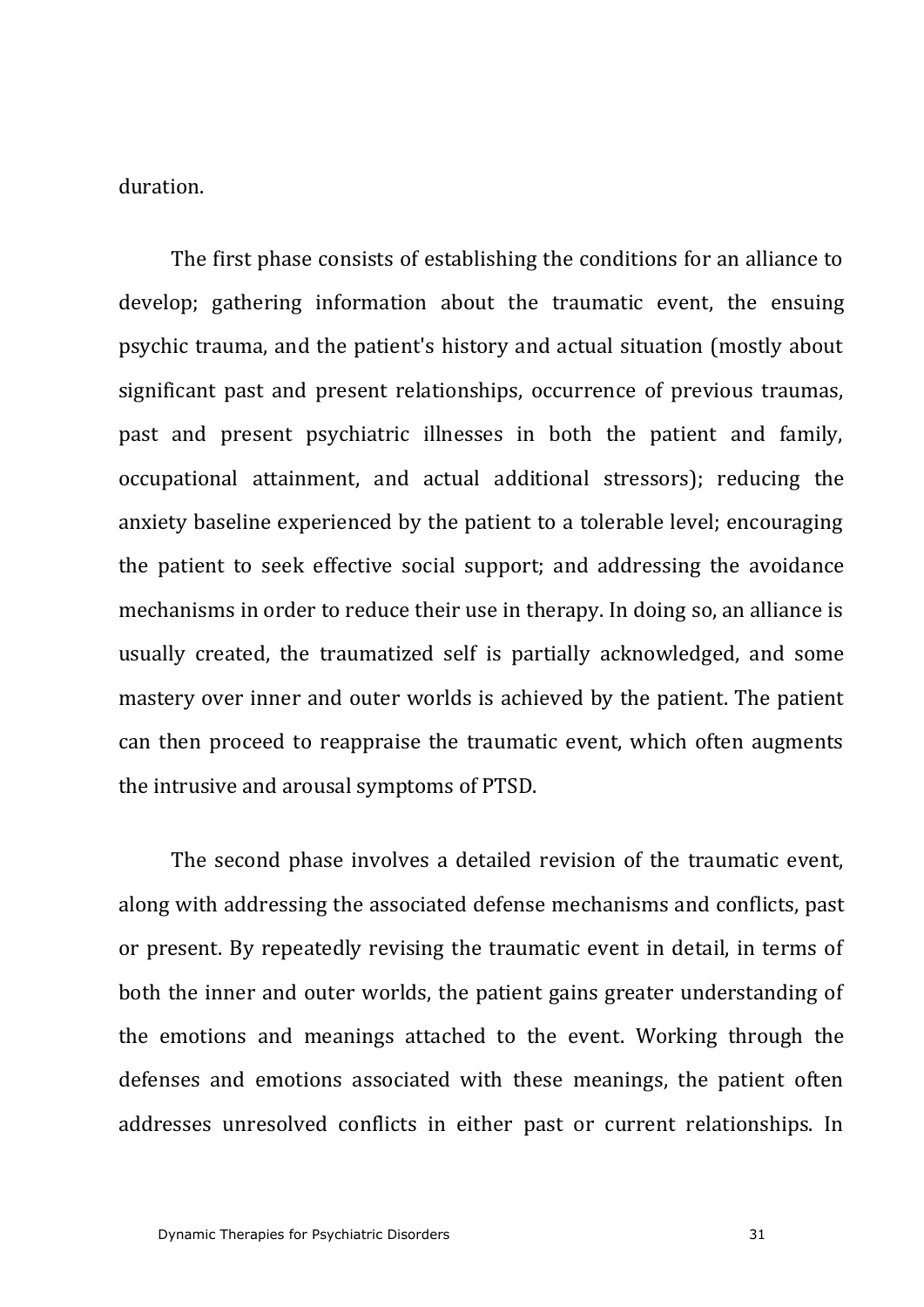resolving these conflicts, the patient makes the necessary revisions of his or her maladaptive defensive pattern and associated wishes and emotions, and subsequently adopts more mature defense mechanisms and coping skills. As a result, the patient can revise inner models of self and the world, make new decisions, and engage in adaptive actions. At the end of this phase, the PTSD symptomatology is usually eliminated because the traumatized self has been fully acknowledged and accepted, mastery has been regained and often enhanced, and integration of the traumatic information has been achieved through an accommodation of the psychic structure.

In the third and final phase, the patient is encouraged to practice the new defensive, cognitive, and behavioral patterns until they become automatic. New ways of facing stressful or traumatic events are identified and reinforced. For each new stressful event encountered during this period, the patient is encouraged to readily and experientially recognize the provoked emotions, to explore and acknowledge the meanings attached to them, and to revise them in light of the new inner models of self and the world. During this phase, the patient realizes greater self-efficacy in dealing with inner and outer phenomena, thus developing greater confidence in his or her capacity to face life and its associated difficulties. Termination issues are then addressed

#### **Technical Approach**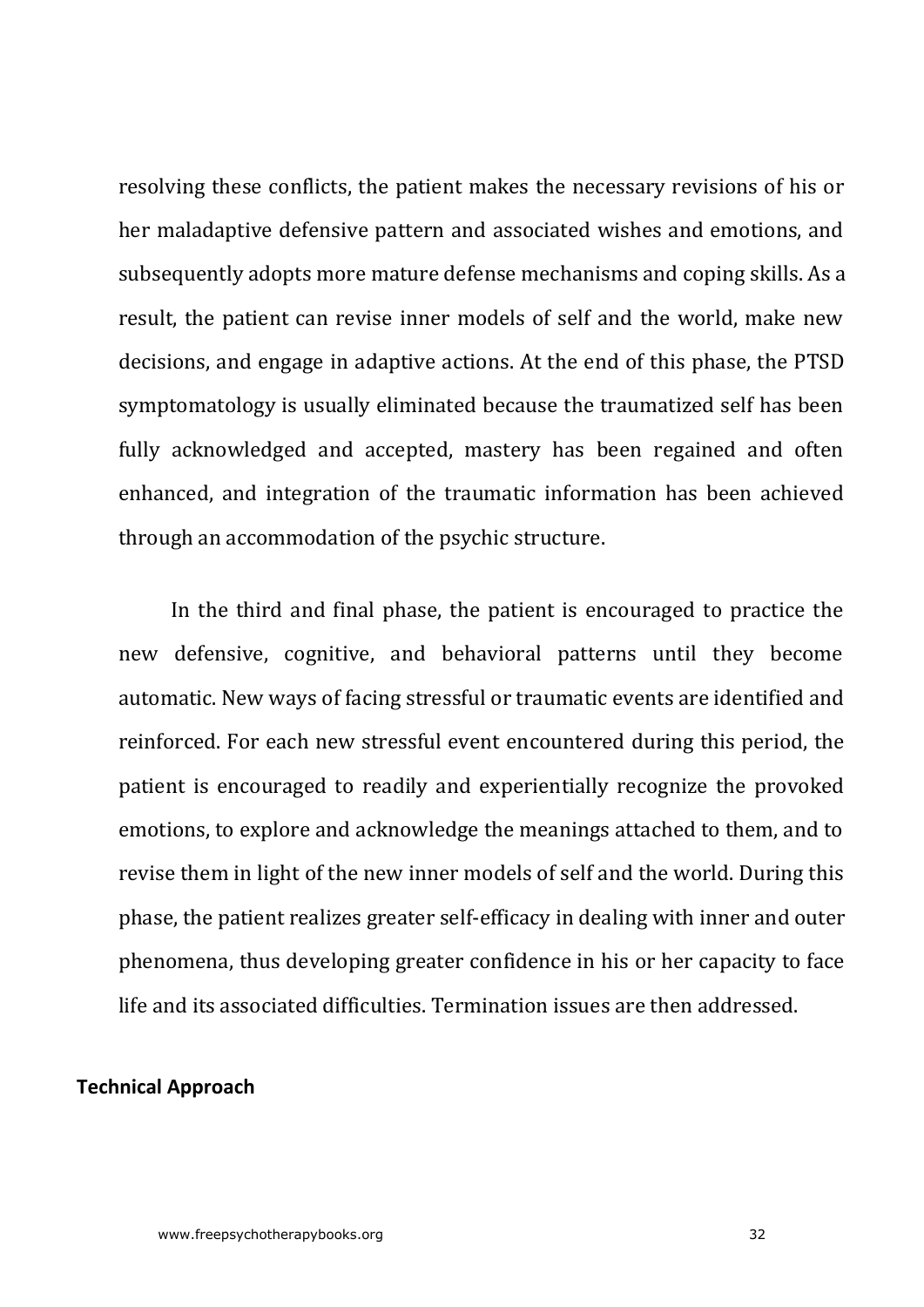The traumatized inpidual may regress from the more mature way of relating to internalized objects via empathic resonance to seeking primitive merger states with them in order to maintain self-cohesion (Kohut, 1984). Acknowledgment of the traumatized self can be achieved through empathy, validation of reality, exploration, and interpretation. Very often, the therapist needs to identify the inpidual's distress through empathic resonance beyond the discourse of the patient, who fears presenting a vulnerable self. Sometimes it can also be helpful to employ reassurance, such as normalizing the inpidual's reactions to the traumatic event. The therapist should always acknowledge that the psychological damage caused was beyond the control of the inpidual and validate that hurt was brought upon the inpidual by others.

Exploration of the patient's reactions to the presenting symptoms often identifies the obstacles to acknowledgment and acceptance of the psychic distress. For those minimizing their distress, the therapist needs to pay attention to the patient's superego attitude toward PTSD symptoms. Patients often criticize and even punish themselves for being so weak. The therapist should encourage more caring attitudes at this point, especially after demonstrating the negative impact of such judgmental reactions. Inversely, other patients put their traumatized self on display. Their distress should be acknowledged but put in perspective by showing them that not all their inner resources have been damaged.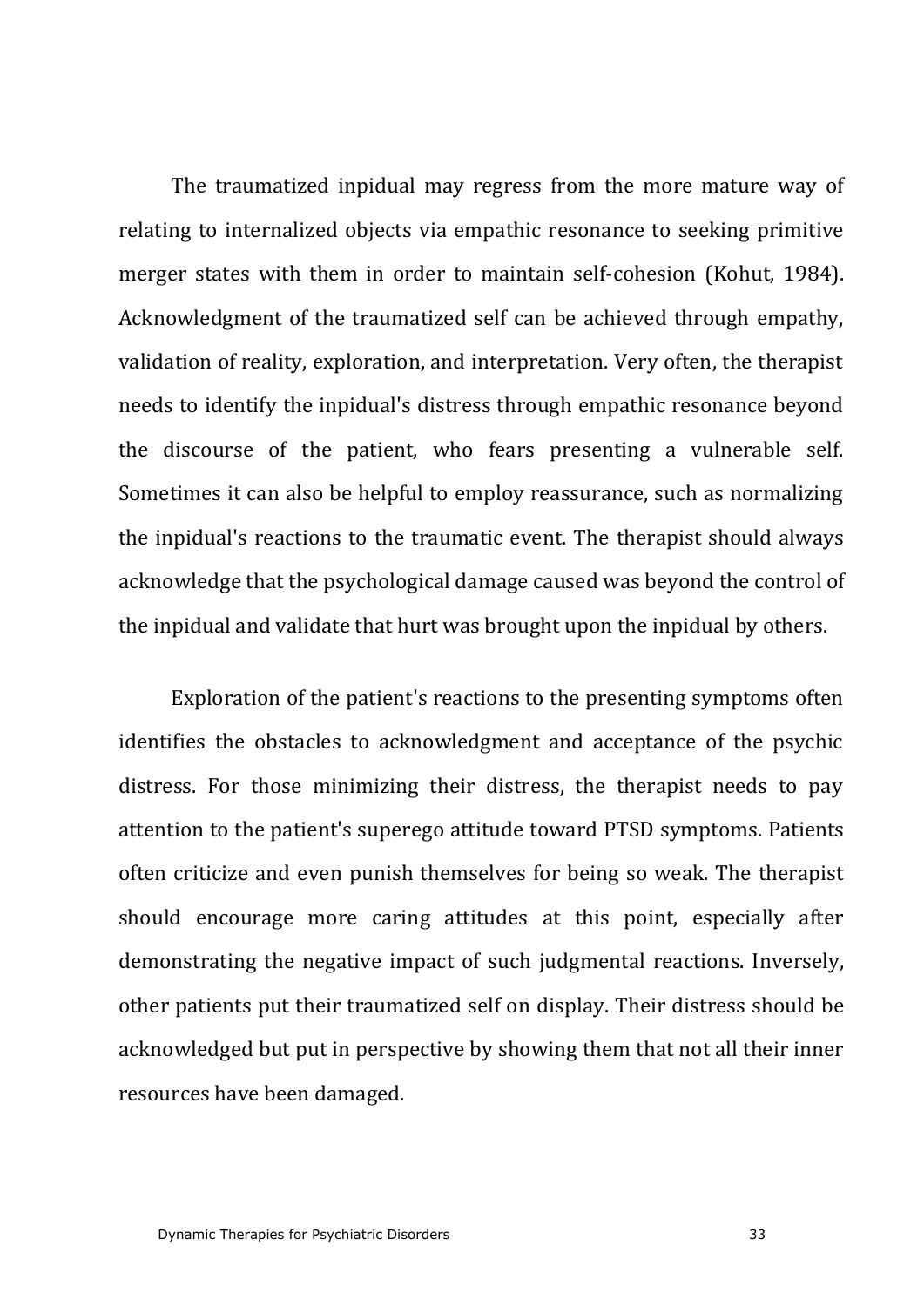Interpretations may be useful if the patient resists acknowledging any psychological distress beyond obvious anxiety symptoms. Such interpretations focus on the defenses employed by the inpidual to hide the traumatized self from awareness—such as counterphobic behaviors or minimization—and the fears associated with such recognition. Full acceptance of the traumatized self is achieved, however, only through an experiential exploration of the event and its impact.

To help the patient regain mastery over the inner and outer worlds, several techniques can be employed. When a patient experiences relative failures of control, the therapist's activities are geared toward helping the patient to regain a sense of self-regulating control and mastery over his or her environment. First, the therapist can encourage the patient to reduce internal and external demands by reducing the daily tasks to be achieved, seeking appropriate help in accomplishing them, reducing the presentation of anxiety-provoking stimuli associated with trauma, taking medication if sleep difficulties interfere with daily functioning, seeking comfort from significant others, using strategies proposed by the therapist to counter concentration and memory problems, and so on.

Another useful approach in the effort to give control to the inpidual is to explain the mechanisms involved in trauma and its resolution. Educating the patient about the manifestations and mechanisms involved in PTSD usually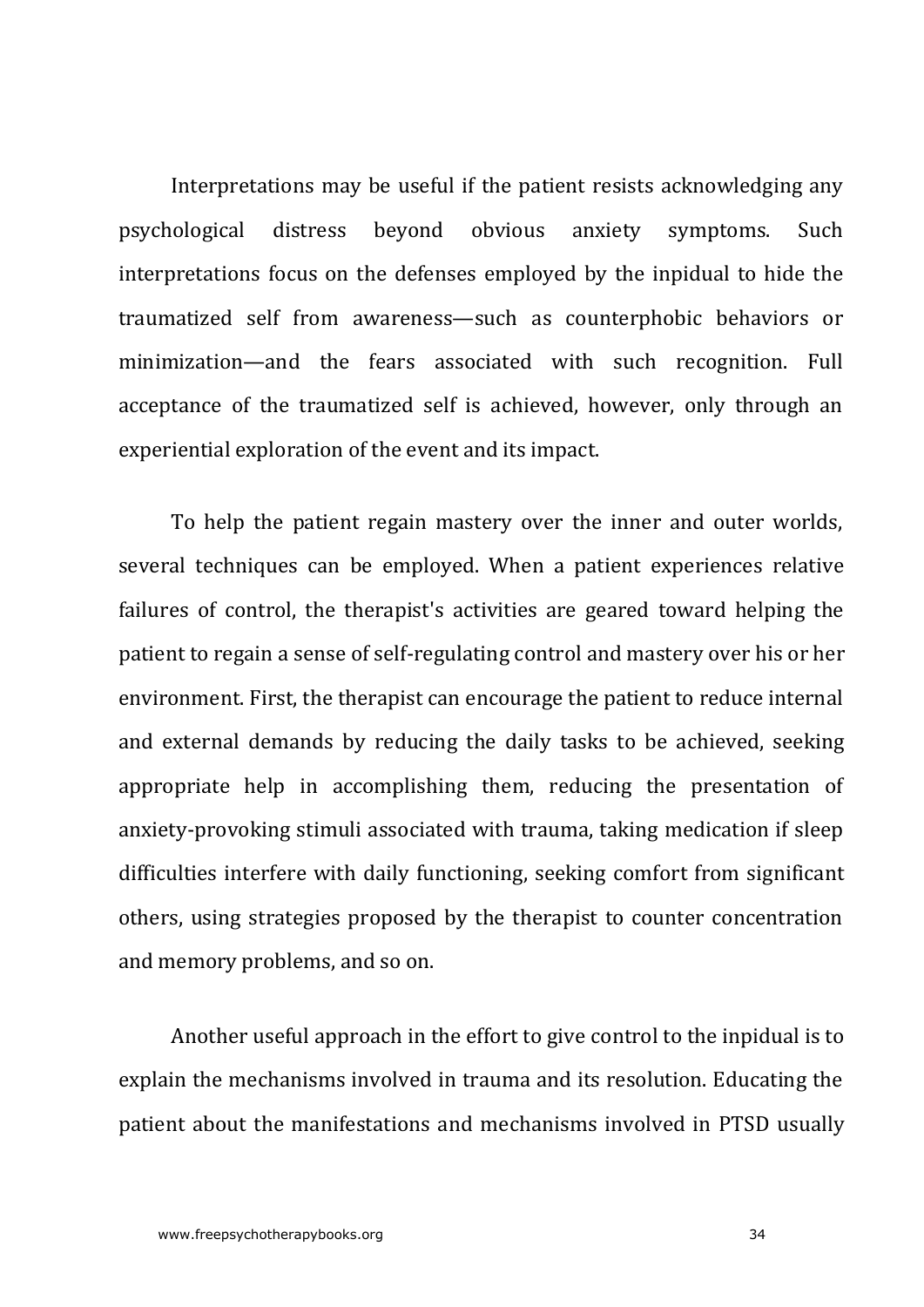encourages him or her to participate in the revision of the traumatic material. In doing so, it may be necessary to bring forth, using the evidence gathered from daily facts reported by the patient, that the alternative strategies employed have not been successful. The patient can then decide whether to embark on the painful revision of the traumatic event.

Then the therapist may proceed to use the techniques of exploration and interpretation. To gently initiate the revision process, the therapist may occasionally question the specific details attached to the event, including the patient's inner reactions, while constantly assessing whether the anxiety or emotions provoked are tolerable to the patient and not damaging to the alliance in progress. It is essential to approach gradually the core meaning of the event, proceeding from peripheral to more central issues. Interpretations should be presented as working hypotheses, along with the information gathered supporting them. When these techniques fail to produce the desired effect, confrontation may be necessary. Transformation of basic schemas usually requires working through the emotions and meanings attached to the traumatic event. Most often, through exploration and interpretations, defensive patterns and warded-off unresolved conflicts are highlighted because they have been reactivated associatively by the traumatic information. To undo these conflicts, the therapist often needs to explain to the patient the necessity of addressing these more personal issues. Conflicts associated with past events can be undone by working through the repressed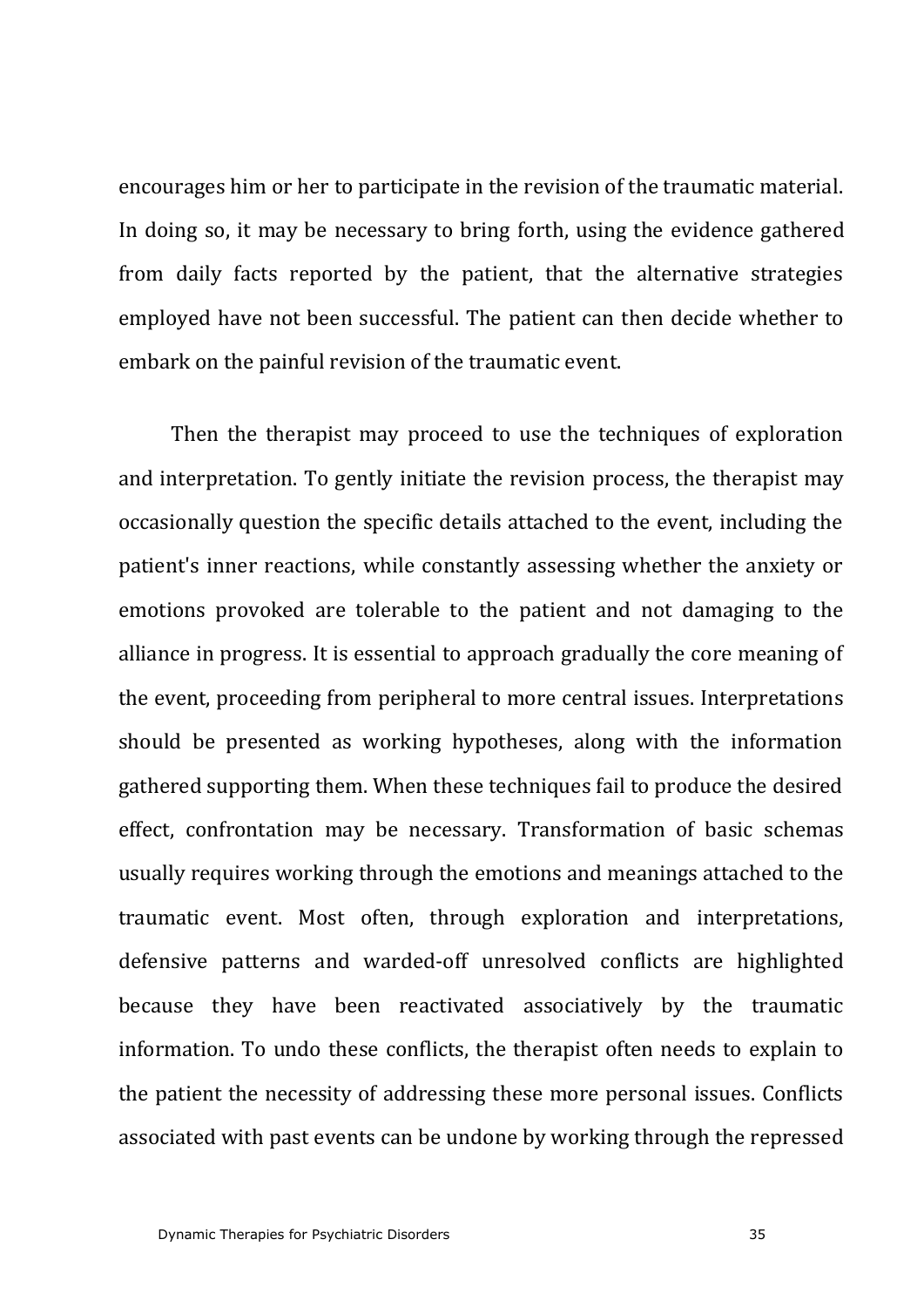affects and wishes associated with them, while contemporary conflicts need the further work of implementing actions that can effect changes in the patient's current reality.

To facilitate the integration of the traumatic information, the therapist usually focuses on differentiating reality from fantasies. Horowitz (1974) refers to differentiating fantasies from reality in terms of reducing the perceived threats of reality by reducing the patient's adherence to fantasy expectations. While an effective differentiation involves interpreting the patient's problematic reactions toward reality, I believe that it should also include, and usually in the first place, acknowledging the problematic aspects of reality that created painful reactions in the patient. It is necessary to validate the full traumatic reality of the event, along with the legitimacy of the patient's fear, anger, sadness, or disgust. Some events are terrifying, aggressors can truly be bastards, victims can legitimately wish to hurt and kill their aggressor, and some scenes or actions can be forcefully disgusting. When a therapist acknowledges those aspects of reality, without dramatization, the patient can address his or her problematic reactions to the traumatic reality without overwhelming shame or guilt.

During this exploration and interpretative work, it is essential that the therapist experientially attach the associated emotions and meanings to the event. While therapist and patient are revising the event, it is extremely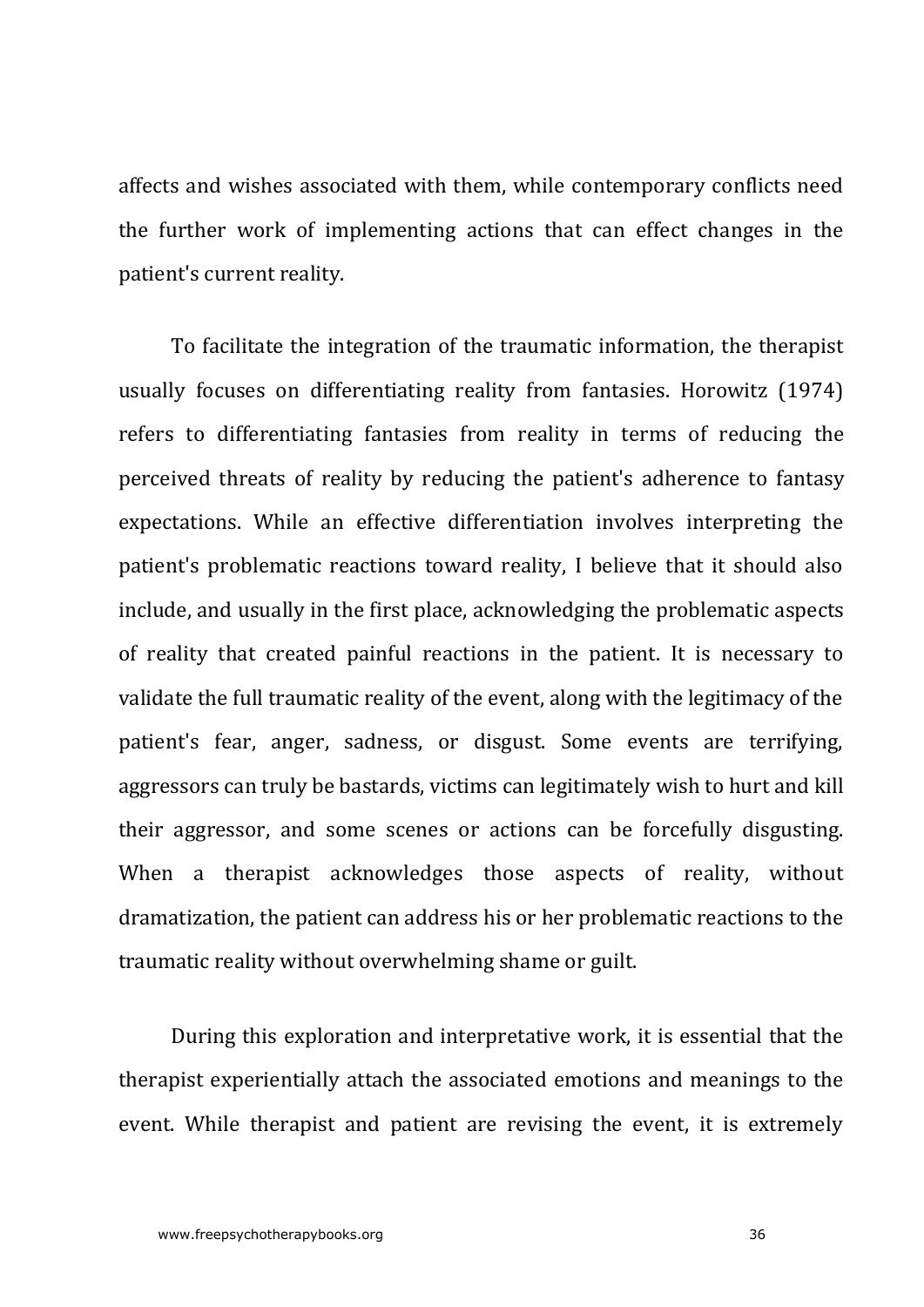helpful for the patient to experience the associated emotions in their full intensity in order to attach them to the event and the appropriate object. Such an experiential revision can also lead the patient to remember previous moments in his or her life during which similar affects were provoked. Exploration and working-through can be greatly facilitated by reviewing the traumatic event under hypnosis.

Hypnosis is a technique that involves the development of an altered state of consciousness in which attention is focused inwardly, with heightened awareness and perceptions. As pointed out by Spiegel (1988), hypnosis has long been associated with fears of losing control, but it can be ironically effective in helping traumatized inpiduals regain control over their traumatic memories. The therapist can reassure the patient about hypnosis by explaining the procedure and by conducting an initial hypnotic trial aimed at revising a happy moment rather than a traumatic one. During a hypnotic session, the therapist should make the patient feel in control of the progression of the exploration in progress. A hypnotic exercise is pided into three parts: a relaxation procedure (such as autogenic training), a deepening phase, and an exploration phase. The unfolding of the exploration phase of the traumatic event has been previously agreed on by the patient and therapist, and it should always start in a place where the patient feels secure and end at a moment when the patient feels secure. The revision can be paced according to the patient's capacities, as well as timing constraints. The Re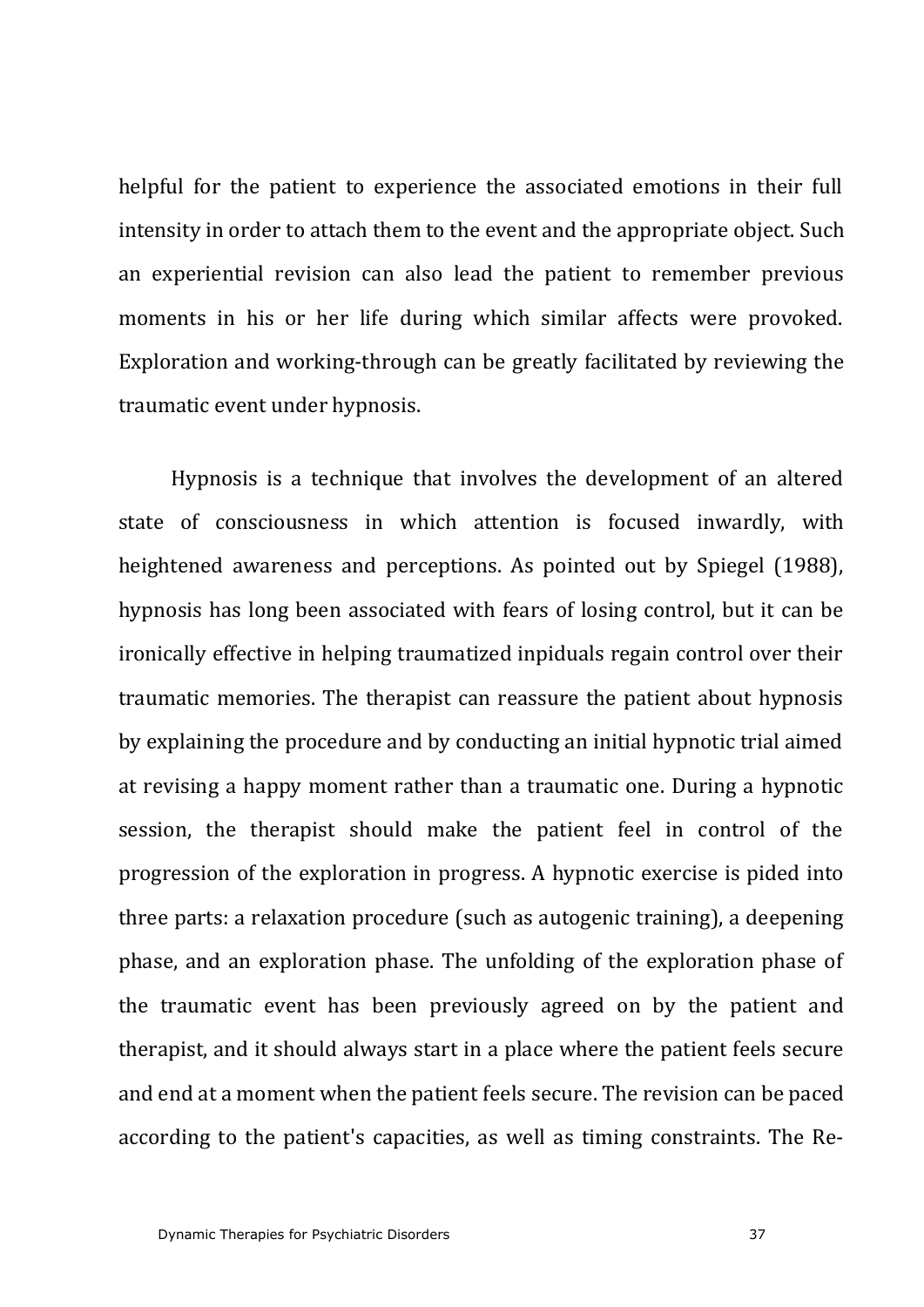experiencing of the event can be slowed, stopped, or fast-forwarded, just like a videotape. Again, it is essential to proceed at tolerable dosages, and to ensure that this happens, the patient talks constantly to the therapist about what is being experienced under the hypnotic state. The therapist guides the patient's exploration, stopping the image at crucial moments and asking the patient to explore thoughts, images, emotions, or perceptions happening then. After the exploration is completed, the repetition of the hypnotic technique enables the patient to distance from the event. It should be noted, however, that such a powerful technique should be used only when a strong alliance has been established, and when the exploration has already been undertaken in therapy but has presented some form of stagnation.

In reflecting on the material newly emerged, the therapist should link the trauma with past or present situations and conflicts and differentiate fantasies from reality. This provides the patient with an opportunity to initiate changes under his or her control and to take responsibility for part of his or her reaction to the traumatic situation. Whenever the processing of the information attached to the event is blocked, the therapist needs to envision the possibility of an unresolved conflict stagnating the processing of the related information. Such conflict needs to be addressed and worked through.

Whenever structural deficits are at play, the therapist needs to provide compensatory skills before pursuing the exploration. Without those skills, the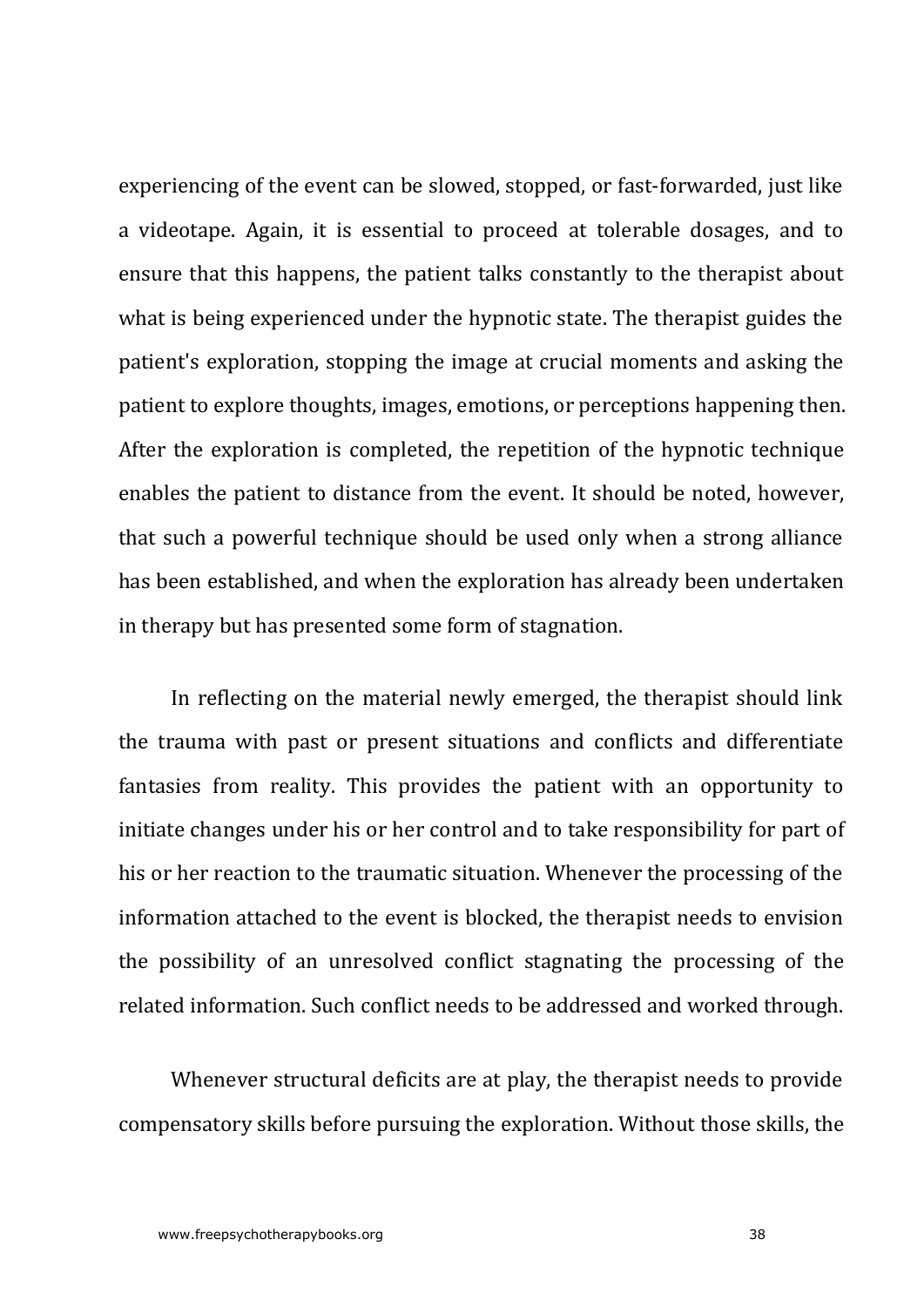patient may be unable to proceed toward symbolically approaching the traumatic event and experiencing its associated affects, because the ego becomes overwhelmed. Teaching certain techniques, such as anxiety management strategies, is often required at this stage. Whenever an insecure attachment pattern is detected within the therapeutic context, a behavioral technique can be employed at the service of a dynamic purpose. A relaxation exercise can be tape-recorded during a session with the therapist. The patient then listens to the voice of the therapist to calm himself or herself at convenient times at home. The therapist is thus present in the form of a transitional object, which helps reduce the patient's anxiety while also restoring his or her sense of autonomy.

#### **Transference and Countertransference**

As pointed out by Lindy (1989), most analytic literature fails to underline the unique transference reactions in traumatized patients. He identifies four types of transference. The patient may transfer specific repressed or disavowed memories of the traumatic event onto the treatment situation. The patient may transfer onto the therapist the roles occupied by significant figures during the traumatic event and its aftermath, either the aggressor or other victims. The patient may transfer onto the therapist the intrapsychic functions that have been distorted as a result of the trauma, in the hope of restoring healthier functions. Finally, the patient may transfer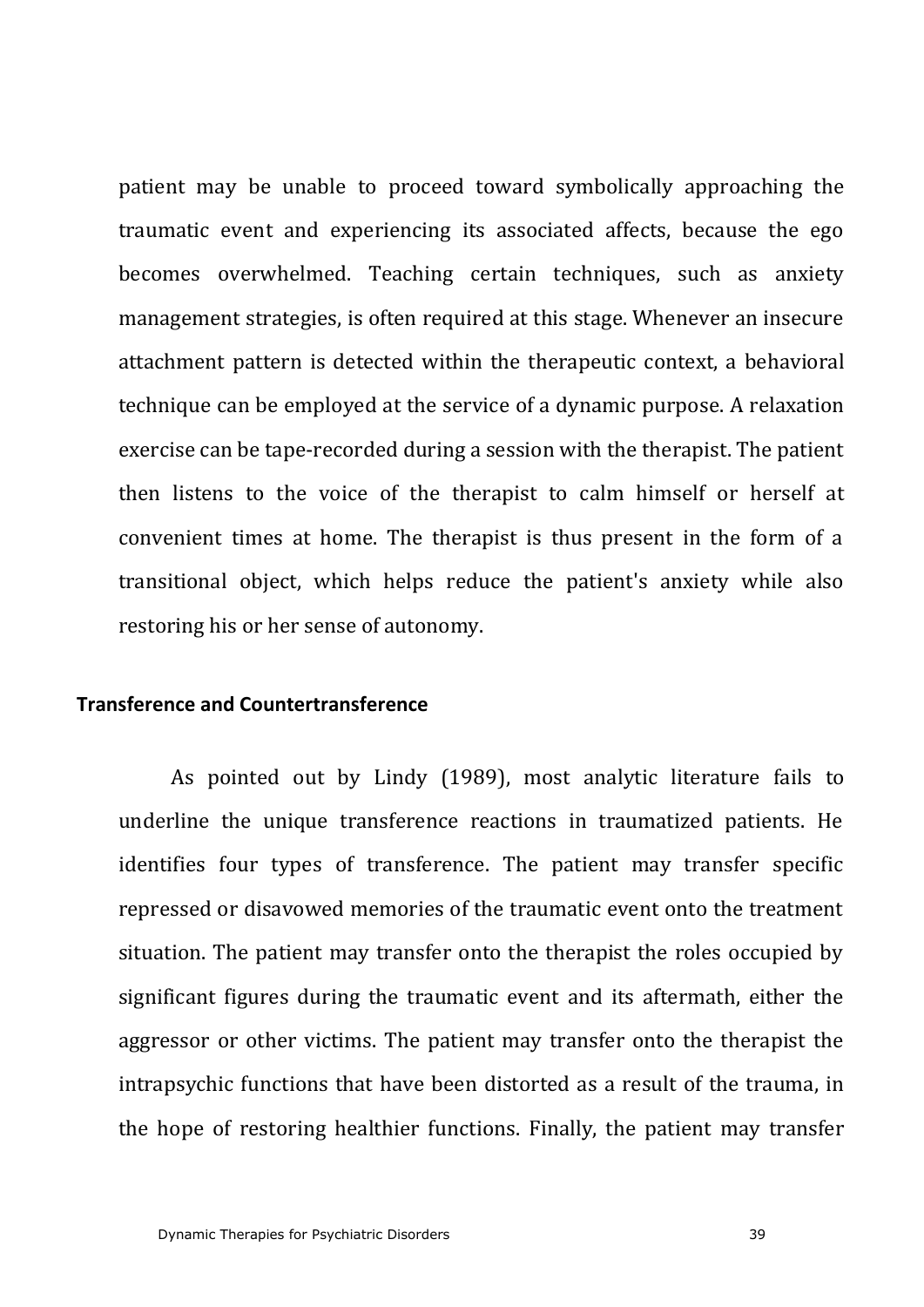onto the potentially understanding therapist a deeper wisdom about life, in the hope of making sense out of the catastrophe and thereby restoring a sense of personal meaning.

McCann and Pearlman (1990) outlined perse transference reactions to the therapist. The therapist may be perceived as a potential aggressor, a violator of sacred boundaries, an untrustworthy betrayer, an interrogator or a judge, a controller, an indifferent witness, and a potential victim of the patient's aggressive impulses. Inversely, the therapist may be perceived as a caretaker, a friend, a protector, and a potential loss. In response to the patient's damaged functions, the therapist may be viewed as either a soothing other or a container for intolerable affects.

When dealing with a traumatized inpidual, a therapist is also at risk of inappropriately reacting to the patient in specific ways. Four basic countertransference issues can be identified: namely, becoming hostile toward the patient, feeling helpless or overwhelmed, becoming indifferent, and attempting to save the patient. According to Wilson (1989), the therapist's anger may become directed at the patient because the therapist fears the intensity of the patient's affects or because the experience of the patient's helplessness during the trauma challenges the therapist's notions of unalterable control, invulnerability, and safety. Upon hearing the trauma story, the therapist may identify with the patient more than empathically and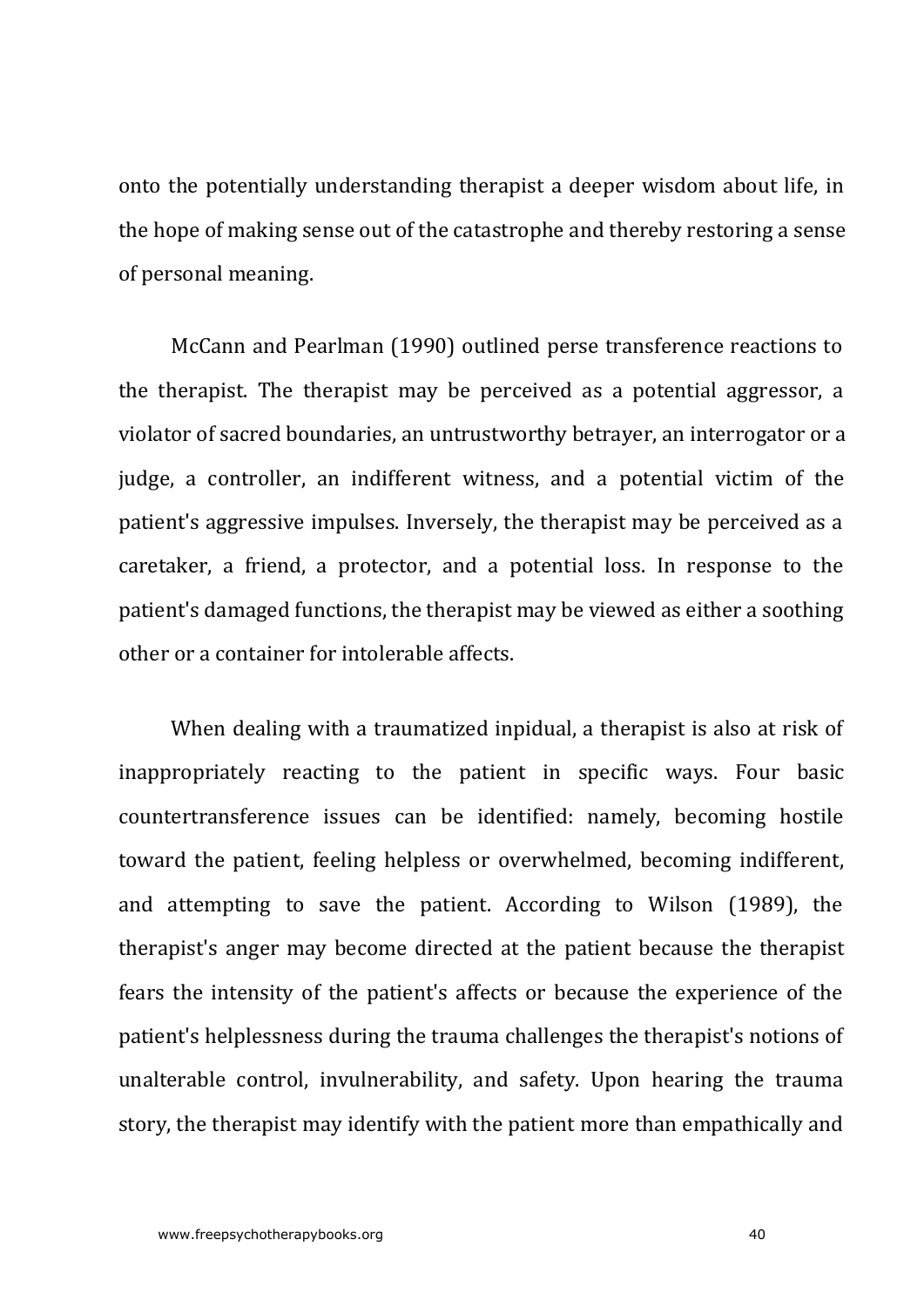thus lack the appropriate distance from the patient's affects. In reaction, the therapist may become indifferent by numbing his or her responsiveness or by deliberately avoiding discussions about the patient's traumatic experience. The therapist may develop anxiety over his or her ability to help the patient by becoming overwhelmed by the patient's feeling of helplessness or by guilt over being exempted from such a traumatic experience. Finally, the therapist may become overcommitted, from an excessive belief in his or her responsibility to rescue the patient, whom the therapist sees as helpless and pitiful.

It should be noted that the therapist can feel anger and even rage toward the victimizer, or toward society for failure to help or protect the victim. These reactions are normal, but the therapist should be aware of a potential vicarious traumatization and revise, if necessary, his or her own internal representations of self and the world (McCann & Pearlman, 1991).

#### **Evaluation of Efficacy**

The evaluation of therapy efficacy is first achieved through an ongoing examination of the attainment of the therapeutic goals outlined earlier. The therapist first considers whether the patient better acknowledges the traumatized self. Acceptance of the traumatized self, however, is usually achieved only after the complete revision of the traumatic event. At the same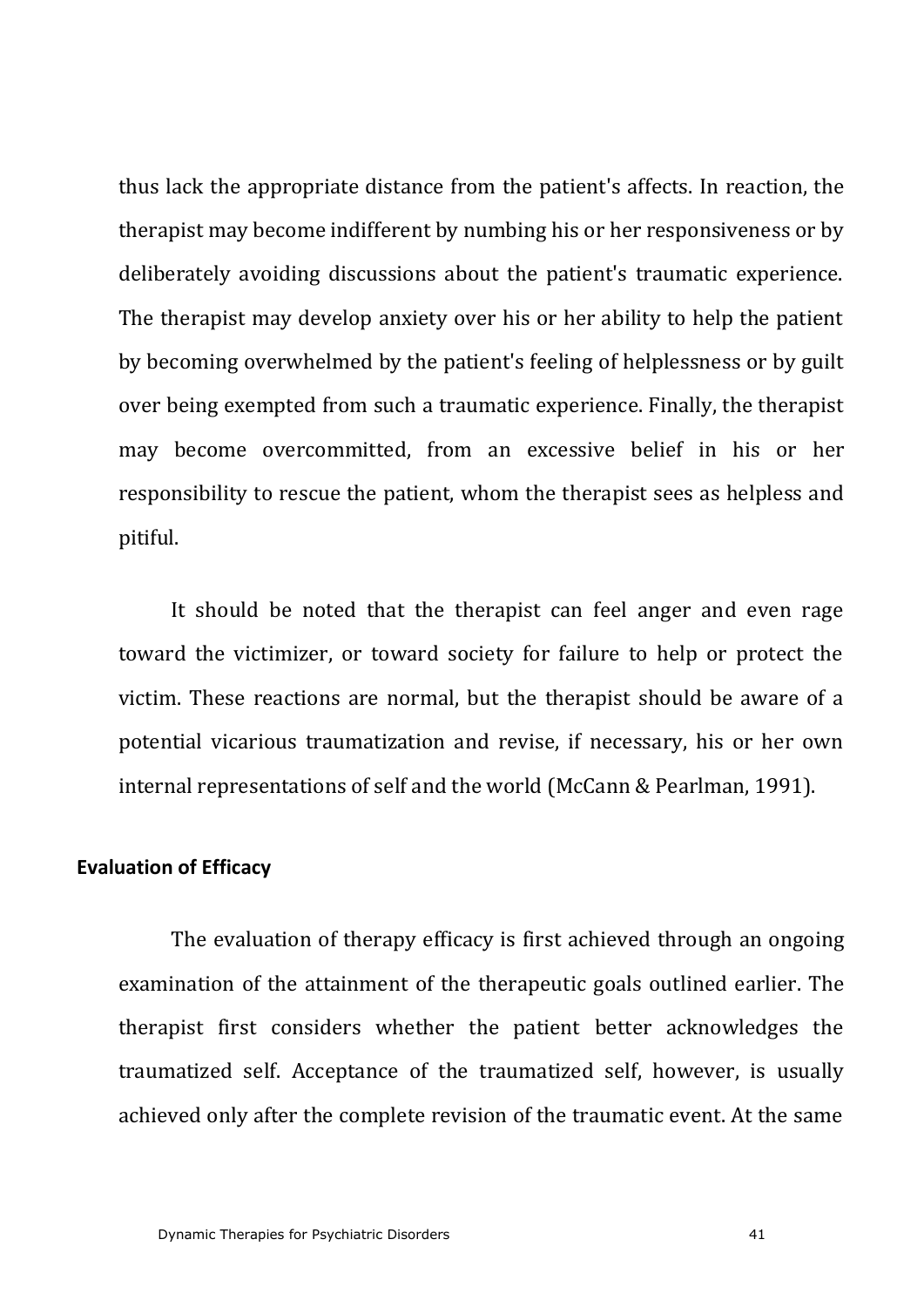time, the therapist verifies whether the patient has regained some control over his or her inner and outer worlds. This goal is fully attained only when the revision of the patient's inner representation of self and the world is completed. With integration of the traumatic information, the patient has usually regained premorbid functioning, if not at a more adaptive level, and PTSD symptoms have usually disappeared, along with any other comorbidity. These latter achievements are the cornerstone of the evaluation of the efficacy of therapy. Some anxiety or PTSD symptoms are likely to remain, however, if the inpidual presented with a premorbid disorder, which usually impedes the processing of the traumatic information.

The finalization of the therapy process involves, nonetheless, attaining two other therapeutic goals: the automatization of mature defense mechanisms and coping skills in the eventuality of potentially traumatic events, and a reconceptualization of trauma as a challenge for growth and of life as necessarily entailing painful aspects.

#### **Time Limit and Termination**

The duration of therapy may vary from three months to two years. While the length of treatment can usually be predicted at intake by an experienced therapist, it can be shorter or longer depending on the patient's motivation for change and/or premorbid ego functioning.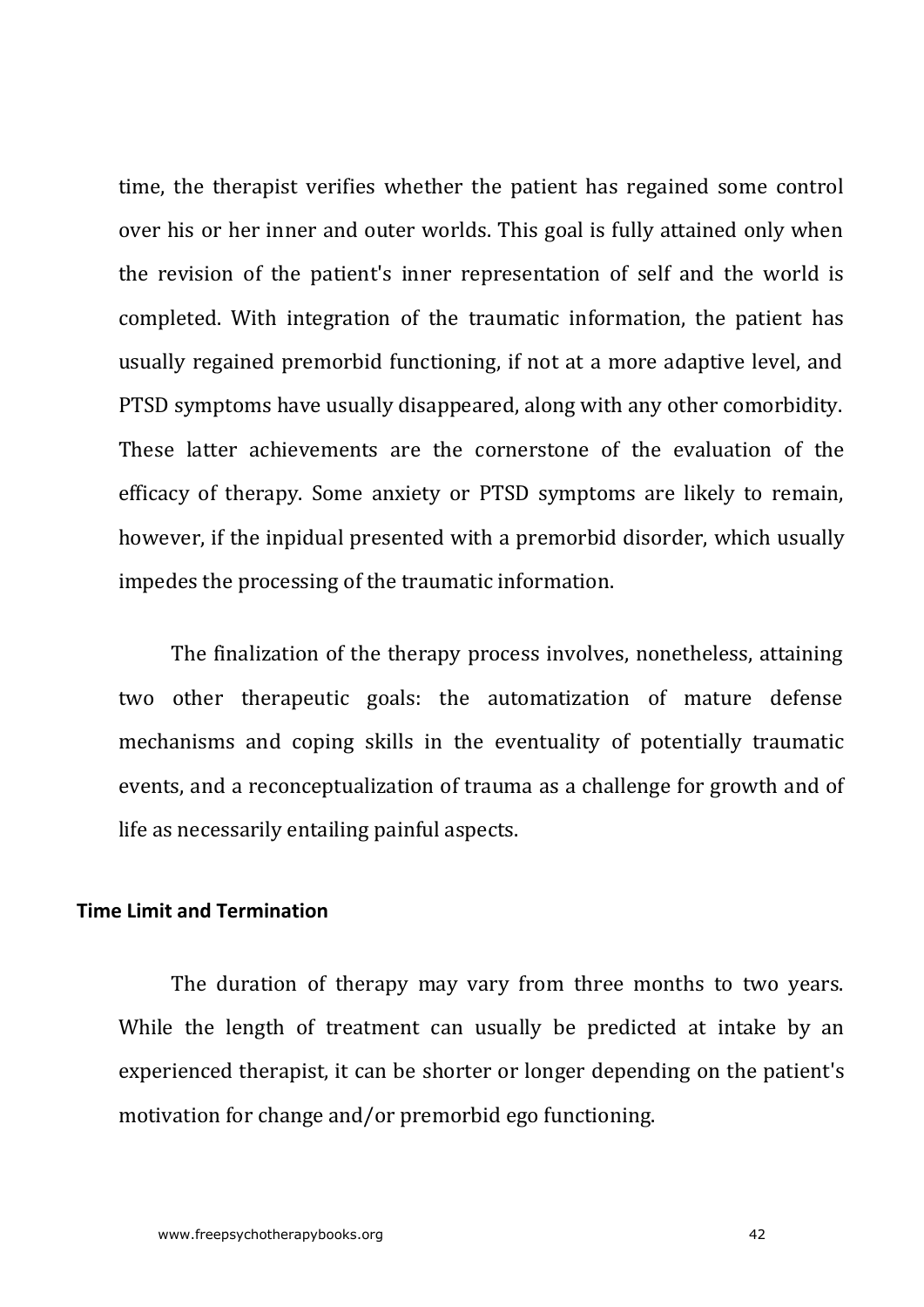Termination is usually first addressed by the therapist when a revision of the patient's inner representations has been completed. At this point, if the patient was absent from work following the traumatization, a progressive reinstallment at work is planned and undertaken. When the patient has successfully been reintegrated into the workplace, the frequency of therapy sessions drops from two per week to one. Patient and therapist then discuss the therapy work accomplished and the work left to be accomplished, including terminating the therapeutic relationship. It is important to set the end date with the participation of the patient, again giving control to the patient.

Before terminating, the patient's reactions to losing the therapist are addressed. A regression in the patient can be encountered at this point, with a resurgence of some symptomatology. Besides interpreting the patient's wish for continuity, it is important that the therapist highlights the patient's much lesser need for the therapist, because therapy has led to a remission of symptomatology, regaining past functioning and an increased sense of selfefficacy. At the end of this phase, the patient usually thanks the therapist for providing competent help, and the therapist recognizes the patient's contributions to the recovery process.

#### <span id="page-42-0"></span>**CASE EXAMPLE**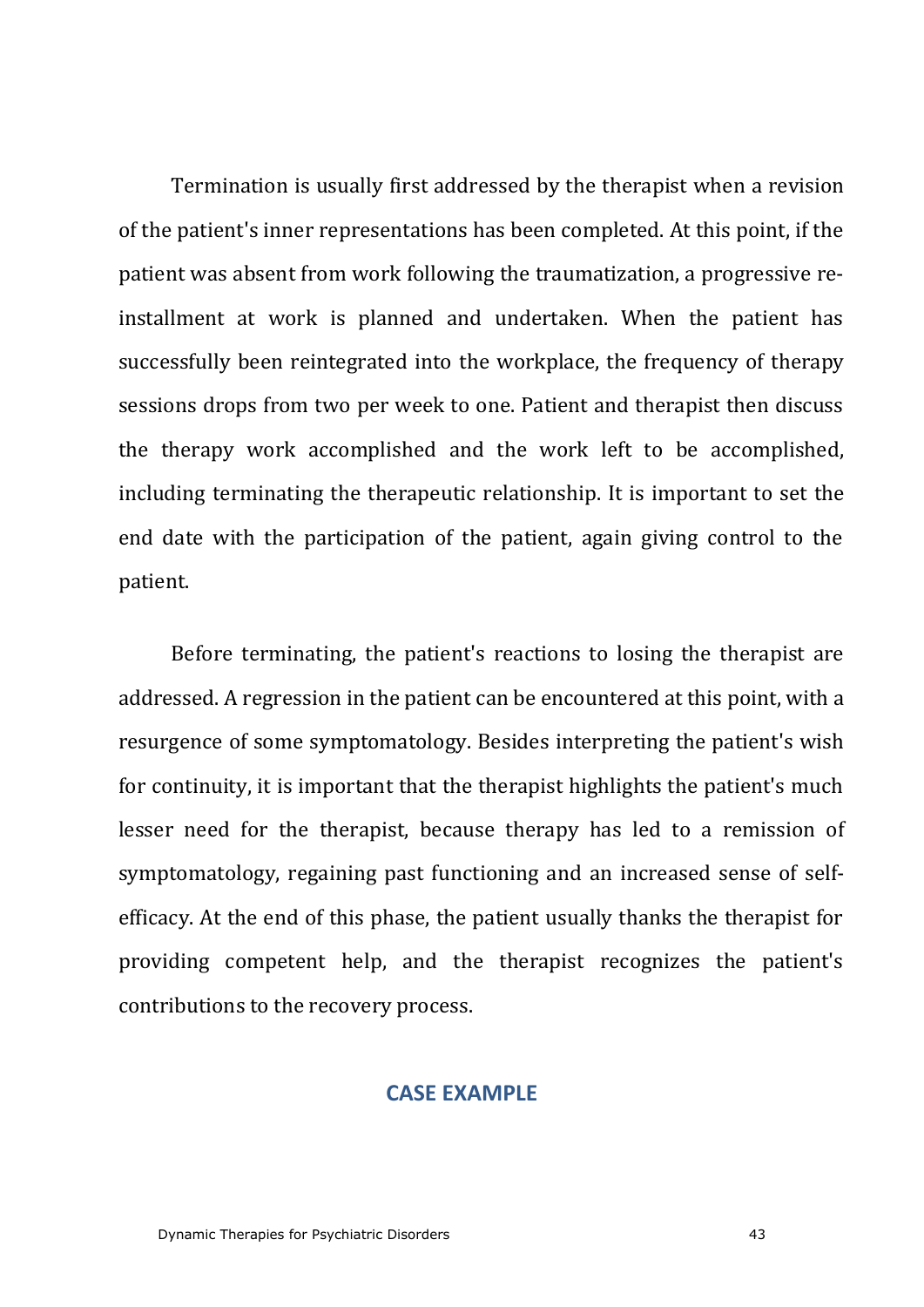Mary was a 40-year-old woman married to a retired policeman. She was the mother of a 13-year-old teenager who was successful at school. They were religious and close to their relatives and friends. Mary had worked as a bus driver for the previous two years. When I evaluated Mary's psychological status, she presented with a severe and chronic post-traumatic stress disorder, along with a conversion disorder that made her hands and arms become painfully swollen.

Her PTSD symptoms appeared six months before she consulted me. when a teenager was murdered by another teenager in the back of her city bus. She discovered a 13-year-old boy moaning, with rolling eyes and blood spitting from his chest cavity. She first attended to him but quickly realized that she had to call 911 because no passenger had done it. She left the bus, running to the garage station across the street. She then returned to the bus, evacuated the remaining passengers, and held the hand of the victim. The boy died before emergency personnel arrived. She went to the police station, where she spent most of the night. The next day, the event was highly publicized in the press; some journalists wrote that the bus driver had had to go to the hospital due to a nervous breakdown. To save her honor and that of her women colleagues, Mary went back to work a week later despite her severe PTSD symptomatology.

The murder trial was held three months later. While waiting to give her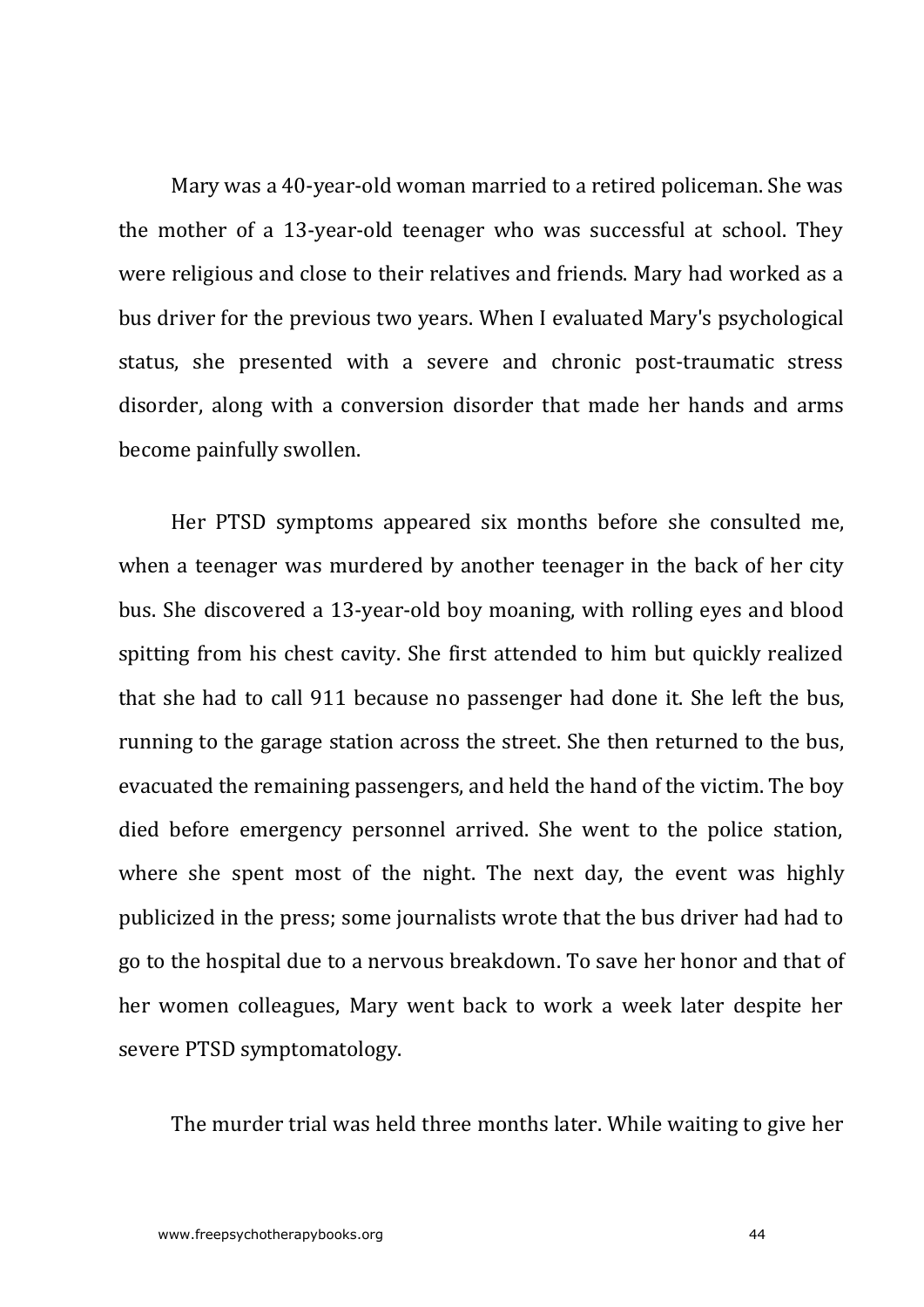testimony, she had to sit in a small room for two days with the friends of the murderer. Just before the trial, the prosecutor had called Mary to inform her not to say that she had stopped her bus abruptly before the knife went into the victim (which did not happen) because the defense lawyer might attempt to say that she was responsible for the death. Two days after the trial, Mary developed a conversion disorder and had to be hospitalized for a month. After two scans produced negative results, the medical staff let her go home. She called me for an appointment two months later, at the insistence of a friend, after the swelling had spread throughout her upper body.

Before she could return to work, Mary was treated in dynamic therapy that lasted nine months, at a frequency of two sessions per week. I present below the processes and outcomes of this portion of therapy, piding it into three phases.

At the beginning of the first three months of therapy. Mary complained mostly about her swelling, which she forcefully wished to be of organic origins. She denied any distress over the occurrence of the murder in her bus. I quickly attended to her swelling because it greatly interfered with her functioning and, therefore, her self-esteem. I recorded a hypnotic session in which I had her imagine that she had regained her manual dexterity (she chose to peel a potato successfully) and gave her suggestions that the swelling would reduce (but not vanish). She practiced it twice a day and, within a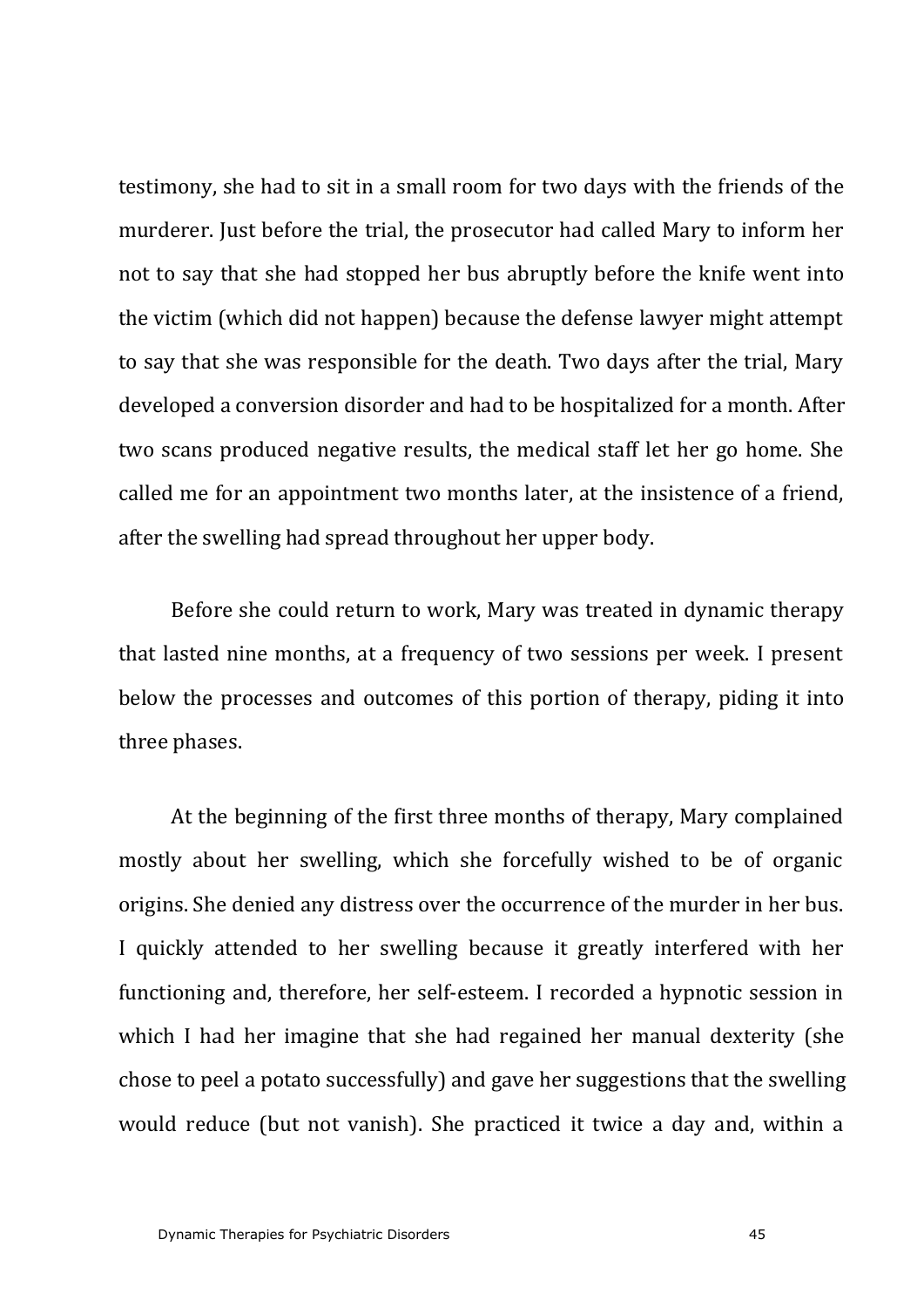week, she was functional, with only some swelling and pain still present.

In parallel, I gently but repeatedly questioned her about her PTSD symptoms. I educated her about PTSD symptomatology and interpreted her avoidance strategies, while acknowledging that they were helpful in protecting her against psychic pain. I normalized her irritability, stating that she also suffered when her irritability hurt others because she usually hurt loved ones. I invited her to seek comfort from them, especially her husband, rather than isolate herself. As a result, her relationships at home improved and she became less irritable. I repeatedly inquired about the details of what happened during the traumatic event and about how she reacted, and I repeatedly and empathically interpreted her panic and anger, which she denied less and less, at least her anger toward the press. I gradually linked the swelling to her distress, providing some evidence for this hypothesis, but I also encouraged her to get another neurological checkup, which she vehemently insisted was necessary.

To foster the alliance, I offered the hope of a psychotherapeutic solution to her presenting problems, provided her with empathic comments, and protected her damaged self-esteem by rendering her more functional. The alliance gradually strengthened as she grew in commitment and capacity to work in therapy and felt a faint, emerging hope. I did not interpret her growing idealization of me, and therefore, positive transference developed.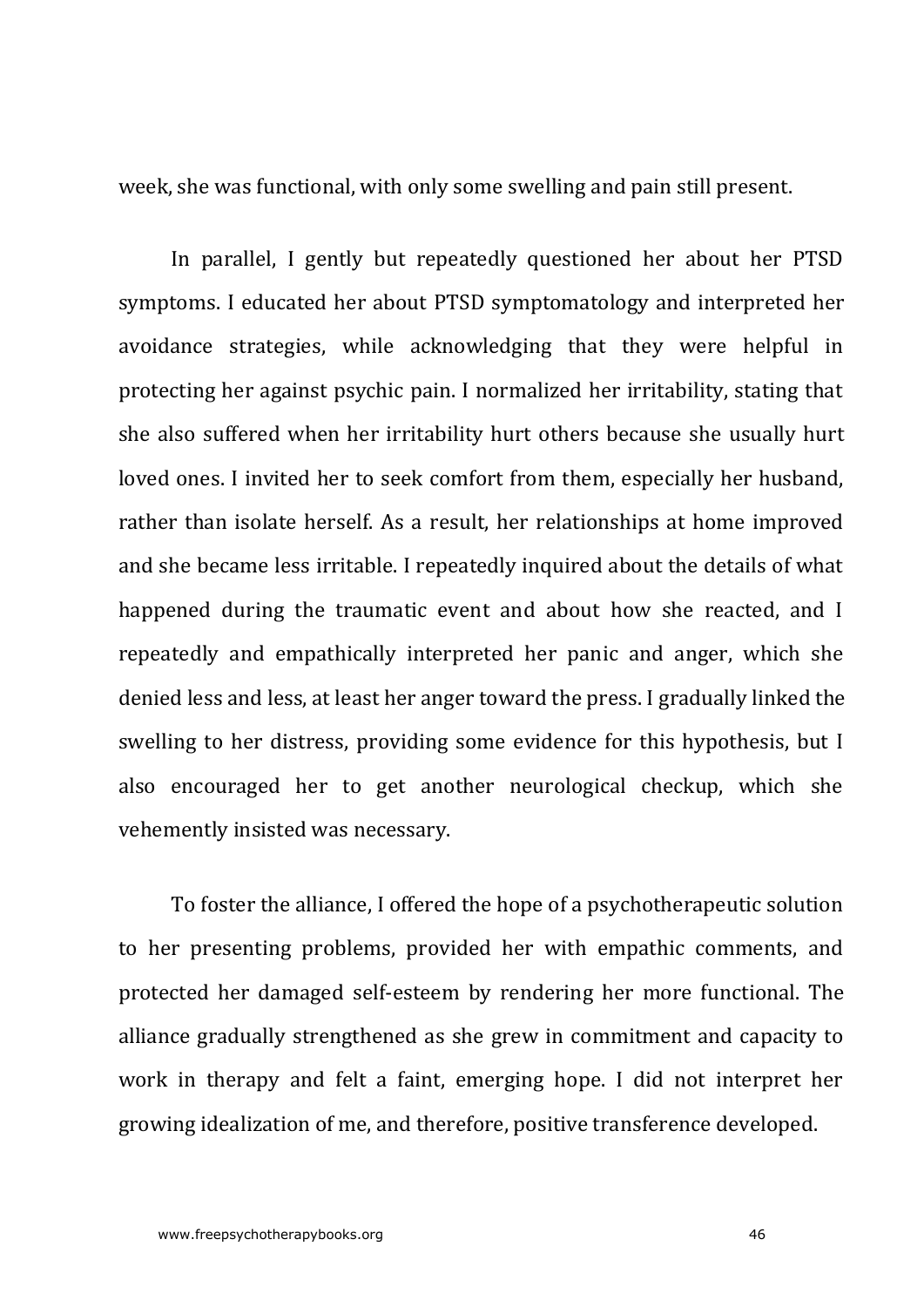After three months of therapy, the intrusion and avoidance symptoms had decreased in frequency. Emotions like panic, anger, and sadness were emerging, but numbing was still important.

During the fourth month of therapy, we did exploratory hypnosis about the traumatic event. We stopped the review at crucial moments. One of those moments was when she first realized what had happened, when she saw the 13-year-old boy stabbed to death. I asked her what she felt, what were her thoughts or sensations, and pursued by asking if she saw any image. She had immediately seen her son. I kept up my queries: "What if it were your son?" She replied, "It should be me." Then I asked, "What if it should be you?" She replied, "Then I should be stabbed." Mary had intrusive pseudo-hallucinations during which she felt that someone behind her was going to stab her. Besides other meanings that emerged from this hypnotic session, we could identify her survivor guilt at the impression that her son had been killed, and her wish to repair the damage by being killed herself. I went on interpreting her panic, anger, and shame. I suggested that her guilt feelings interfered with the resolution of her trauma and that we had to explore its source. She told me that she felt responsible for the happiness of the passengers on her bus; I pointed out how unrealistic that attitude was and wondered why she felt so responsible. She then went on to talk, for the first time, about her husband's manic-depressive disorder, which developed following a shooting in which he intervened as a policeman some vears before. During the months following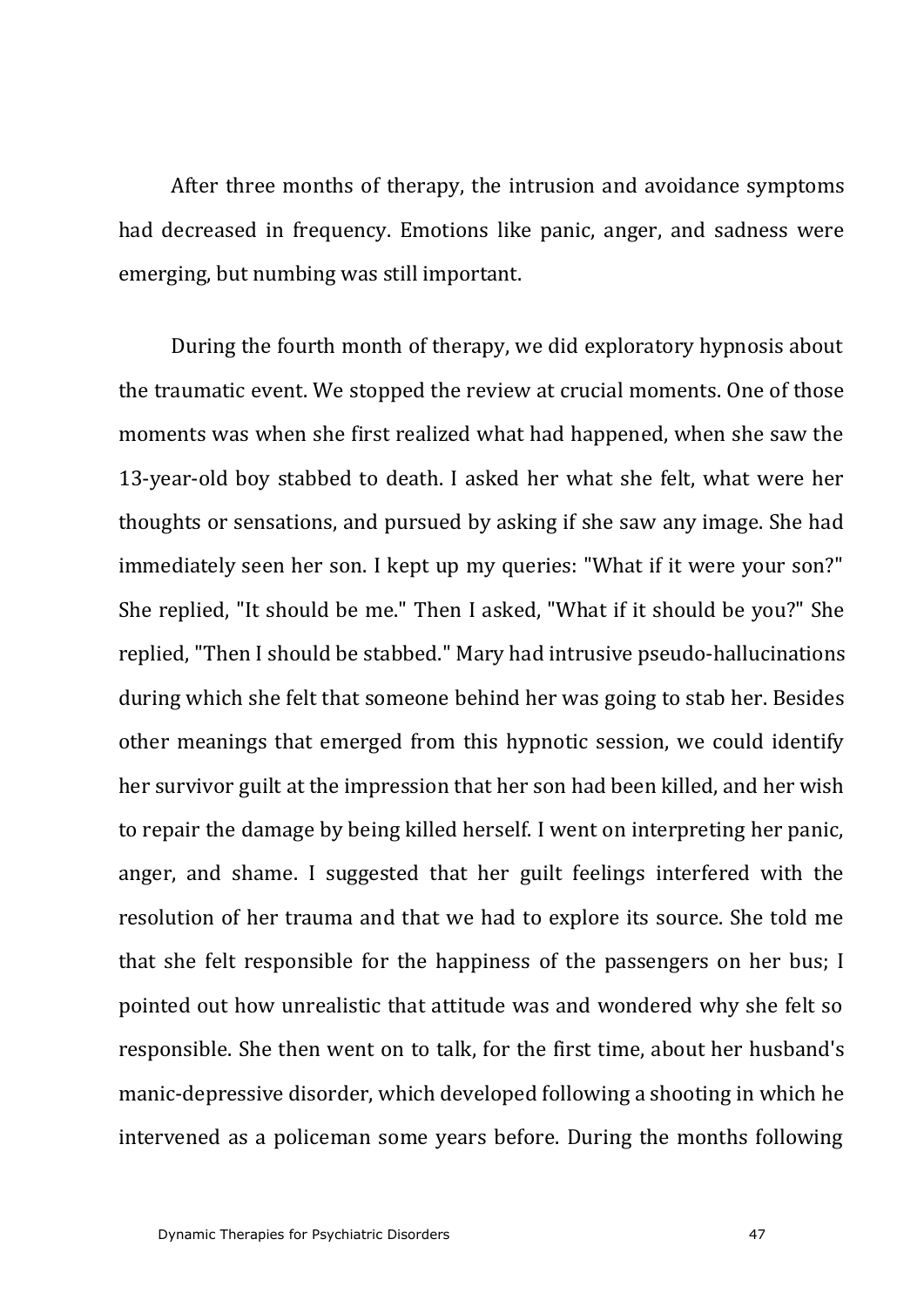this traumatic event, her husband had regularly abused her verbally and deserted her. She had been hurt by his manic comments and behaviors, which led her to become very angry but she repressed her anger. She had to obtain a court order to have him treated against his will and had felt responsible for his emotional stability ever since. In addition, she had to become the pillar of the family, a role she had not expected to have to fill when she married a policeman. This situation also provoked her anger. We could then start working on her anger and on understanding why she kept herself from acknowledging it.

To reduce her sense of responsibility for her husband's well-being, on my encouragement they decided that he would seek psychotherapy for himself. Having to be less vigilant about his mood changes. Mary could better attend to herself and acknowledge her anger. I interpreted her pseudoindependence and encouraged her to reach out for emotional support from her husband and friends as well as to set limits on others' demands. At my invitation, she asserted herself toward the media during an interview with a decent television magazine in which she talked about what she had experienced as an indirect victim of a crime, exposed her mishandling by the press and the prosecutor, and corrected the facts surrounding the event.

With respect to her conversion disorder, we identified situations that provoked the swelling. However, as her psychological defenses toward the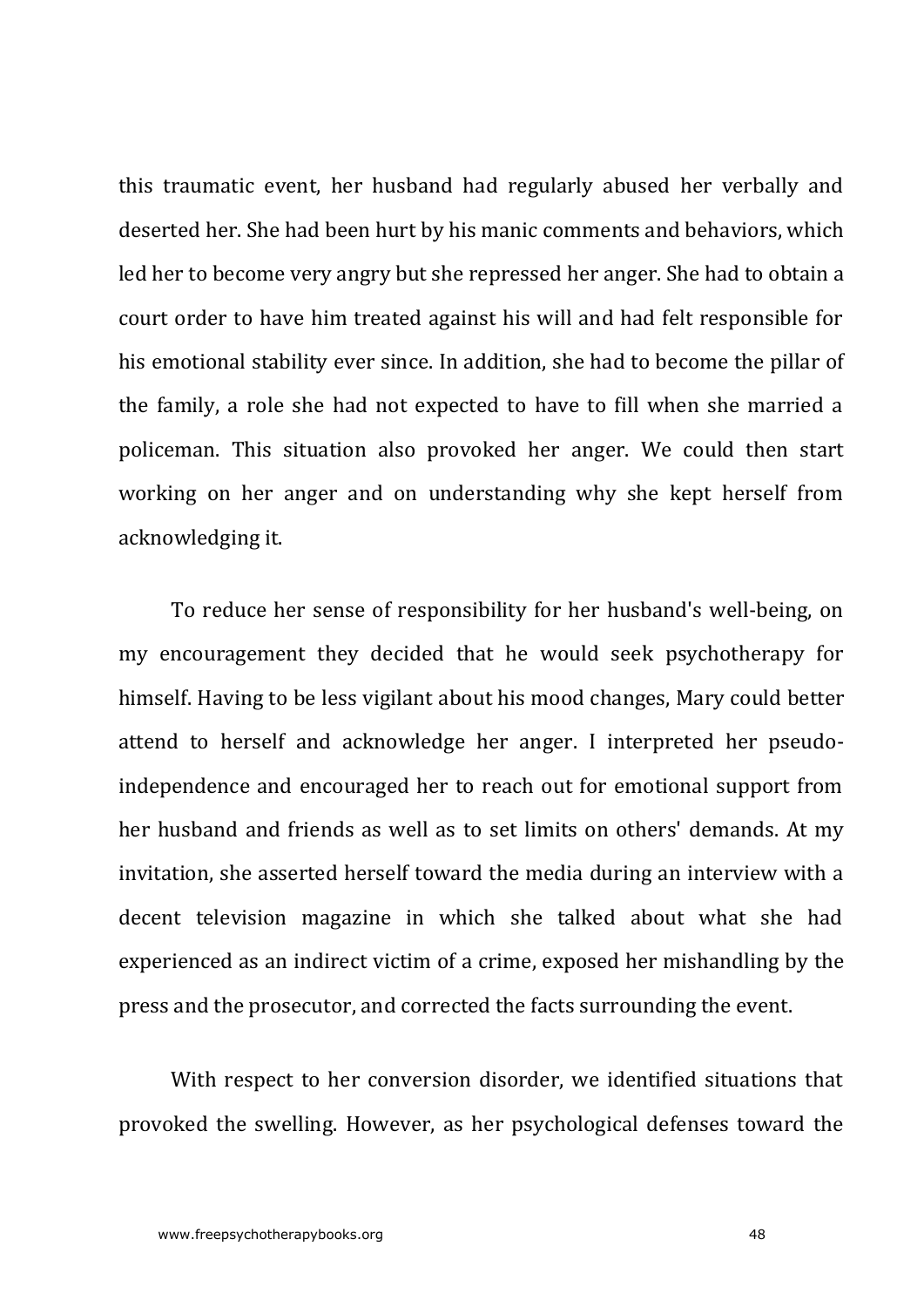traumatic event loosened, the swelling extended to her lower body. Consequently, I had to restrain myself from feeling panicky. 1 kept on exploring, and for the first time, I affirmed that her symptoms were of psychological origin. I discouraged further neurological checkups because there had already been three negative scans. When a neurologist suggested exploratory surgery, she refused it, being capable by then of recognizing that her panic was expressed by her swelling.

After six months of therapy, she approached the various stimuli related to the traumatic event more freely, and her numbing had vanished. Reexperiencing and denial symptoms were reduced. But she had become more depressed and anxious, with emotions emerging in association with relevant meanings. She resumed seeing her friends, including coworkers. She felt that she had regained some mastery over her external world and that her selfesteem had increased, but her gains over her internal world were only partial.

With respect to the alliance and transference issues, 1 kept on providing empathic support but increased my challenges, while remaining hopeful. She had become very committed and worked hard in therapy, providing more significant information and making relevant links. Her initial fear of hurting me with her anger was dissipated. Her positive transference feelings kept on increasing, but they were not interpreted.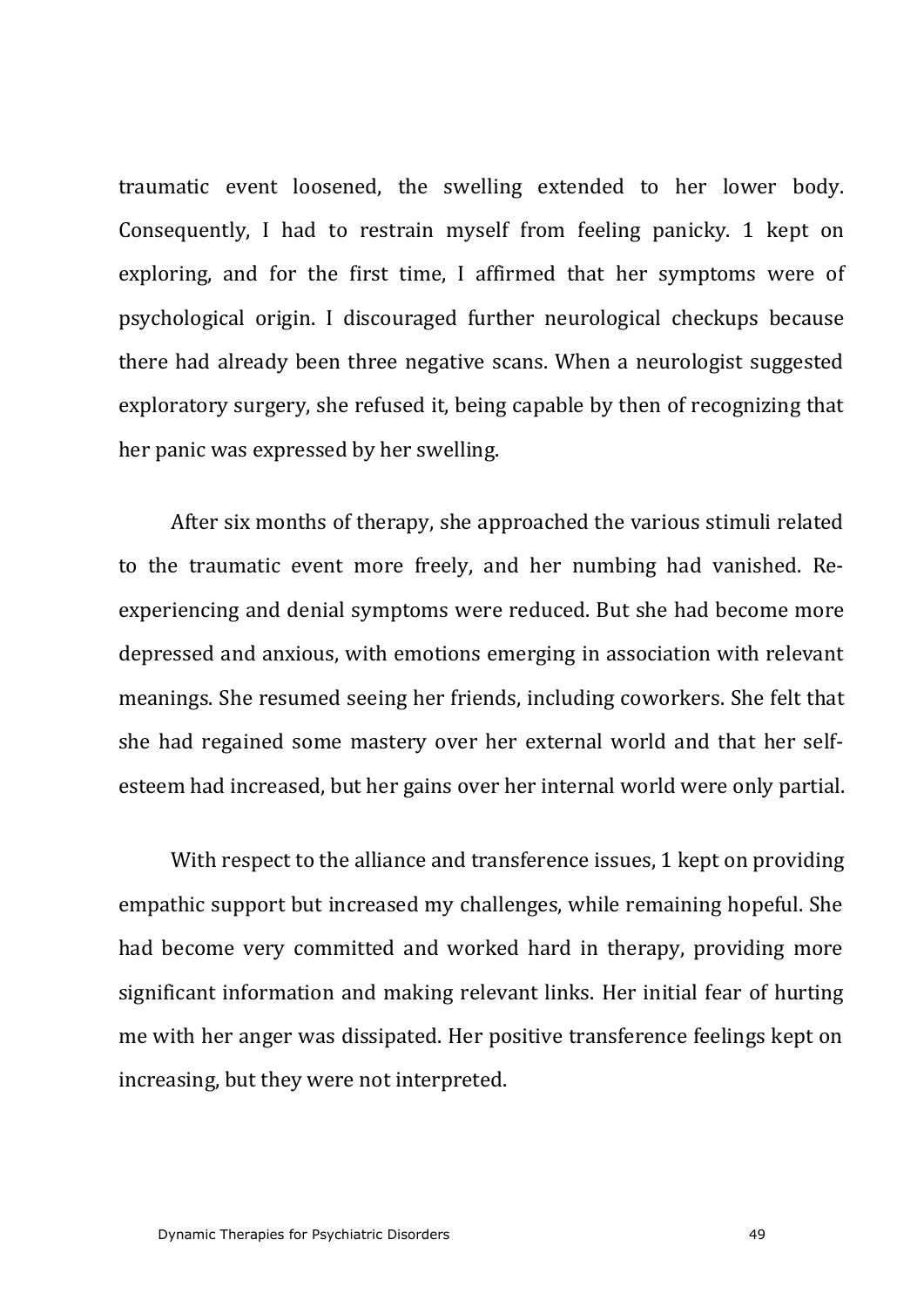Between the sixth and ninth months, the anniversary of the event occurred. I predicted a surge of symptoms, and as they were re-experienced, I linked the reoccurrence of her pseudo-hallucinatory symptom to her anger at the murderer, who had damaged the lives of so many inpiduals, including herself. I conducted another hypnotic session, reviewing both her participation in the trial as a witness and the period during which she had waited to testify. It appeared that she had felt terribly guilty and afraid of being accused (as the prosecutor had suggested might happen, unknowingly playing on her heightened sense of responsibility for everybody on her bus). To compensate, she had held her body very straight, like a soldier, during the entire two days of waiting. I linked her guilt feelings to her anger at her husband for having hurt her so badly a few years before, a connection she resisted at first but affirmed later. She had felt tremendous guilt over being angry at her husband, who was sick and had therefore not been responsible for his behavior and illness. At first, she felt like a bad person for being so angry; her negative self-image was confronted, and her anger validated. Turning her anger toward herself and ending up feeling guilty was the usual defense mechanism she employed against her anger. Her guilt feelings were also at play in her response of denial of her realistic helplessness toward what could happen to loved ones: her husband could relapse, and her son could be hurt or killed by others, like the young victim on her bus.

As her PTSD symptoms dissipated and her conversion disorder became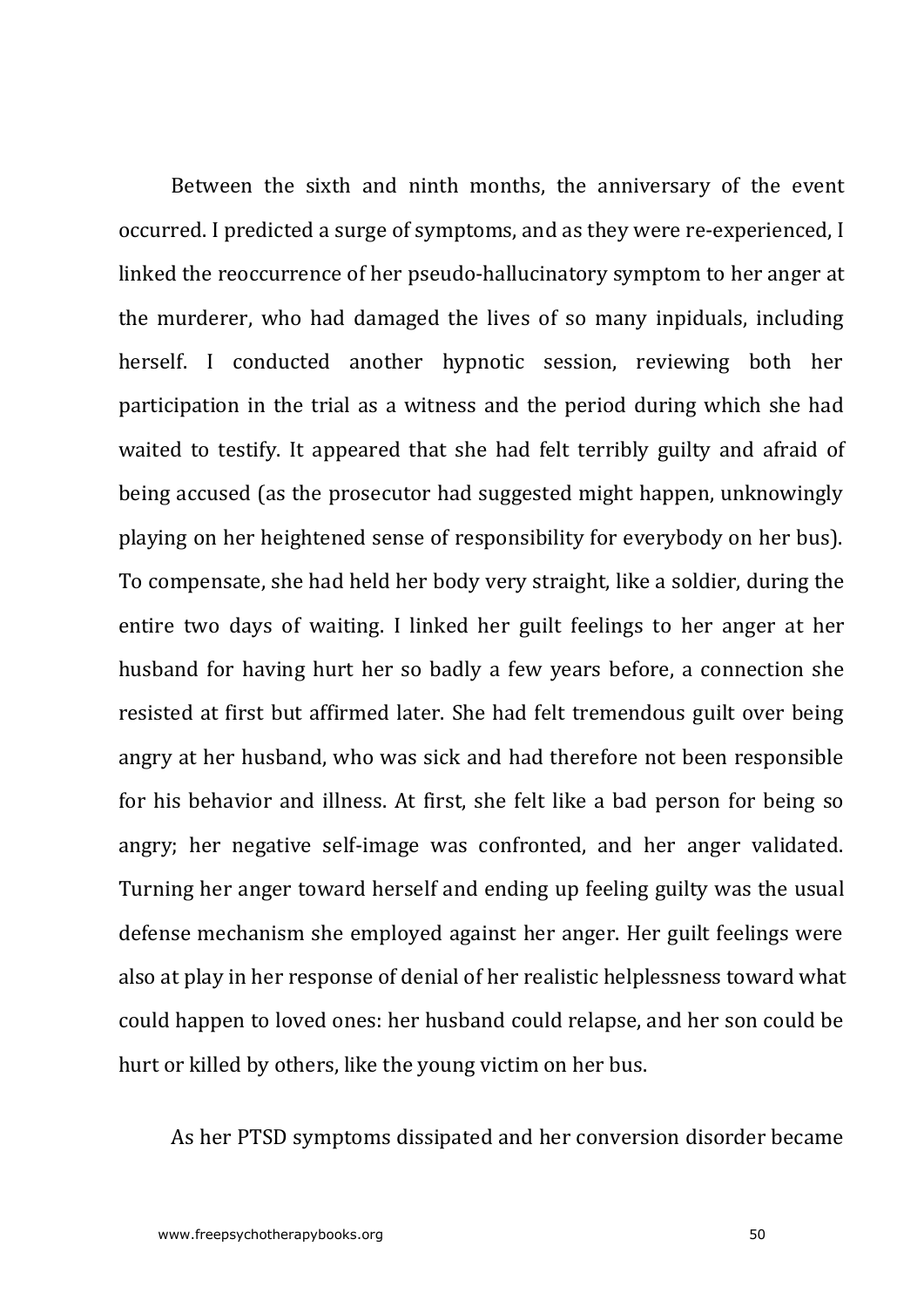barely noticeable, giving her only some occasional pain, we initiated her return to work. To assist her in facing the associated anxiety, I quickly taught her cognitive and behavioral techniques for anxiety management. For the first two weeks, she returned to work part-time during the day, sitting on a bench next to the driver on duty. Then she drove the bus accompanied by the same driver for another two weeks. Then for two more weeks, she drove the bus accompanied by another driver at night. Because these steps were successful, she resumed a full-time work schedule. Coincidentally, she was assigned the same route she had been driving the night of the murder. After her full return to work, everything went well, except for an intrusive image that emerged every time she stopped at the street comer where the murder happened. She saw the same woman on a balcony, and herself crossing the street to call 911 because a murder had just happened on her bus. To erase this flashback memory. I interpreted it as being there because her mind had not put the event into the perspective of time. We did another hypnotic session in which she was on her bus and had the flashback at the same corner, but this time she actually got out of her bus, as if a murder had just happened again. I made her stop across the street, wonder what she was doing, asked herself whether a murder had really just happened, look at the bus to see whether there was turmoil in it, decide that everything was fine, come back to her bus, and resume driving. The flashback never reoccurred. Furthermore, in the first week after her return to full-time work, two gangs of teenagers started a fight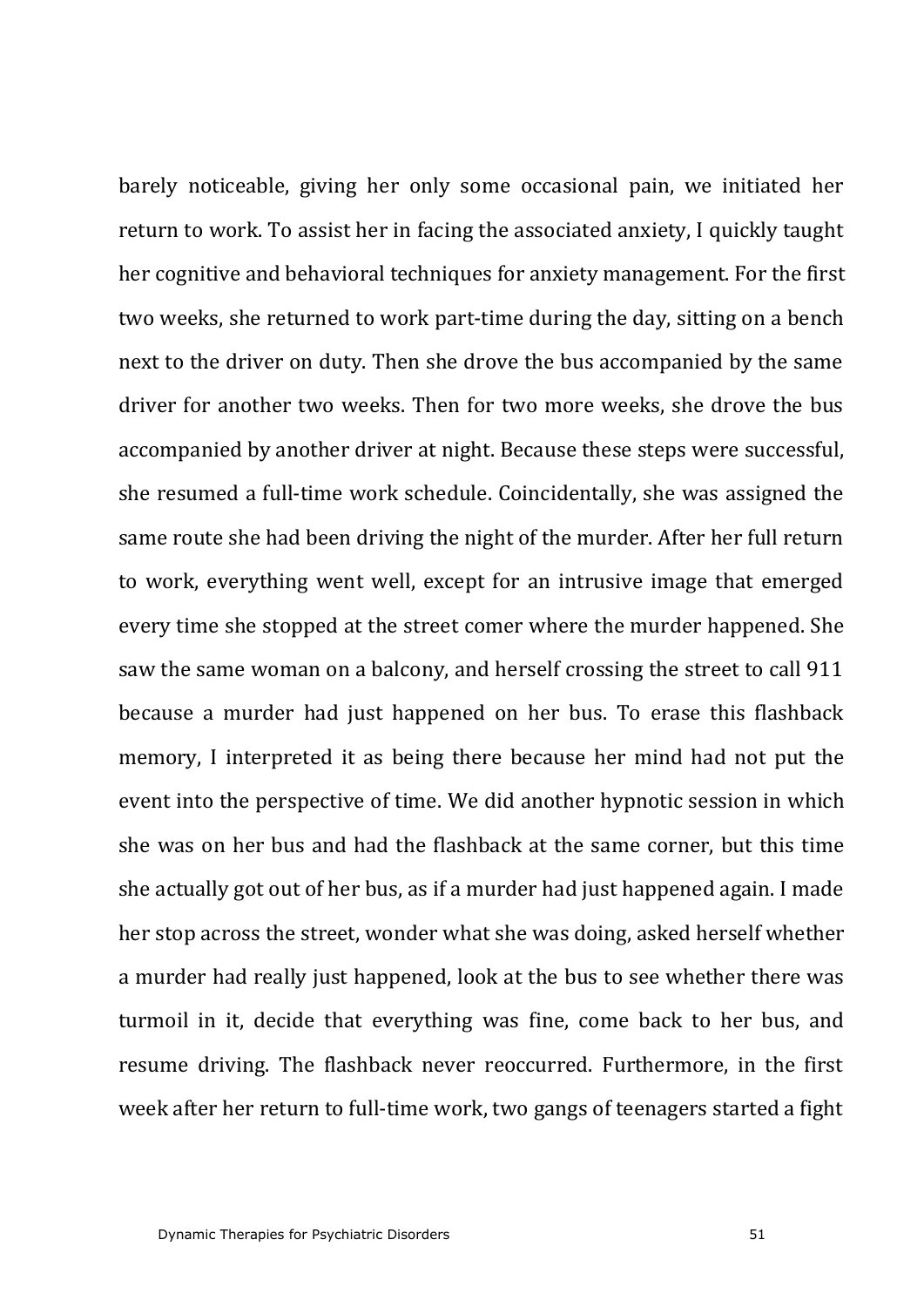on her bus; she put on her sign for 911 and got out of the bus. She went back only after they had left. She was shaken for a few minutes, realized her state, and calmed herself down. She was able to finish her shift. We had foreseen such an event, and I had taught her how to cope with it effectively. No relapse occurred.

To maintain the alliance during this period of therapy, I fostered her autonomy as well as her needs and organized her step-by-step return to work. To foster her independence. I interpreted her idealization of me as a belief that I was omnipotent. At first she argued, becoming angry at me for two weeks, but she then conceded that I could also make mistakes and might not know everything. She even acknowledged that she had previously noticed me struggling with different hypotheses. We went on interpreting her conception of God as omnipotent and judgmental; she viewed God as punishing sinners by provoking bad events in their lives. Therefore, she thought she had been punished for being bad. We settled on another conception of God, as the creator of the universe, which includes randomness. We concluded that, as humans, we have to face every event and try to learn from it, even if doing so entails pain; we can then pay better attention to the more essential things in life, like our relationships with loved ones.

During the next few months, therapy sessions were reduced to once a week, then to once every two weeks. I kept on interpreting her exaggerated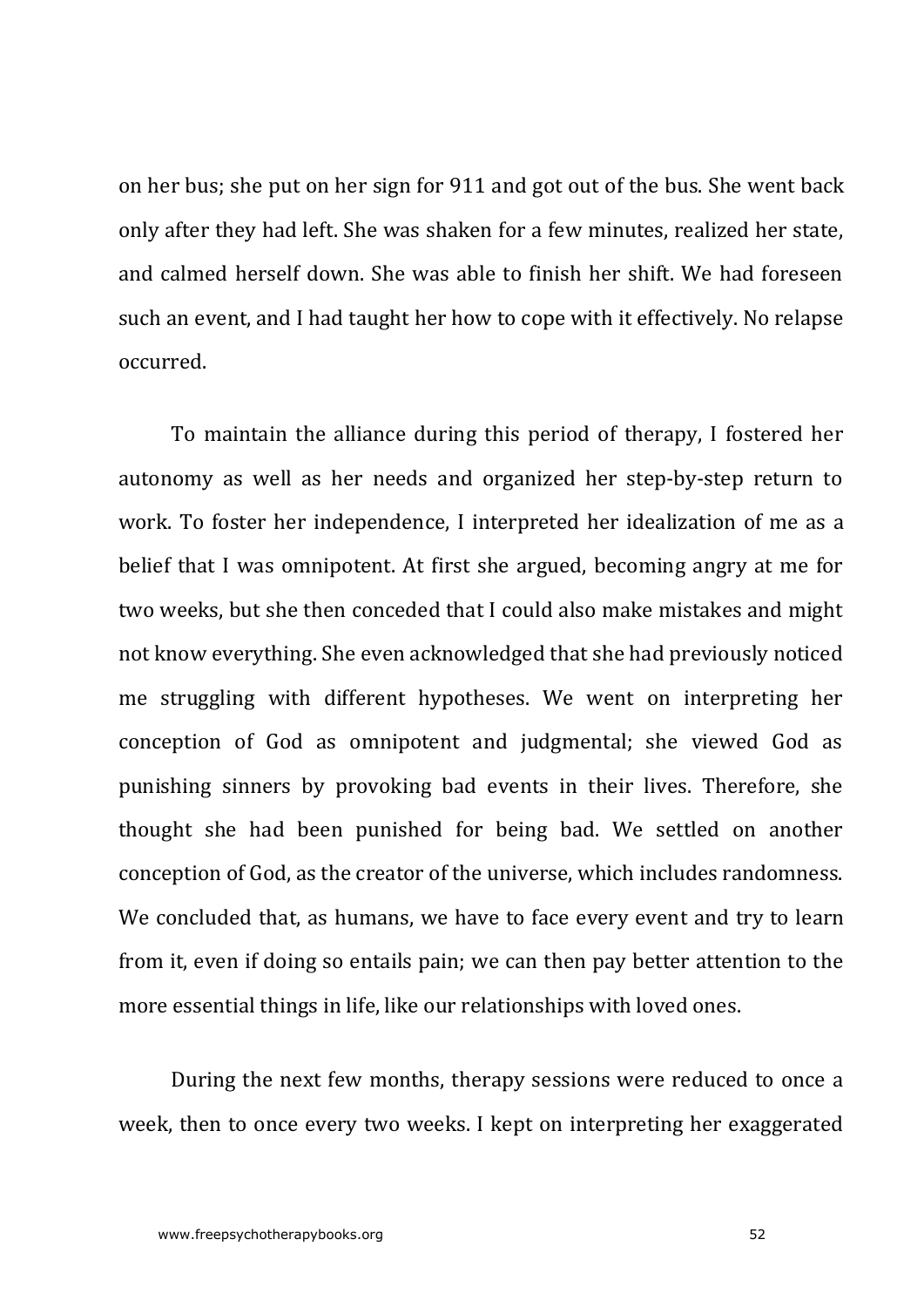sense of responsibility on her bus, while providing her with alternative attitudes and behaviors and giving her permission to feel angry at passengers who were nasty toward her but not to act on her anger, because there were inherent dangers in her work. We also addressed her anger at a parental figure who rejected one of her characteristics. This parent had died while they were still in conflict. We worked on recognizing her anger at this parental figure, and then on encouraging her to feel close again to this lost loved object.

She was unhappy when therapy had to terminate, but she thanked me for my help. I recognized both our contributions and stated how much I had enjoyed working with her.

#### **TRAINING**

<span id="page-52-0"></span>Training in dynamic therapy for PTSD requires that a therapist understand basic dynamic concepts. However, any dynamic therapist who wishes to treat traumatized inpiduals should become familiar with the features of PTSD, along with the associated conflicts, and should be knowledgeable about the various contemporary analytic models of its etiology. The main difference between a traditional dynamic therapist and a dynamic therapist specializing in treating PTSD is that the latter fully recognizes that external events can be traumatic in and of themselves and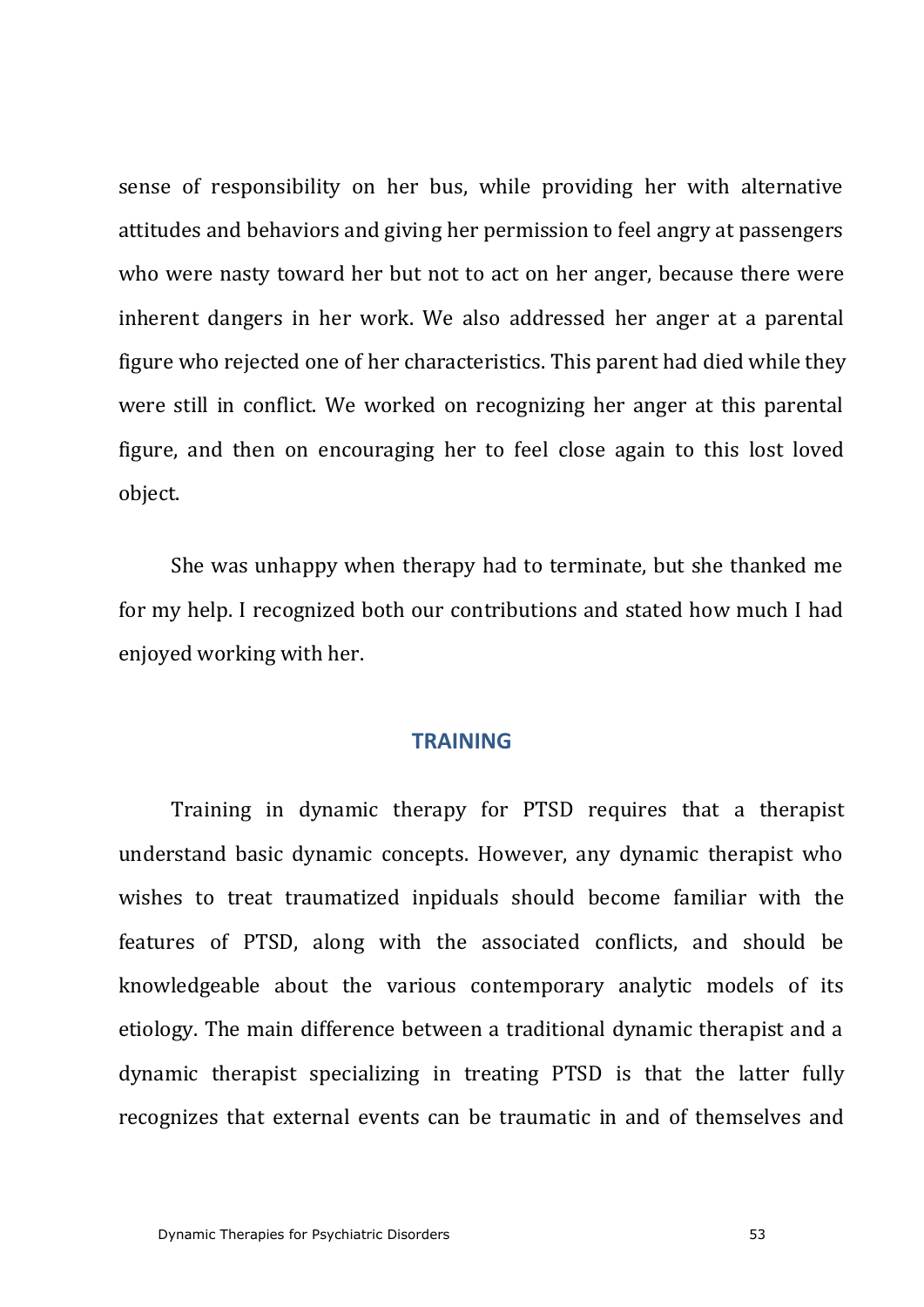addresses them as such

Ideally, the educational curriculum of the Society for Traumatic Stress Studies (1989) should be included in the training of any therapist who wishes to specialize in treating PTSD. Pragmatically, I have come to realize that a complete training involves weekly theoretical seminars and clinical supervision for at least one year and bimonthly theoretical seminars and supervision during the second year. A successfully trained therapist should be able to demonstrate a clear understanding of both PTSD and the therapy process, as well as efficacy in the treatments provided. Only already experienced therapists should specialize in treating PTSD.

#### **EMPIRICAL EVIDENCE FOR THE APPROACH**

<span id="page-53-0"></span>To my knowledge, there exists only one randomized clinical trial that has tested the efficacy of Horowitz's model. Brom, Kleber, and Defares (1989) randomized 112 subjects presenting with PTSD, diagnosed according to *DSM*-*III*, among three therapy modalities— Horowitz's brief dynamic therapy, trauma desensitization, and hypnotherapy—and a waiting-list control group. The mean length of treatment varied from 15 to 19 sessions. Outcome was assessed, among other measures, on the Impact of Event Scale. The 12 dropouts were evenly distributed among the therapy groups. Results indicated that, after four months, treated subjects presented significantly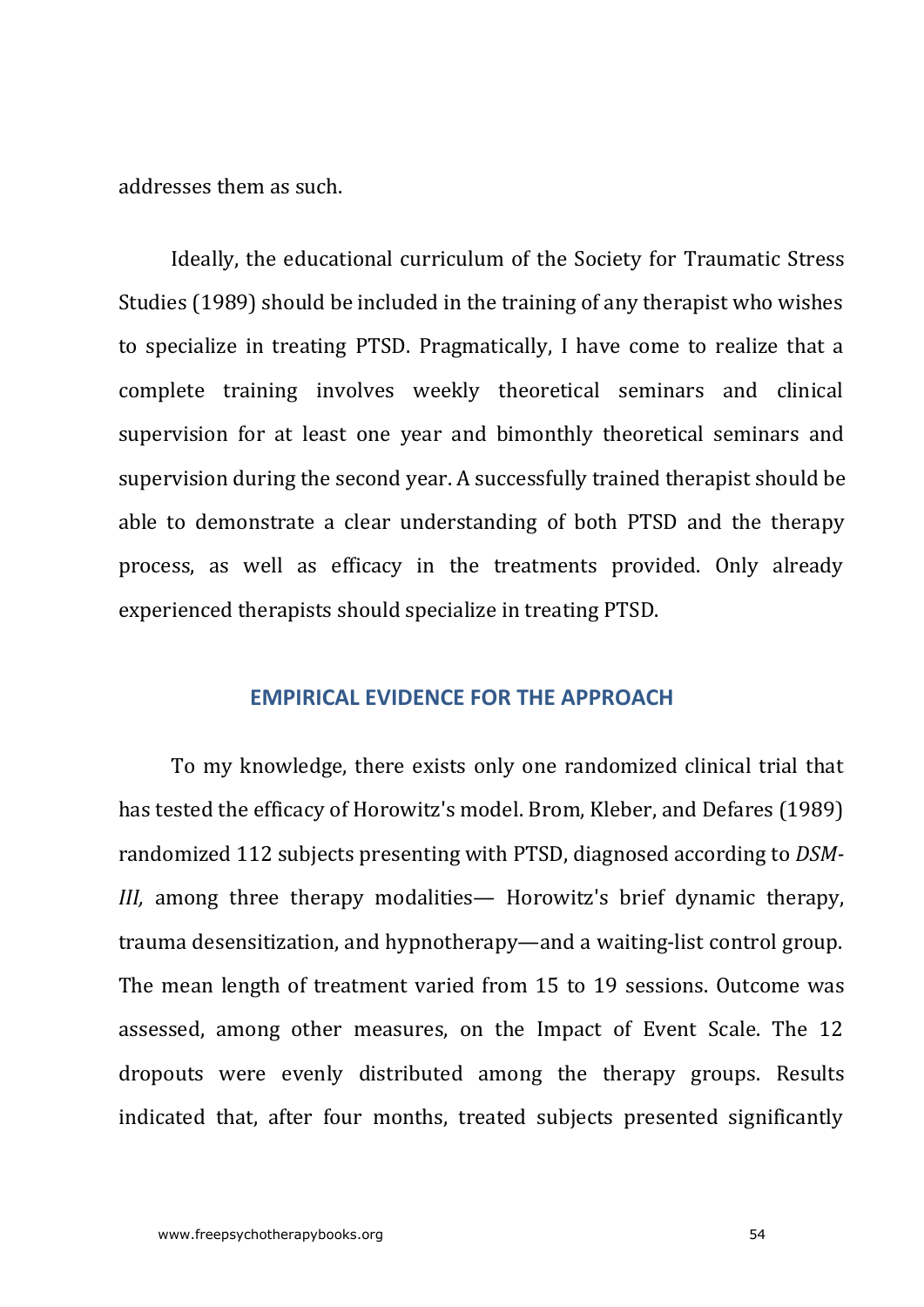fewer symptoms related to trauma than did the control group. There was no overall significant difference between therapy modalities at termination and follow-up. However, trauma desensitization and hypnotherapy had a stronger influence on reducing intrusion symptoms, and brief dynamic therapy had a greater impact on avoidance symptoms. Furthermore, the authors underlined that these therapies did not benefit everyone and the effects were not always substantial; only about 60% of treated patients showed clinical improvements. These findings suggest that, as in the dynamic approach presented here, a combination of dynamic therapy and hypnotherapy may be beneficial to traumatized inpiduals, each therapy primarily addressing either avoidance or intrusion symptoms, and that a longer duration of therapy might yield greater improvements.

With respect to the process of brief dynamic therapy for trauma, Horowitz, Marmar, Weiss, DeWitt, and Rosenbaum (1984) found that, in a sample of 52 bereaved patients, the alliance was predictive of outcome, and that there was an interaction between patient pretreatment motivation and two types of interventions. Patients with lower motivation did better with more supportive interventions, and patients with higher motivation obtained better results with more work on differentiating reality from fantasies. These findings are in accord with the process outlined in this chapter.

#### <span id="page-54-0"></span>**REFERENCES**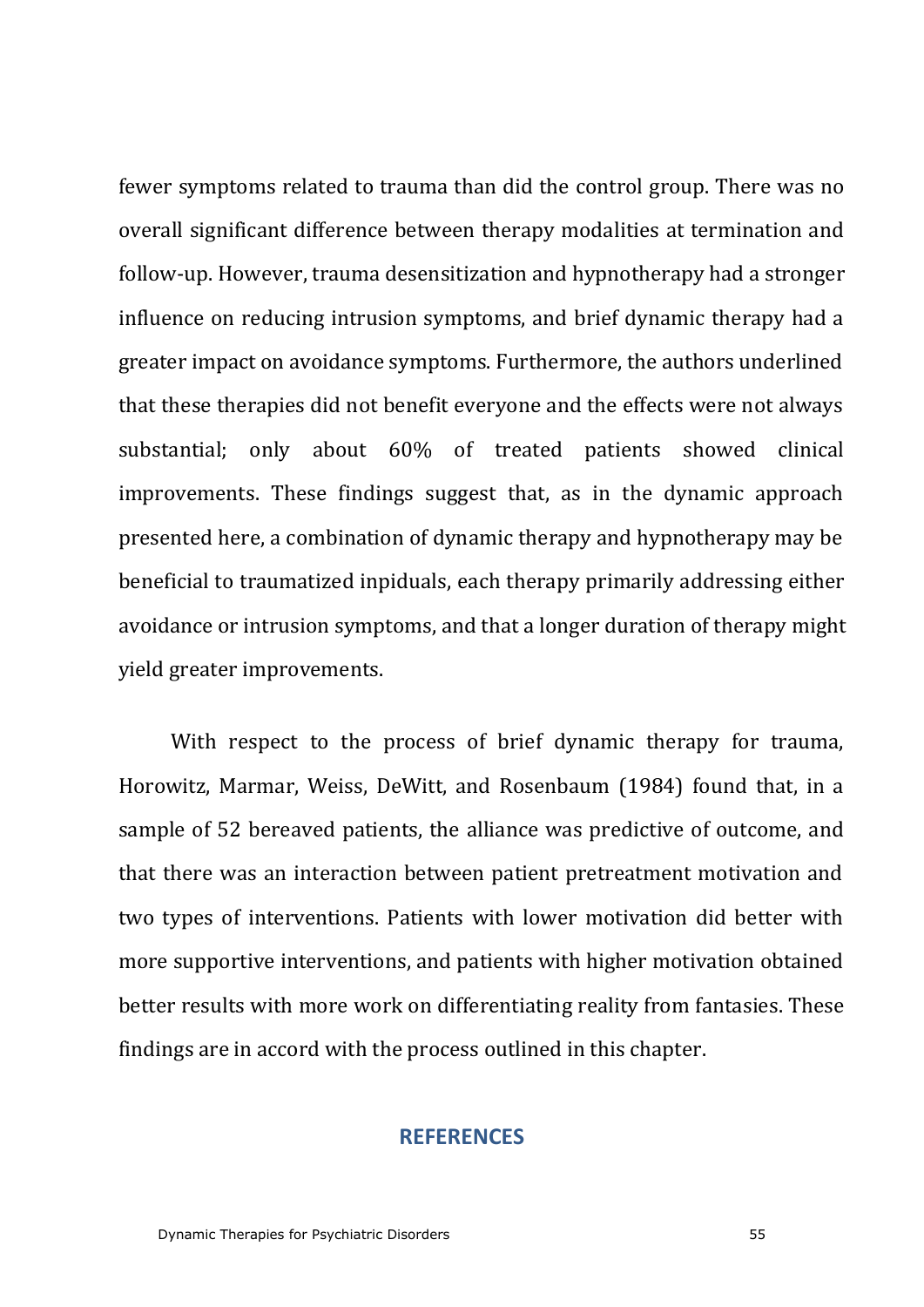- American Psychiatric Association. (1985). *Diagnostic and statistical manual of mental disorders (DSM-III-R)*. Washington, DC: American Psychiatric Association.
- American Psychiatric Association. (1994). *Diagnostic and statistical manual of mental disorders (DSM-IV).* Washington, DC: American Psychiatric Association.
- Bowlby, J. (1988). *A secure base: Clinical applications of attachment theory.* London: Routledge.
- Breslau, N., Davis, G. C., Andreski, P., & Peterson, E. (1991). Traumatic events and post-traumatic stress disorder in an urban population of young adults. *Archives of General Psychiatry,* 48, 216-222.
- Brett, E. A. (1993). Psychoanalytic contributions to a theory of traumatic stress. In J. P. Wilson & B. Raphael (Eds.), *International handbook of traumatic stress syndromes* (pp. 61-68). New York: Plenum Press.
- Brom, D., Kleber, R. J., & Defares, P. B. (1989). Brief psychotherapy for post-traumatic stress disorder. *Journal of Consulting and Clinical Psychology*, 57, 607-612.
- Catherall, D. R. (1991). Aggression and protective identifications in the treatment of victims. *Psychotherapy,* 28,145-149.
- Epstein, S. (1991). The self-concept, the traumatic neurosis, and the structure of personality. In D. Ozer, J. M. Healy, Jr., & A. J. Stewart (Eds.), *Perspectives in personality* (Vol. 3, pp. 63-98). London: Jessica Kingsley Publishers.
- Fenichel, O. (1945). *The psychoanalytic theory of neurosis.* New York: Norton.
- Freud, S. (1953). Moses and monotheism. In J. Strachey (Ed.), *The standard edition of the complete psychological works of Sigmund Freud* (Vol. 23, pp. 7-53). London: Hogarth Press. (Original work published 1939)
- Freud, S. (1962). On the psychical mechanism of hysterical phenomena. In J. Strachey (Ed.), *The standard edition of the complete psychological works of Sigmund Freud* (Vol. 3, pp. 25-39). London: Hogarth Press.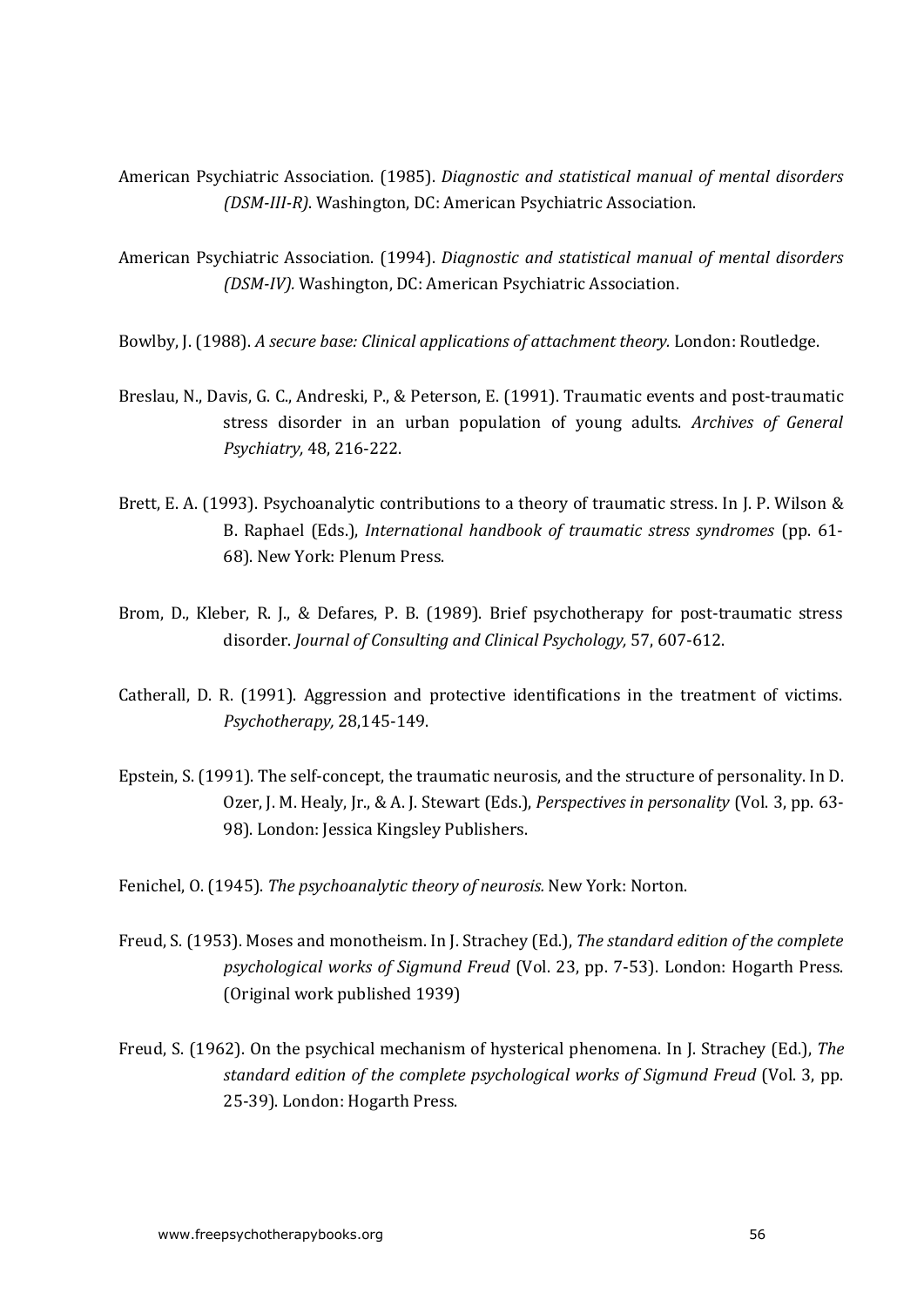- Friedman, R. J., Framer, M. B., & Shearer, D. R. (1988). Early response to post-traumatic stress. *EAP Digest* (October), 45-49.
- Green, B. L., Lindy, J. D., & Grace, M. C. (1985). Post-traumatic stress disorder: Toward *DSM-IV. Journal of Nervous and Mental Disease,* 173, 406-411.
- Hendin, H., & Hass, A. P. (1984). *Wounds of war: The psychological after-math of combat in Vietnam.* New York: Basic Books.
- Horowitz, M. J. (1974). Stress response syndrome: Character style and dynamic psychotherapy. *Archives of General Psychiatry,* 31, 768-781.

Horowitz, M. J. (1986). *Stress response syndrome* (2nd ed.). New York: Jason Aronson.

- Horowitz, M. J., & Kaltreider, N. (1979). Brief therapy of the stress response syndrome. *Psychiatric Clinics of North America,* 2,365-377.
- Horowitz, M. J., Marmar, C. R., Weiss, D., DeWitt, K., & Rosenbaum, R. (1984). Brief dynamic psychotherapy of bereavement reactions: The relationship of process to outcome. *Archives of General Psychiatry,* 41, 438-448.

Kardiner, A., & Spiegel, H. (1947). *War stress and neurotic illness*. New York: Paul B. Hoeber.

Kohut, H. (1984). *How does analysis cure?* Chicago: University of Chicago Press.

Krystal, H. (1985). Trauma and the stimulus barrier. *Psychoanalytic Inquiry*, 5,131-161.

- Lindy, J. D. (1989). Transference and post-traumatic stress disorder. *Journal of the American Academy of Psychoanalysis,* 17, 397-413.
- Lipton, R. J. (1993). From Hiroshima to the Nazi doctors: The evolution of psycho-formative approaches to understanding traumatic stress syndromes. In J. P. Wilson & B. Raphael (Eds.), *International handbook of traumatic stress syndromes* (pp. 11-23). New York: Plenum Press.

Marmar, C. R. (1991). Brief dynamic psychotherapy of post-traumatic stress disorder. *Psychiatric*